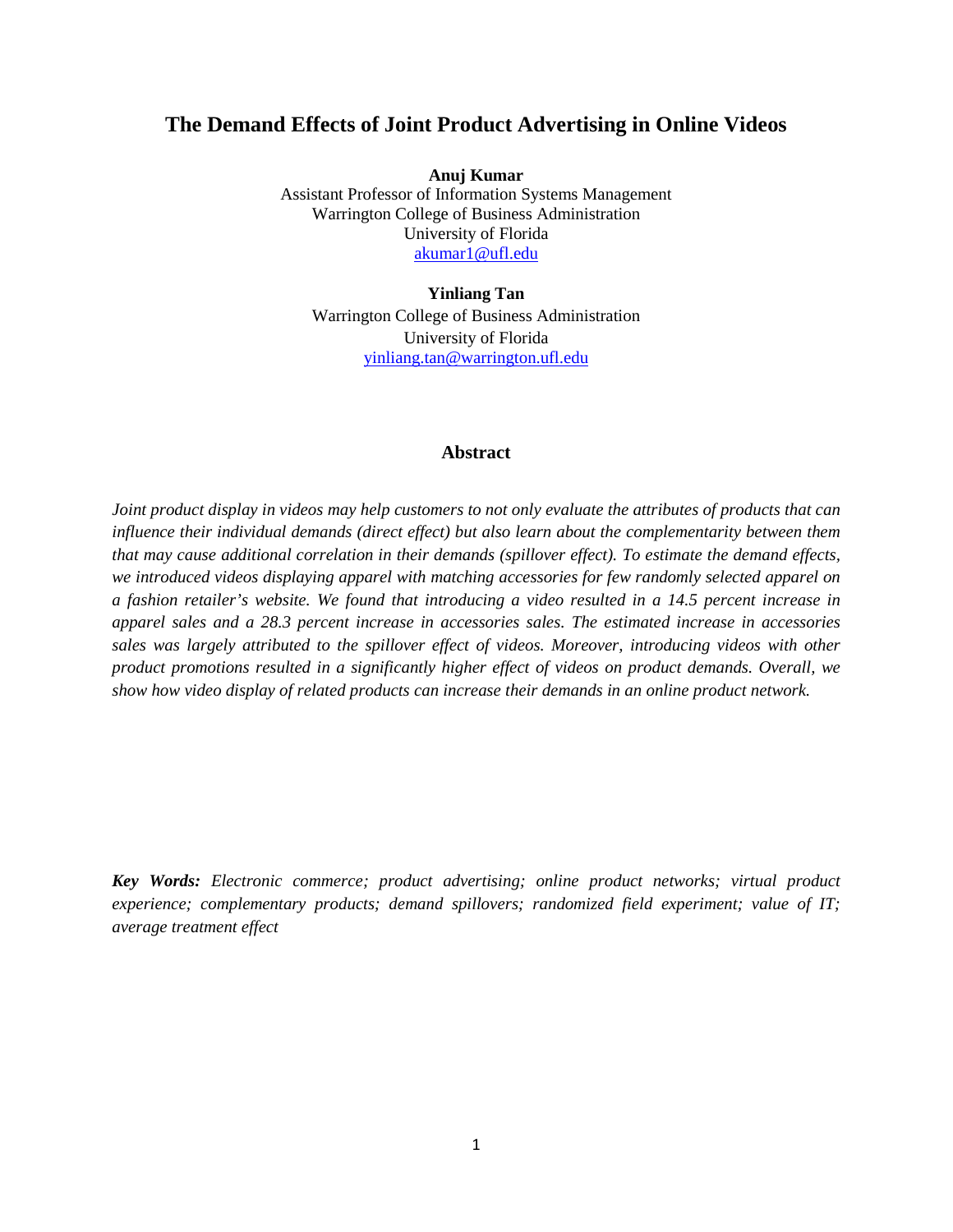## **1.0 Introduction**

 $\overline{\phantom{a}}$ 

Customers are aware of the inherent (latent) relationship between repeatedly consumed related products, such as cake mix and cake frosting, and purchase them together for this reason. However, in many product categories, such as fashion apparel and accessories, books, music, and movies, customers do not consume the same product repeatedly, and they have a large number of options of different interrelated products to choose from. In such product categories, customers are less likely to be completely aware of the relationship between products. Thus, revealing this relationship to them could result in additional sales of such products and higher revenues for the retailers. E-retailers exploit this basic premise in recommending related products by explicitly displaying their pictures (with hyperlinks) on the webpages of the focal products, thereby creating a visible network of related products on their websites. On such websites, the relationship between products is revealed to customers via the preferences (co-purchases) of other customers or recommendations from experts. Notable examples are the co-purchase product network at Amazon.com and the movie recommendation networks at Netflix.com.

Many ecommerce websites have recently begun displaying focal products with their complementary accessories in online product videos. Retailers such as J. Crew and Forever 21 present brief high-definition videos of models wearing dresses with matching purses, jewelry, and sunglasses; travel and hotel websites, such as [www.ichotelsgroup.com,](http://www.ichotelsgroup.com/) provide a concierge-guided video tour showcasing their rooms and other attractions of their hotel and city; automotive company websites, such as [www.mbusa.com,](http://www.mbusa.com/) present videos that allow consumers a virtual driving experience with complementary accessories; and real estate websites, such as [www.zillow.com,](http://www.zillow.com/) offer video walk-throughs displaying their properties with matching furnishings.

Online product videos have become widely popular among customers, but their true economic value is unclear.[1](#page-1-0) A few practitioners' studies show a positive correlation between online videos and sales

<span id="page-1-0"></span><sup>1</sup> As per Comscore Inc., 181 million (84.5% of the total) US Internet users watched nearly 37 billion online videos in April 2012 [http://www.comscore.com/Press\\_Events/Press\\_Releases/2012/5/comScore\\_Releases\\_April\\_2012\\_U.S.\\_Online\\_Video\\_Rankings](http://www.comscore.com/Press_Events/Press_Releases/2012/5/comScore_Releases_April_2012_U.S._Online_Video_Rankings)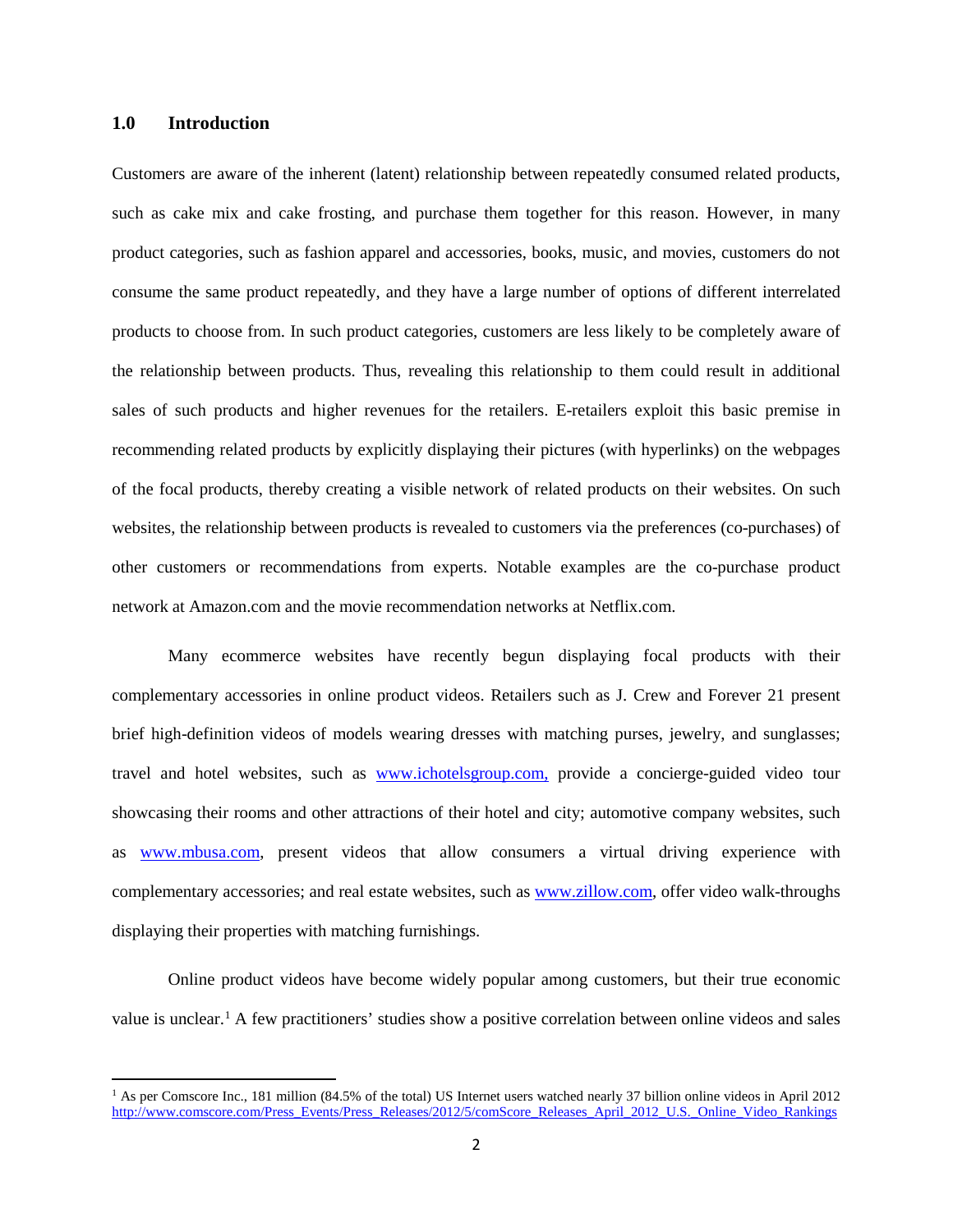conversion rates (Meacham 2008, Marketing Chart 2007 & 2013), but they lack the rigor to claim a causal relationship between the two. How do product videos affect the demands of the displayed products? Do such videos additionally reveal complementarity between displayed products to customers and thus cause additional correlation in their demands? How does the effect of videos on product demand vary when they are used with other product promotions? The answers to these questions allow us to infer the true value of product videos in online product networks, which is the primary goal of this paper.

Compared to their display in still pictures, product displays in videos provide a more vivid (high definition, dynamic, and 360 degree) presentation of product attributes, accompanied by background music that stimulates customers' multiple sensory channels. Moreover, videos offer interactive features, such as zoom in/out and pause/replay/forward, that allow customers to inspect different product attributes at a desired pace. Prior experimental studies have shown that vivid product displays with interactive features provide customers with a virtual product experience, which helps them evaluate product attributes in a manner similar to that of a direct shopping experience in a real-life setting (Jiang and Benbasat 2005 & 2007, Li et al. 2001, Suh and Lee 2005, Klein 2003). Such virtual product experience via joint product display in videos should allow customers to better evaluate, and thus learn about, the attributes of the individual products and how they complement one another. Thus, joint display of products in videos can influence not only their individual demands independently due to consumers learning about their individual attributes (*direct effect*) but also the correlation in their demands due to consumers' additionally discovering about their complementarity (*spillover effect*). We conduct a randomized field experiment on the live website of a mid-sized apparel retailer in the US to estimate the direct and spillover effects of introducing product videos.<sup>[2](#page-2-0)</sup>

Estimating demand spillovers due to an intervention across a product network poses several identification challenges because a variety of unobserved factors can simultaneously affect the demands of interrelated products and thus cause bias in spillover estimates (details of these challenges are provided

l

<span id="page-2-0"></span><sup>&</sup>lt;sup>2</sup> The identity of the retailer is not disclosed due to a non-disclosure agreement.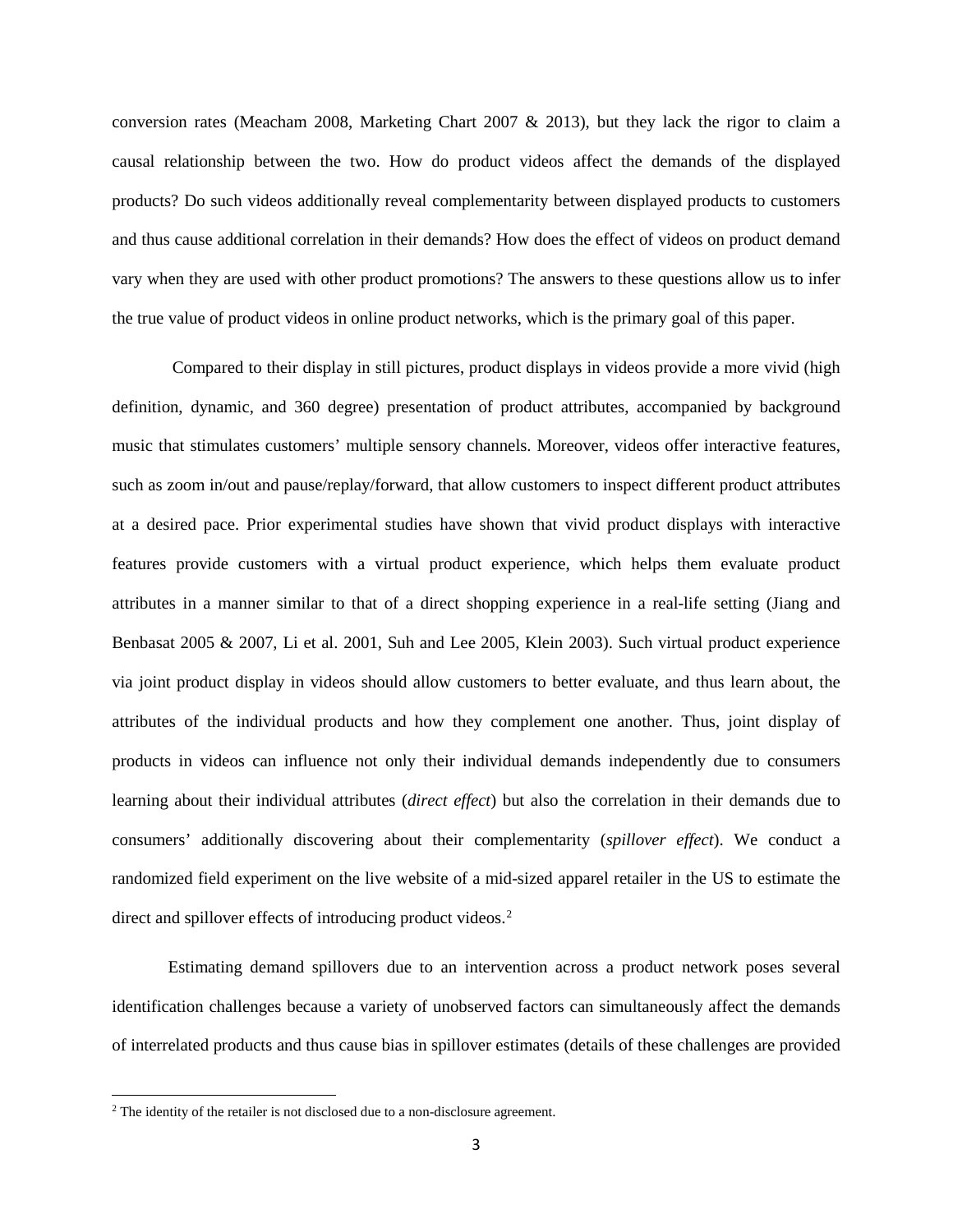in section 4.3 of this paper). We resolve these issues in our setup by experimentally layering the joint display of products in videos for a few randomly selected products over their display in the normal website settings. In the normal website settings, the focal products are jointly displayed with their matching coordinating (complementary) products in still pictures on the focal products' webpages[.3](#page-3-0) For the first few weeks of the experiment, referred as pre-treatment period, product sales took place in the normal website settings. Then, videos for a few randomly selected focal products were introduced on their webpages for another few weeks, referred to as the treatment switch-on period. In these videos, a human model walks around to dynamically present the focal product and its matching coordinating products. The videos were removed from the website in the last few weeks of the experiment, referred to as the treatment switch-off period.

We employed a difference-in-difference design to estimate the switch-on and switch-off effects of product videos on the focal and coordinating product sales separately. We found that while sales increased during the videos' switch-on period, this increase disappeared when the videos were switched off, which shows that the observed effect on sales is caused by the videos. Specifically, we found that introducing a video on the focal product's page resulted in an average 14.5 percent increase in its sales and 28.3 percent increase in the sales of its associated coordinating products. We further found that this increased sales of video-treated products did not cannibalize the sales of products not treated with videos.

After controlling for other factors that may cause correlation in the sales of focal and coordinating products, we found a positive and significant estimate for the spillover effect of videos, which indicates an additional correlation in the sales of two products due to video. Specifically, the spillover effect of videos accounted for 40 percent of the total correlation between the two products during video switch-on period. We also found that videos caused an insignificant direct effect on the coordinating product sales but a positive and significant direct effect on the focal product sales.

l

<span id="page-3-0"></span><sup>&</sup>lt;sup>3</sup> As is common in the retail industry, we refer to the complementary products or accessories as coordinating products.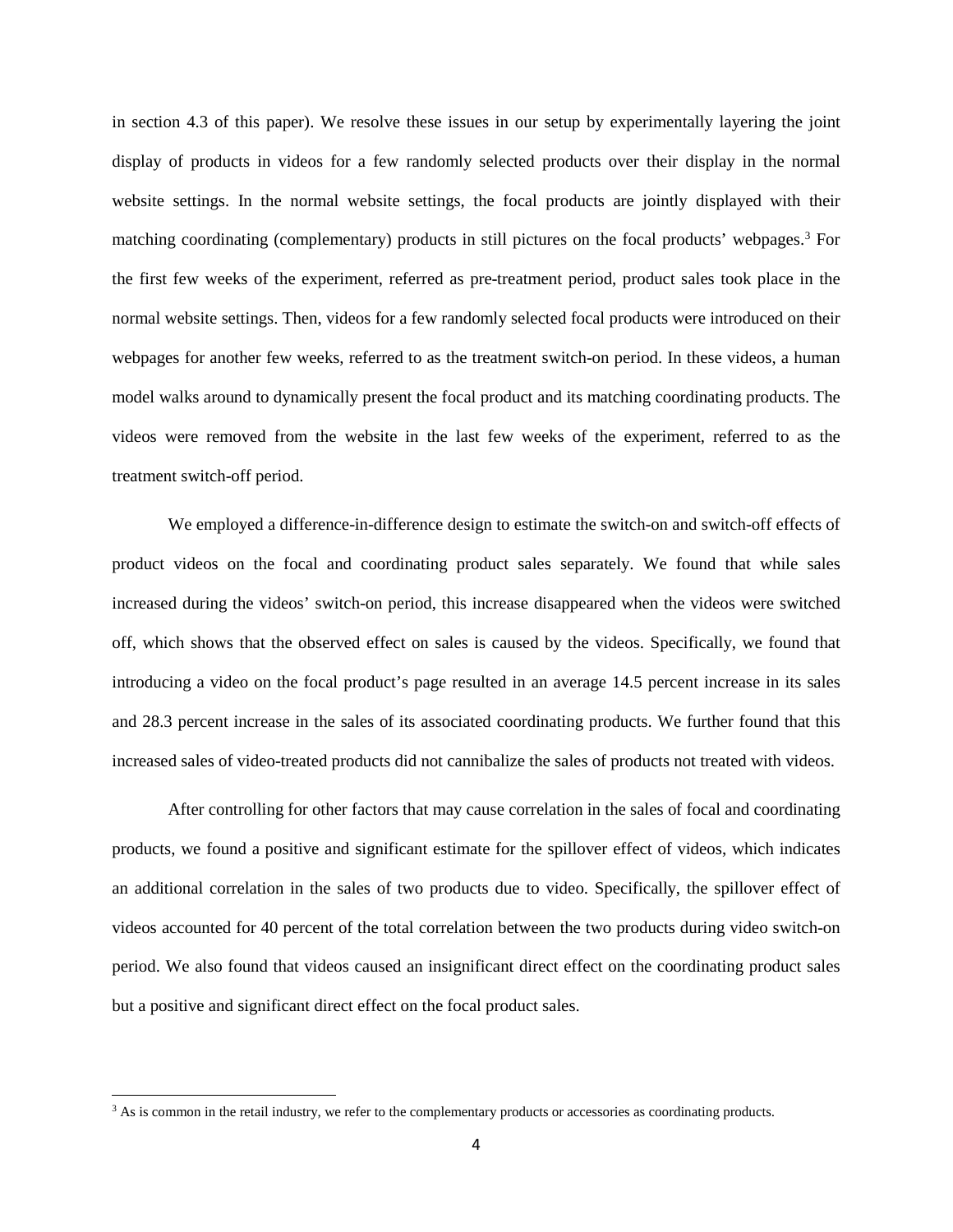We further examined the variation in the effect of videos when they were used with other product promotions. Although promotions may be endogenously chosen by the retailer, the random assignment of videos in our setup allowed us to estimate the unbiased coefficients for the interaction of video with other product promotions. We found that introducing videos with focal product promotions significantly increased the effect of the videos on focal product sales. We also conducted a cost-benefit analysis in our field setup and found that the retailer earned an additional profit of approximately six times the cost of introducing the videos.

Our study makes several contributions to the emerging literature on online product networks. To the best of our knowledge, this is the first large-scale randomized field experiment on an online product network that estimates the causal effect of introducing product videos on the sales of displayed interrelated products. In addition to estimating the effect of product video, we further estimate how this effect varies with the application of other product promotions, which provides guidance to managers on how to allocate other elements of the marketing mix with product videos to maximize product sales. A prior study on Amazon's book co-purchase network shows that the explicit display of still pictures of copurchased books on a focal book's page affects the correlation in their sales (Oestreicher-Singer and Sunderarajan 2012). Our study extends this finding in two ways. First, we estimate how the joint display of related products in videos affects the sales of individual products (direct effect) as well as the correlation in their sales (spillover effect). Second, through our layered experimental setup, we estimate the additional spillover effect of the joint display of products in videos over and above the effect of their joint display in still pictures and their latent complementarity. Moreover, whereas co-purchased products by other customers can reveal any type of relationship between such products, the joint display of apparel with their matching accessories essentially reveals their complementarity. Therefore, the present study shows how the joint display of related products in videos influences customers' perception about their complementarity and thus causes additional correlation in their demands.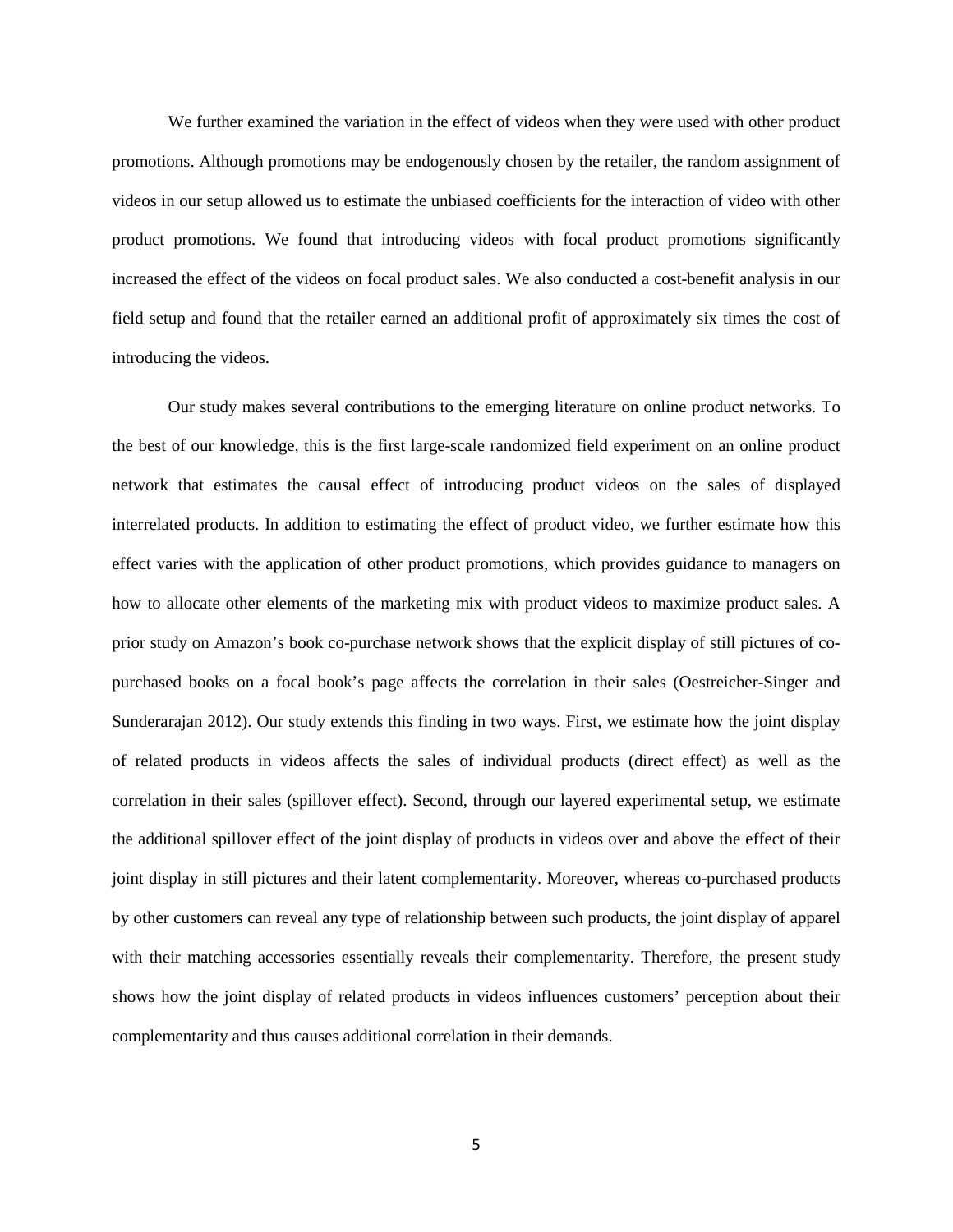The rest of this paper is organized as follows. The next section discusses the related literature. Section 3 describes the research setting and data. Section 4 outlines our empirical strategy, specifications, results, and robustness checks. Section 5 concludes with the managerial implications of the results and an outline of future research directions.

## **2.0 Related Literature**

We draw from several streams of the literature to understand how the joint display of complementary products in videos affects their individual demands and the interrelation between those demands. Consumers require realistic product information to make informed choices (O'Keefe and McEachern 1998). This information requirement is particularly acute in experience goods, whose true quality can best be determined after direct consumption experience (Nelson 1970, 1974). For this reason, firms adopt a variety of measures to inform consumers about the quality of their experience goods, such as providing products reviews by other consumers, experts or critics, and allowing free product sampling. Fashion apparel is an example of experience goods that consumers can evaluate only by physically trying it on. Prior studies on product sampling of experience goods, such as movies and music, suggest that sampling can help consumers learn about product quality and thus influence its demand (Bawa and Shoemaker 2004, Oberholzer-Gee and Strumpf 2007, Kumar et al. 2013).

In a fashion apparel video, a human model provides a dynamic, high definition, 360-degree presentation of the garment, complete with accessories and accompanied by background music. With the zoom in/out and pause/replay/forward options, product videos also allow customers the ability to see the apparel from different perspectives and at the customer's desired pace. Thus, videos offer a vivid and interactive display of products to customers, where vividness refers to the richness of product information conveyed to customers and interactivity refers to providing customers with the flexibility to manipulate the form or content of product information in a display. Prior studies show that vivid and interactive displays reveal product information in a more realistic manner that provides customers a virtual product experience (VPE) similar to that of a direct purchase experience in a physical shopping environment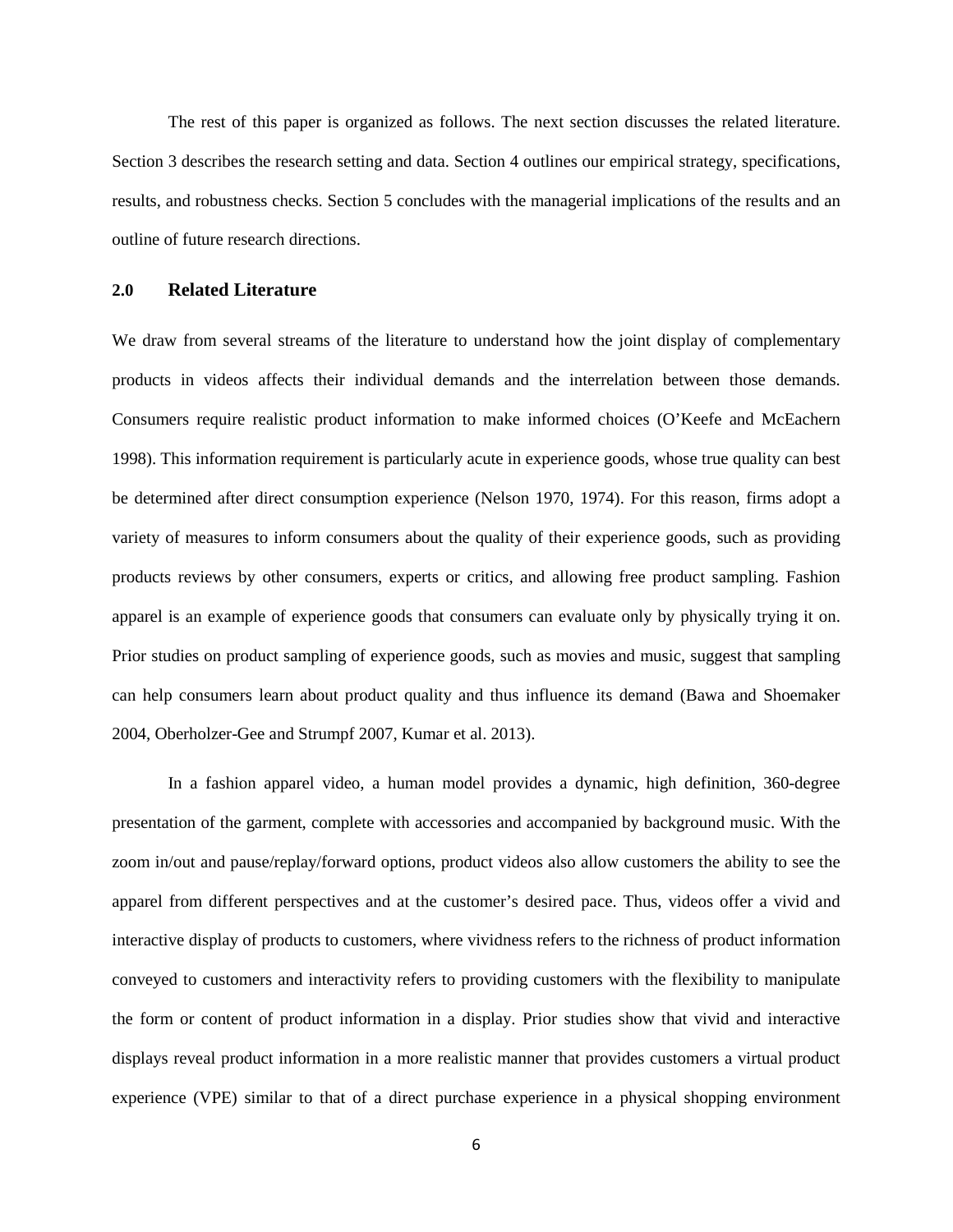(Jiang and Benbasat 2005 & 2007, Li et al. 2001, Suh and Lee 2005, Klein 2003). Product displays in VPE formats have been shown to result in higher customer learning about products and thus higher purchase intentions (Daugherty et al. 2008, Li et al. 2003, Jiang and Benbasat 2007).

The correlation in demands of related products has been extensively studied by marketers in traditional retail settings. For instance, competing brands may benefit from a cross-brand word-of-mouth effect (Libai et al. 2009), demand for a sub-brand can affect the demands for other members of the brand portfolio (Aaker 2004), and the existence of software may affect the demand for hardware and vice versa (Binker and Stremersch 2009). Unlike studies on demand spillovers across products, there are few studies that examine spillovers across a network of things, other than products, on a website. For instance, Susarla et al. (2012) examine a network of YouTube videos, Mayzlin and Yoganarasimhan (2012) examine a network of blogs, and Dellarocas (2009) study a network of news reports.

The economics literature has examined how information spillovers across related products can lead to the correlation in their demands. For instance, Goeree (2008) shows that a strong reputation of existing products increases the demand for new products sold under the same brand name (forward spillover), and a high-quality new product can improve the brand's image and thus boost the sales of existing products (backward spillover) (Choi 1998, Cabral 2000). Similarly, Hendricks and Sorensen (2009) find an increase in sales of an artist's catalogue albums (backward spillover) due to their discovery during the release of her follow-up album.

The correlation between demands for related products in a network occurs naturally due to their latent relationship. Any shock to the demand of one product due to its promotion would spill over to the demands for its related products, stemming from their latent relationship. Carmi et al (2009) show that shocks to the information about a focal book spills over to the demands of its neighboring books in the network. However, explicit visibility of the network of related products can additionally reveal their relationship to the customers. Oestreicher-Singer and Sunderarajan (2012) estimate the additional correlation in sales of a focal book and its visible hyperlinked neighbors on the focal book's webpage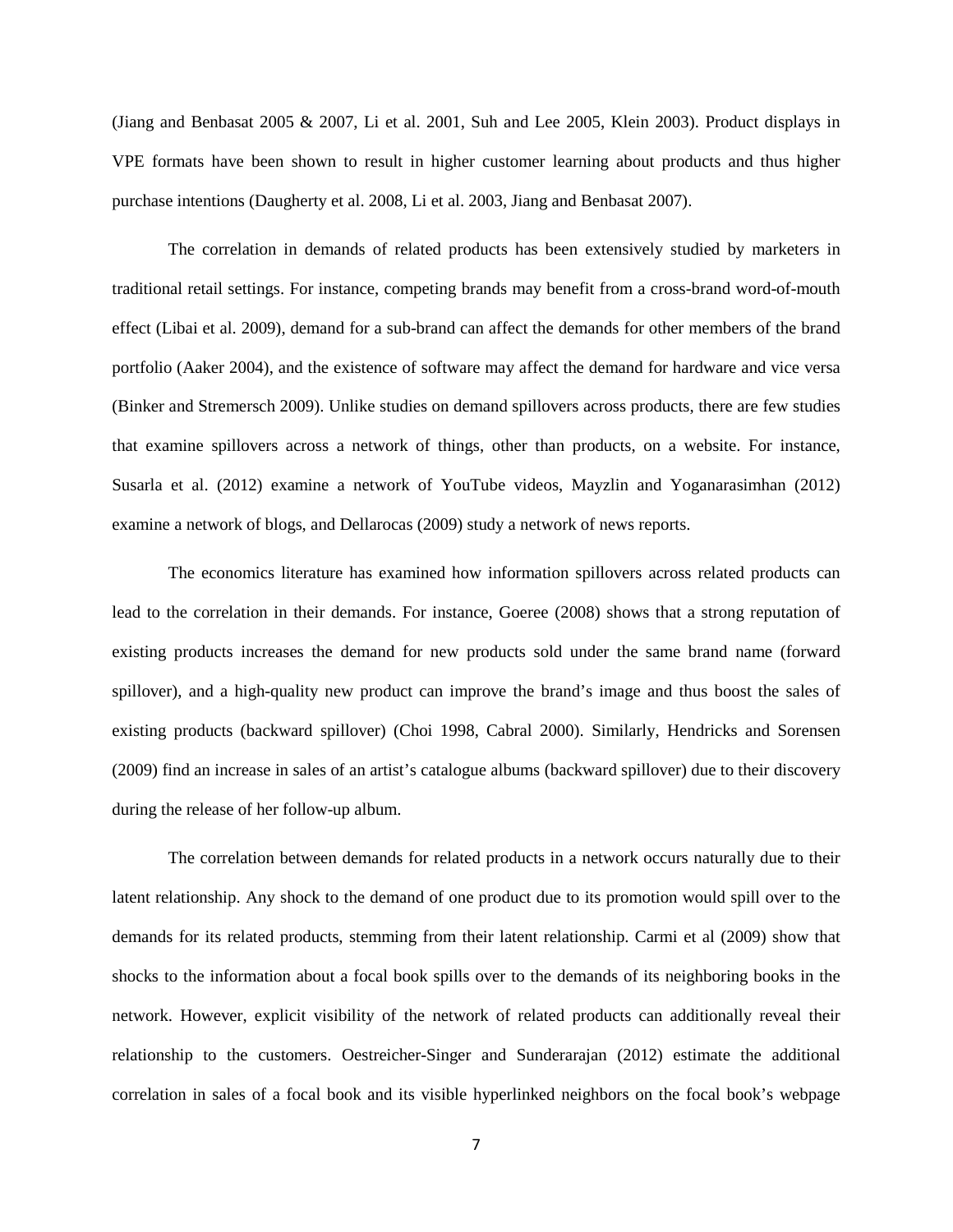after controlling for their latent relationship. They suggest that consumers observationally learn about the relationship between a focal book and its neighbors via the explicit display of other consumers' copurchases.

Different methods may be more suitable for revealing different nature of relationships across constituent products in product networks. Other consumers' preferences or recommendations from experts can reveal different types of relationships (similarity, complementarity or other relationships) between different options in a product category, such as books and movies. The joint display of interrelated products that fit/function together as complements may be more appropriate for revealing complementarity between them, such as fashion apparel and its accessories. We conduct a randomized field experiment on a fashion retailer's apparel-and-accessories network to identify the effect of joint display of apparel with its accessories in videos on their demands. In this study, we identify a possible mechanism – virtual product experience – through which product display in videos can reveal complementarity between apparel items and their related accessories to customers and thus add to the literature on online product networks.

### **3.0 Research Setting and Data Description**

We conducted a field study at a publicly traded, fast-growing women's apparel retailer in the U.S. The retailer sells its products through more than 300 specialty stores, a catalog channel, and a website. The retailer has annual revenues of over US \$300 million. We examine the retailer's online sales in the present study.

The retailer sells products on its website in the spring and fall collections corresponding to the two main seasons of the year. The retailer's products are classified into five categories: tops, dresses, bottoms, footwear, and accessories. Tops, dresses, and bottoms are called principal products. Accessories and footwear are called auxiliary products, as they largely complete the looks of the principal products. For instance, accessories such as jewelry, hats, sunglasses, and belts are worn with tops, bottoms, and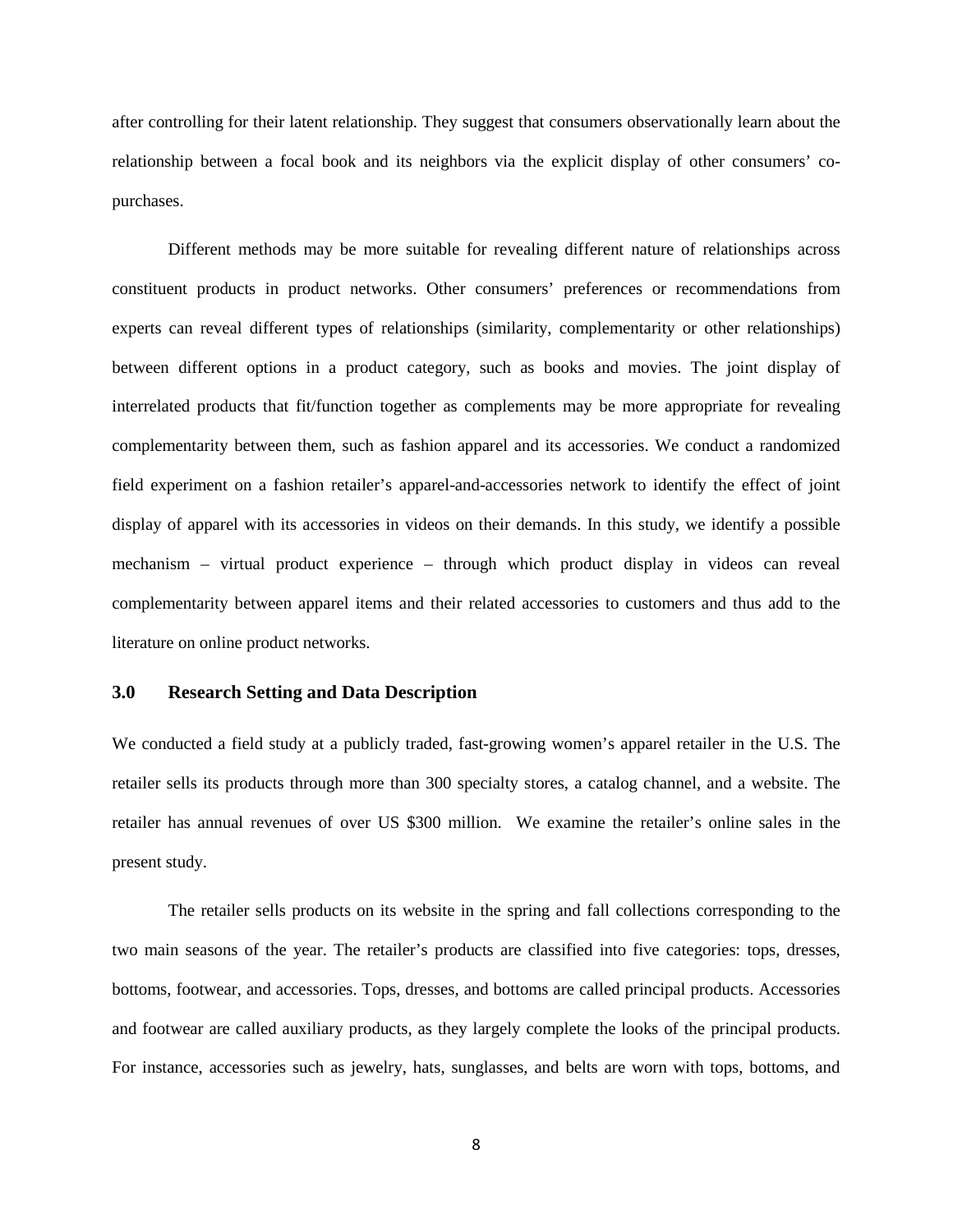dresses. Each category is further classified into subcategories, such as (a) tops into shirts, tees, sweaters, blazers, cardigans, and vests, and (b) bottoms into pants, capris, shorts, skirts, and leggings.



**Figure 1: Focal product's page with coordinating products and video icon**

The retailer promotes some of the products by hosting products' pictures on the home page of the website. The home page also hosts links to the five product categories. By clicking on a category link, a customer can navigate to the front page of that product category. The center of a category front page hosts a large picture of a model wearing the featured product surrounded by several thumbnail-sized pictures of models wearing other products in that category.<sup>[4](#page-8-0)</sup> Apart from the front page, products in a category are displayed on several pages, with each such page hosting several thumbnail-sized pictures of the products. Customers can click on a thumbnail picture of a product on its category page to go to its product page.

Each product has a separate product page on which it appears as a focal product. The product page hosts an enlarged picture of a model wearing the focal product, such as the picture of the model wearing a top in Figure 1. In some cases, the product's page also hosts pictures of the matching

l

<span id="page-8-0"></span><sup>&</sup>lt;sup>4</sup> In some weeks, a category's front page may have no featured products with the large picture.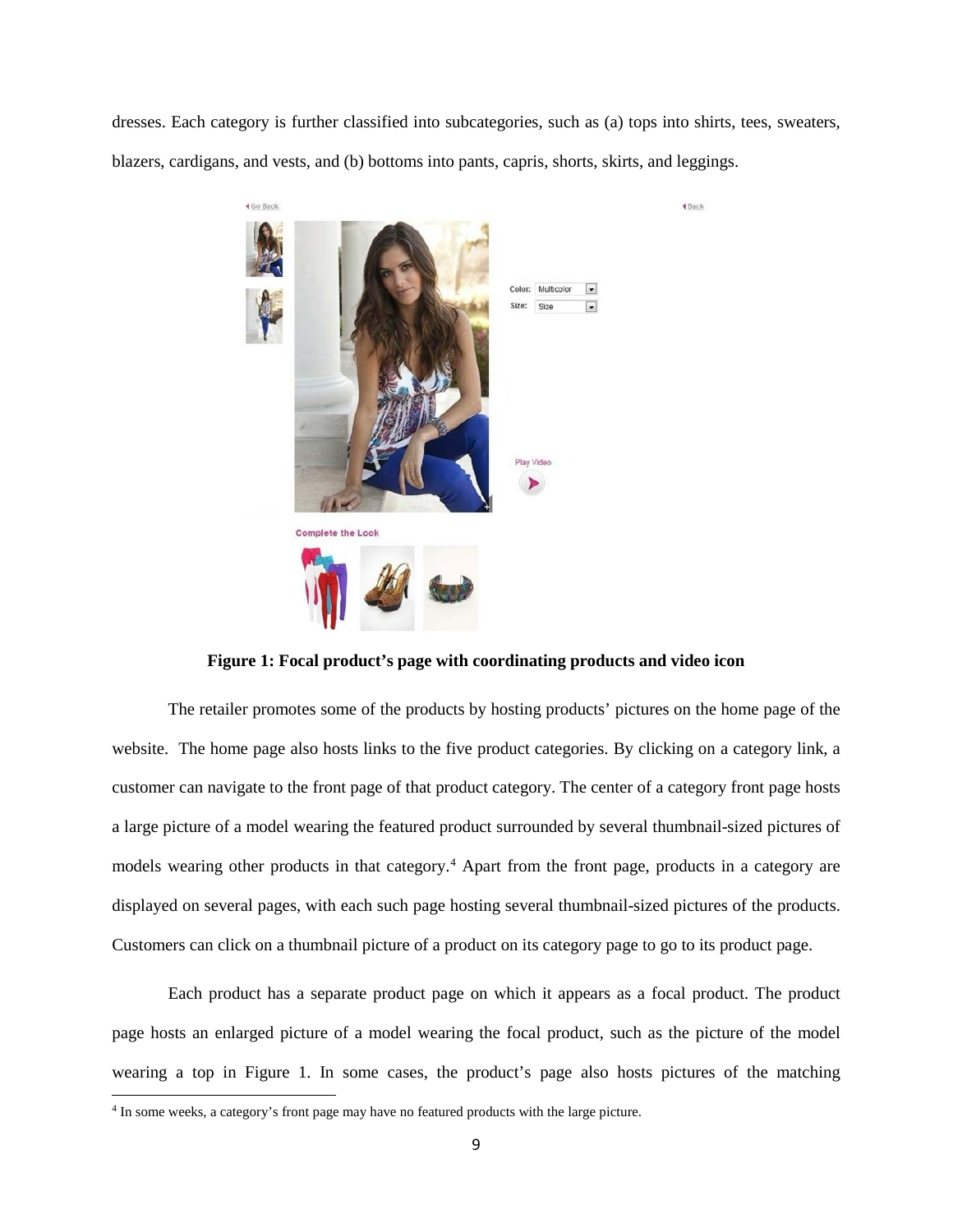complementary products that complete its look. These matching products are the coordinating products. For instance, in Figure 1, the top is the focal product, while its matching pants, bracelet, and sandals are the coordinating products. All of the coordinating products have their own product pages on which they appear as focal products. For instance, the pants, bracelet, and sandals in Figure 1 have their own product pages.



**Figure 2: Focal – coordinating product network on the retailer's website [5](#page-9-0)**

Although all products appear as focal products on their product pages, not all of them appear as coordinating products on another product's page. The top in Figure 1 may not appear as a coordinating product on any other product's page. Moreover, not all focal products have matching coordinating products on their product pages. Most auxiliary products have no coordinating products on their product pages. A customer can navigate to the product page of a coordinating product by clicking on its picture on its focal product's page. For instance, a customer can navigate to the bracelet's product page by clicking on its image on the top's product page, as shown in Figure 1. Thus, by pairing the focal products with

l

<span id="page-9-0"></span><sup>5</sup> For brevity, focal and coordinating products are, respectively, referred to as FP and CP in all diagrams in the paper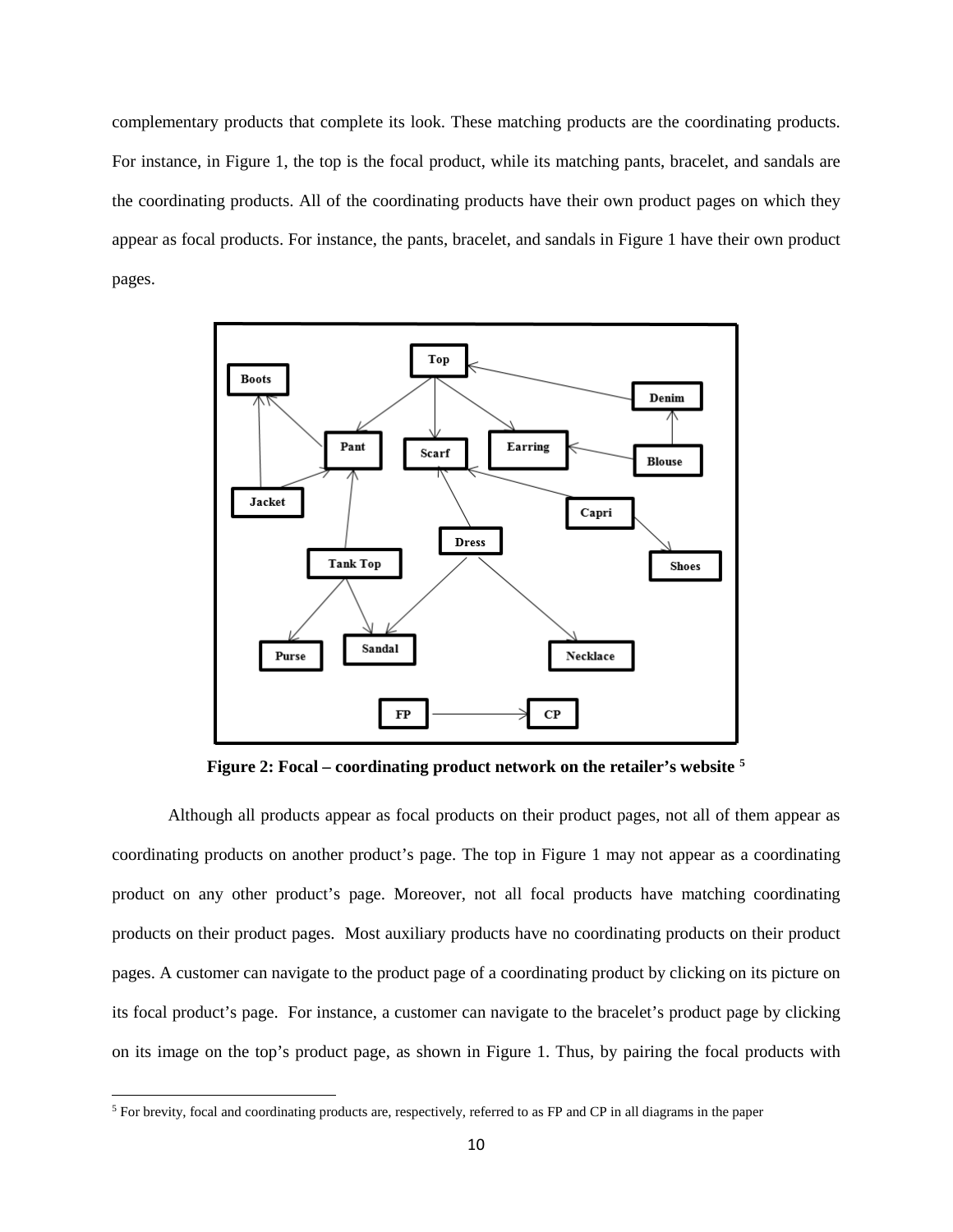their matching coordinating products on the product pages, the retailer creates a network of related products. Figure 2 exhibits an example of this network. The breakup of products in this network is displayed in Figure 3. Out of 571 focal products, only 216 appear as coordinating products for other focal products, and only 347 focal products have associated coordinating products on their product pages.



**Figure 3: Focal and coordinating products breakup at the retailer's website**

To effectively advertise its products online, the retailer introduced videos for 66 randomly selected principal products (42 tops, 8 bottoms, and 16 dresses) out of the total of 319 principal products. These product videos were introduced in three phases: 25 on February 17, 2012, 30 on March 23, 2012, and 11 on May 18, 2012.<sup>[6](#page-10-0)</sup> The videos could be played by clicking on an icon next to an enlarged picture of the focal product on its product page, as shown in Figure 1.[7](#page-10-1) In these videos, a human model displays a 360-degree view of the focal product with its matching coordinating products. As is evident from Figure 1, the combination of focal and coordinating products was already shown in still pictures on the focal product's page. With the introduction of a video, the retailer additionally provides its customers a dynamic, 360-degree presentation of the focal product with its coordinating products. Special care was taken to shoot the videos with a limited number of similar models and similar background settings so that

 $\overline{\phantom{a}}$ 

<span id="page-10-0"></span> $6$  The retailer did not introduce videos for auxiliary products because most of these products have pictures without a model on their product pages. For example, the bracelet product page has a picture of only a bracelet

<span id="page-10-1"></span><sup>&</sup>lt;sup>7</sup> Videos were introduced on the focal product's page and are thus referred to here as focal product videos.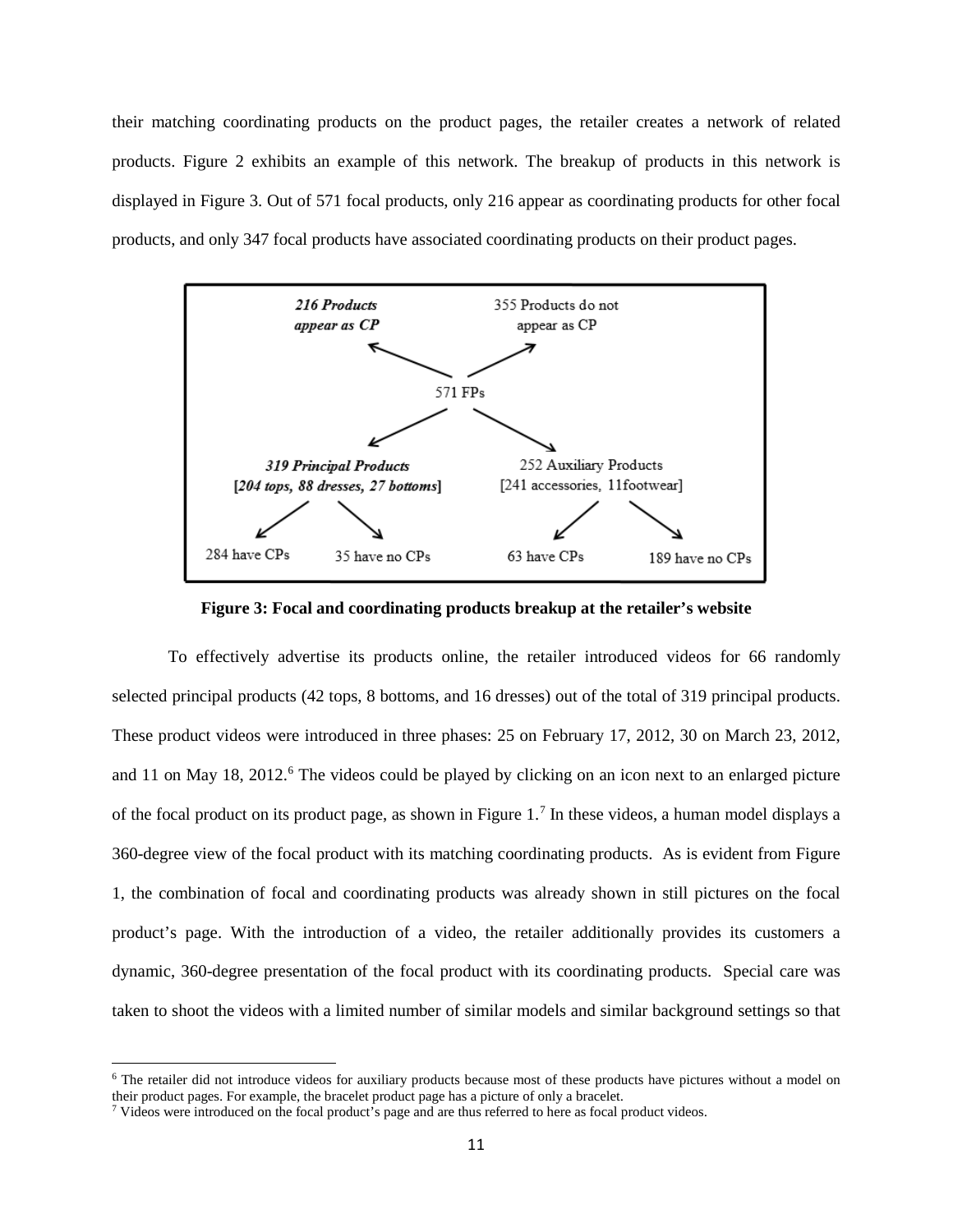any heterogeneity in product videos was mainly due to differences in product characteristics. After being hosted on the website for over two months, these videos were removed in three phases: on May 4, 2012, June 6, 2012, and July 18, 2012.

Weekly numbers of products sold on the website for the spring collection were collected over a 28-week period from January 13, 2012 to July 26, 2012. It is pertinent to note that the retailer sells different product assortments on the website and in retail stores, and there are no product reviews on the retailer's website. Therefore, the possibility of these factors confounding our study is absent.[8](#page-11-0)

We collected information on all price and non-price promotions run by the retailer during the study. The retailer periodically mails product catalogues to its customers. Six different catalogues for the spring collection were mailed during the study period: 1.5 million copies on January, 25, 2.2 million on February, 15, 2.7 million on March, 7, 3 million on April 2, 2.7 million on May, 3 and 1.8 million on June 6, 2012. Although a catalogue contains pictures of a large number of products in the spring collection, those featured on the front and back covers of the catalogue are presumed to catch greater customer attention and thus may have higher sales than those displayed in the interior. From discussions with the retailer's representatives, we learned that it takes approximately seven to 10 days for the mailed catalogues to reach their intended recipients, and the effect of the catalogues on product sales is seen for a two-week period after that. During the study period, a total of 31 spring collection products featured in the catalogues. Therefore, the catalogue drop would influence sales for 62 product-weeks.<sup>[9](#page-11-1)</sup>

In addition to catalogues, the retailer sends mass e-mails to its customers promoting specific products. We collected details of all e-mail-featured products, along with the dates on which the mass emails were sent. The retailer also promoted its products by placing them as featured products on the website's home page and the categories' front pages. During the time a product is featured on the website's home page or as a large picture on a category front page, it is likely to attract more customer attention and thus may have higher sales. Accordingly, we collected details of all products and the

 $\overline{\phantom{a}}$ 

<span id="page-11-0"></span><sup>&</sup>lt;sup>8</sup> We excluded from our analysis four products that are offered for sale in both physical stores and on the website.

<span id="page-11-1"></span><sup>9</sup> Product-weeks are computed by summing the number of weeks each product appears as a featured product.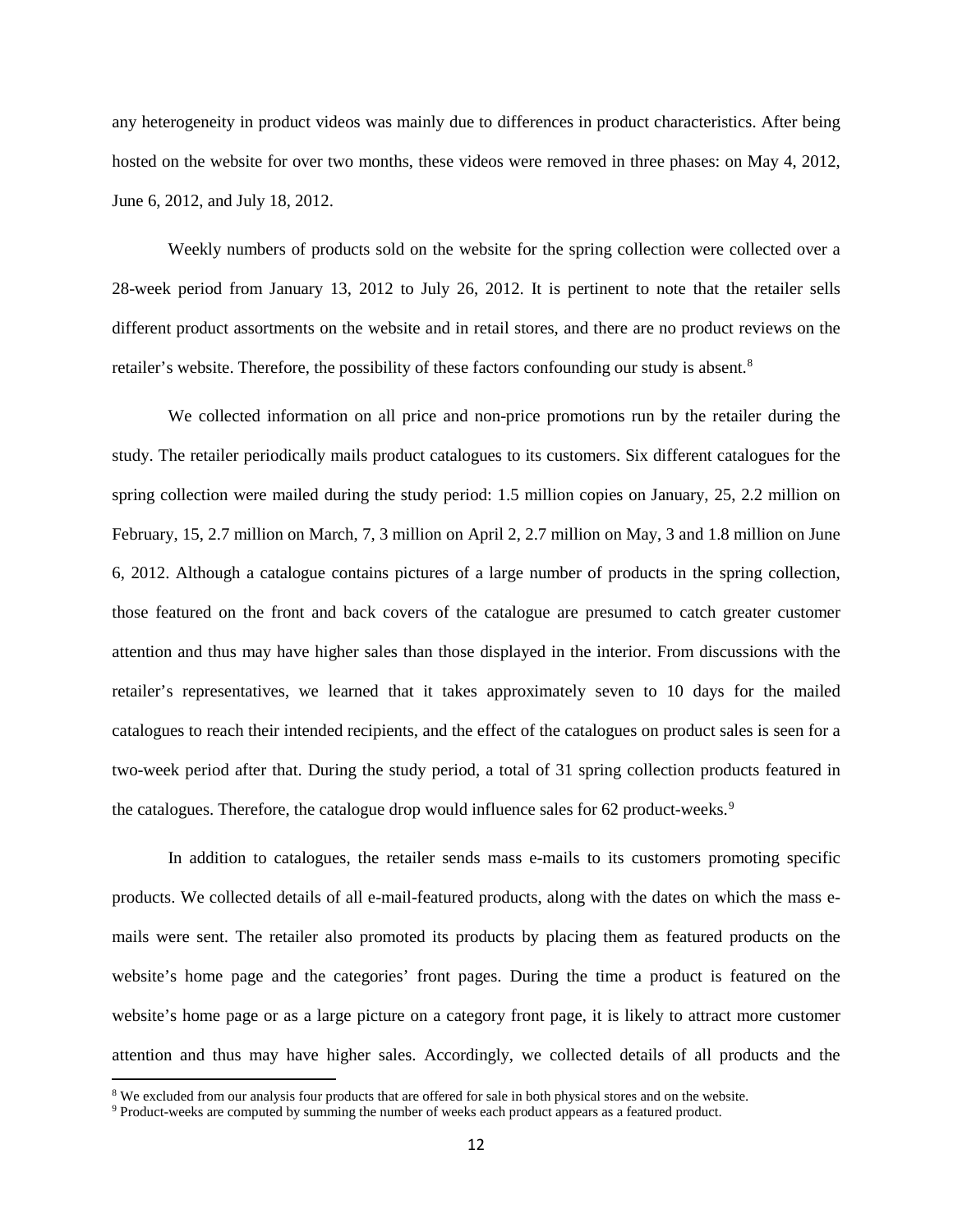duration for which they appear as featured products on the home page or as a large picture on the front page of each product category. During the period of study, 58 products appeared on the home page for 112 product-weeks, and 72 products featured on the front page of the product categories for 124 productweeks.

The retailer also offered several across-the-board promotions, such as free shipping for all orders over \$75 on Mother's Day (May 13) or tax-filing days (April  $16 - 18$ ) and a summer sale of \$10 off on orders of \$75 and above in the month of June. Because such promotions apply equally to all products in a specific time period, we account for them with the time fixed effects in our econometric specifications. Apart from the price promotions applicable to all products, the retailer offered product-specific price markdowns to boost the sales of its products. Because product sales are expected to be higher during a price markdown, we also collected data on price markdowns and their duration. In all, 300 products (70 tops, 14 bottoms, 18 dresses, 8 pairs of shoes, and 190 accessories) received a price markdown for 1,072 product-weeks. Of these 300 products, prices for 279 were marked down during July 2012, that is, the last four weeks of our 28-week study period.

We also observed that some fast-moving products were sold out or stocked-out toward the end of the study period. Products are removed from the website when their inventory is exhausted. We collected information on all products that sold out in the middle of the study period to account for this fact in our analysis.

#### **4.0 Econometric Specifications and Results**

#### **4.1 Focal Product Analysis**

In this section, we estimate the effect of introducing videos on the products' pages on focal products' sales. We estimate this effect by comparing the sales of focal products treated with a video with the untreated focal products after controlling for other factors that may influence sales. Because videos were randomly assigned to 66 principal products, we treated the remaining principal products as control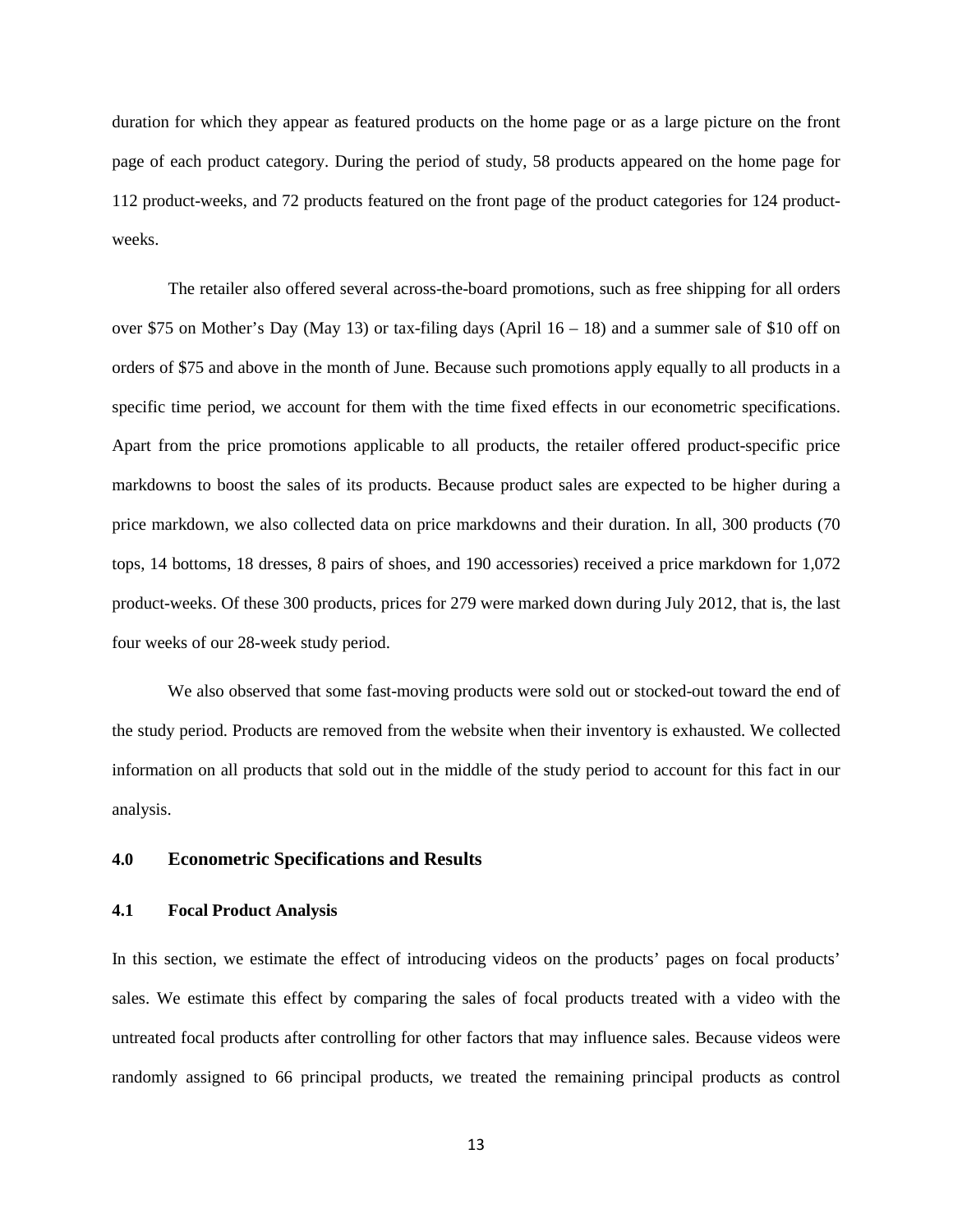products. Because the sales of focal products that also appear as coordinating products for other focal products with videos may be influenced by those videos, we dropped such products from our focal product analysis. The selection of treatment and control products for focal product analysis is shown in Figure 4.



**Figure 4: Selection of treatment and control products in focal product analysis**

Weekly online sales were gathered for the treatment products for a few weeks before, during, and after their videos were hosted on the website. We refer to these as the pre-treatment, treatment switch-on, and switch-off periods, respectively.[10](#page-13-0) Because the videos were introduced on three different dates and thereafter removed on three different dates, the pre-treatment, treatment switch-on, and treatment switchoff periods were different for the three groups of treatment products. We also gathered data on the weekly online sales of the 239 control products. Figure 5 illustrates the difference-in-difference experimental setup. $11$ 

We employed specification (1) to estimate the effect of introducing product videos on the online sales of focal products after controlling for other factors that may influence sales

 $\overline{\phantom{a}}$ 

<span id="page-13-0"></span> $10$  The treatment switch-on and then switch-off design is utilized to show that the treatment effect dissipates once the treatment is switched off (Puhani and Sonderhof 2009).

<span id="page-13-1"></span><sup>&</sup>lt;sup>11</sup> The difference-in-difference design is widely used to estimate the average treatment effect (Angrist and Krueger 1999).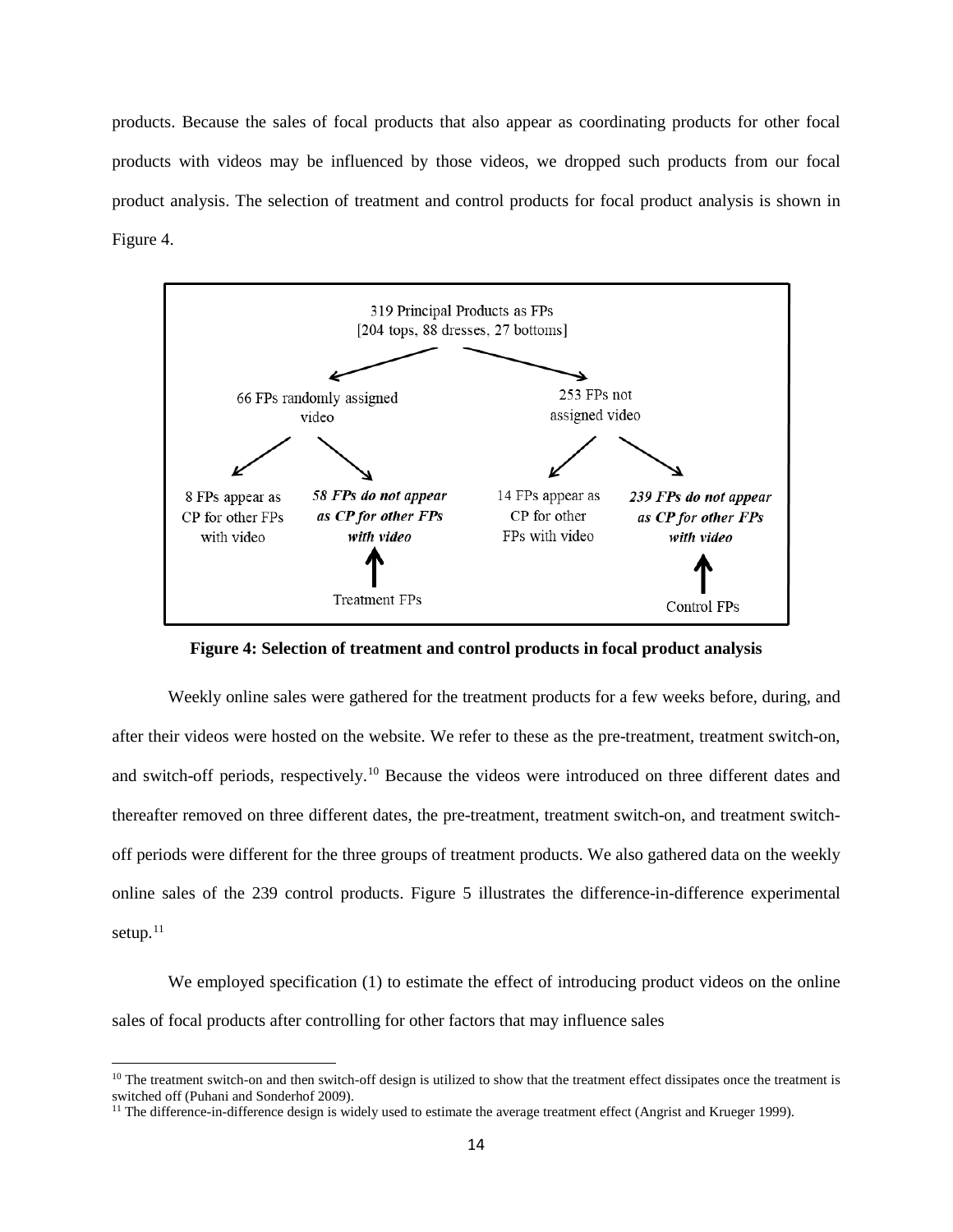$$
Sales_{it} = \alpha_i + \alpha_t + \delta \text{Vidw}_i + \beta X_{it} + \varepsilon_{it} \tag{1}
$$

where  $i \in \{1, 2, 3, \dots, 297\}$  denotes the 297 focal products and  $t \in \{1, 2, 3, \dots, 7\}$  denotes the total number of weeks product *i* remains in our analysis of the total 28 weeks of our study period. We dropped observations about focal products for those weeks when they were stocked out (instead of showing zero sales in stocked-out weeks). We conducted detailed checks in Appendix C to show that there is no systematic difference in the attrition rates of treated and control focal products.



**Figure 5: Difference-in-Difference experimental setup**

On the left-hand side of specification  $(1)$ , *Sales<sub>it</sub>* denotes the sales of product *i* in week *t*. On the right-hand side of specification  $(1)$ , *Vidwk<sub>it</sub>* is an indicator variable equal to unity if product *i* has the video switched-on the firm's website in week  $t$  and is zero otherwise;  $X_{it}$  is a column vector of indicator variables for the different promotions carried out by the retailer for product  $i$  in week  $t$ .  $X_{it}$  includes the following: *Catwk<sub>it</sub>* is equal to unity if product *i* features on the front or back cover of the catalogue and if week *t* falls in the two-week period immediately after 7 to 10 days from the catalogue drop dates and is zero otherwise; *Pricewk<sub>it</sub>* is equal to unity if there has been a price markdown for product *i* in week *t* and is zero otherwise; *Emailwk<sub>it</sub>* is equal to unity if the retailer sends a promotional e-mail featuring product  $i$ in week *t* and is zero otherwise;  $Homegw_k$  is equal to unity if product *i* appears on the home page of the website in week *t* and is zero otherwise;  $Catpgwk_{li}$  is equal to unity if product *i* appears as a large picture on the front page of its category in week *t* and is zero otherwise,  $\alpha_i$  and  $\alpha_t$  denote the product and week fixed-effects, respectively.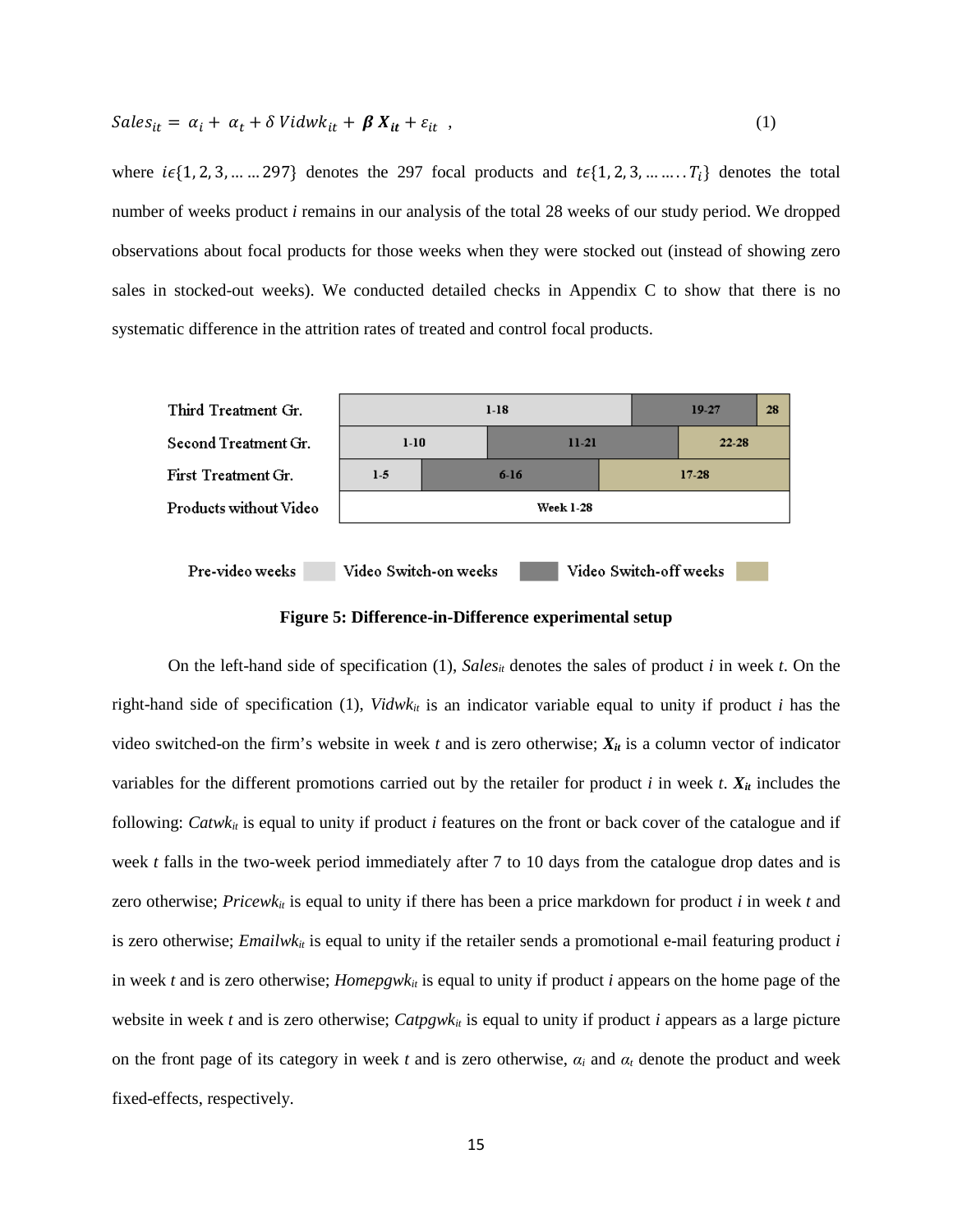The components of *β* account for the various product-specific observed promotions that may influence sales. We include the product fixed-effects to account for the scale differences in weekly sales of different products due to unobserved and time-invariant product-specific factors, such as quality. The week fixed-effects account for any unobserved, time-specific shocks that are equally applicable to the demands of all products, such as seasonality or across-the-board promotions at a specific time, such as the price markdowns for Mother's Day and tax-filing day.

The coefficient  $\delta$  represents the average treatment effect ( $ATE$ ) of product videos. The average treatment effect of product *i* in week *t* ( $ATE_{it}$ ) =  $Sales_{it}^T - Sales_{it}^C$ , where  $Sales_{it}^T$  is the weekly sales for product *i* with a video in week *t*, and  $Sales_{it}^C$  is its weekly sales if it did not have a video in week *t*. Because we only observe sales of a product either with or without a video, if product *i* has a video on the website in week *t*, its counterfactual sales without a video in week *t* are inferred from the average sales of all products that do not have videos on the website that week. Therefore, products for which videos are introduced after week *t* also act as controls for those for which videos are introduced on or before that week. This further makes our specification robust to any possibility of selection of products for the creation of a video.

The *overlap assumption* for the identification of the *ATE* requires that for each week with a product-video treatment, there should be sufficient control products without videos.[12](#page-15-0) This requirement is met in our case as a result of: (1) the presence of a large number of products (239) that are not assigned a video treatment and (2) the fact that the video-treated products also act as control products when they are without videos in their pre-video and video switch-off periods.

The *ignorability-of-treatment assumption* for the identification of the *ATE* requires that the treatment and control products have equal likelihoods of a video assignment. Because videos were randomly assigned to products, this requirement should be well met. Nonetheless, we perform further checks on the integrity of our randomization, as discussed in Appendix A, to show the following: (1) the

l

<span id="page-15-0"></span><sup>&</sup>lt;sup>12</sup> See Wooldridge (2002) for details on the overlap and ignorability-of-treatment assumptions.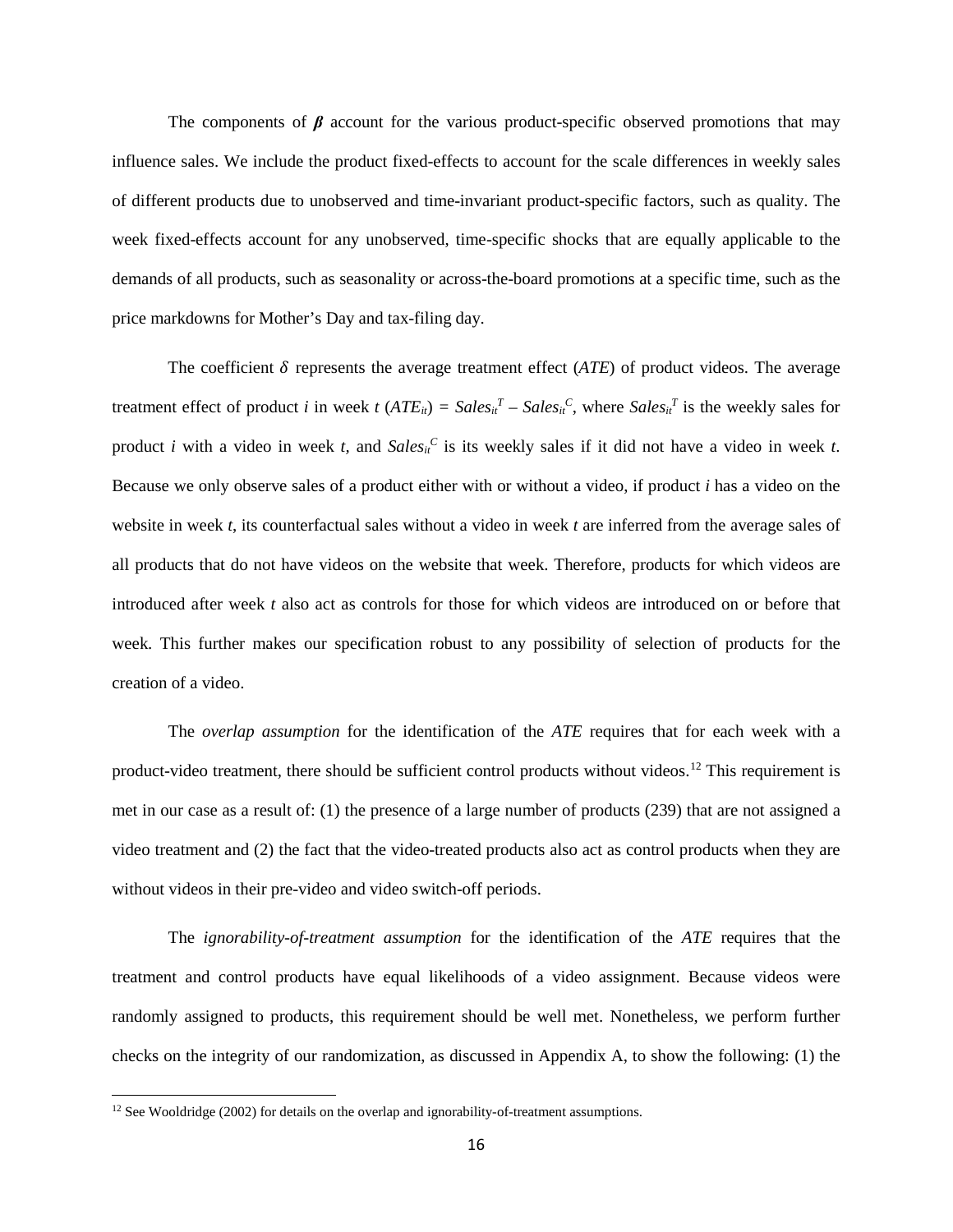proportion of video assignments in the full sample has been proportionately transmitted to the subcategories of products (tops, dresses, bottoms, and auxiliary products); and (2) the mean characteristics of the treated and control products are statistically similar. To further ensure that our experimental setup cleanly identifies the treatment effect of a video, we show in Appendix B that the mean values of weekly sales for the treatment and control products are statistically indistinguishable in the period without the treatment. We further recognize that pre-existing sales trends of the treatment and control products can falsely lead to the treatment effect in a difference-in-difference design.[13](#page-16-0) Appendix B discusses checks on the sales trends to ensure that our results are robust to this possibility. Moreover because the videos were introduced and then removed in phases, the possibility that the timing of a video will coincide with any unobserved events that may influence sales is further minimized.<sup>14</sup>

| Dependent Variable        | <b>Coefficient Estimates</b><br>(Robust Cluster Corrected Std. Errors) |            |             |  |  |  |
|---------------------------|------------------------------------------------------------------------|------------|-------------|--|--|--|
| (Weekly sales in numbers) | (A)                                                                    | (B)        | (C)         |  |  |  |
| Product video             | $16.70**$                                                              | $23.55***$ | 17.47       |  |  |  |
|                           | (8.02)                                                                 | (9.81)     | (10.11)     |  |  |  |
| Catalogue                 | $103.80**$                                                             | $106.09**$ | $168.10***$ |  |  |  |
|                           | (48.95)                                                                | (53.04)    | (59.17)     |  |  |  |
| Website home page         | $61.08***$                                                             | $62.33***$ | 66.65***    |  |  |  |
|                           | (15.53)                                                                | (16.90)    | (16.86)     |  |  |  |
| Category front page       | (20.90)                                                                | $34.48*$   | $45.53***$  |  |  |  |
|                           | 29.44                                                                  | (19.40)    | (14.32)     |  |  |  |
| Price markdown            | $76.62***$                                                             | $77.13***$ | $76.73***$  |  |  |  |
|                           | (8.75)                                                                 | (7.99)     | (8.50)      |  |  |  |
| Email promotion           | 68.91*                                                                 | $73.53*$   | 86.25*      |  |  |  |
|                           | (41.75)                                                                | (44.98)    | (49.90)     |  |  |  |
| No. of product-weeks      | 6828                                                                   | 6487       | 6417        |  |  |  |
| (No. of products)         | (297)                                                                  | (297)      | (297)       |  |  |  |
| R Square                  | 0.56                                                                   | 0.57       | 0.56        |  |  |  |

**Table 1: Parameter estimates for the focal product analysis**

Note - \*\*\*, \*\*, \* = statistically significant at  $\alpha = 0.01$ ,  $\alpha = 0.05$ , and  $\alpha = 0.10$  levels (two-sided test), respectively. Columns A, B, and C, respectively, display the coefficient estimates for the full dataset, pre-treatment and switch-on-period data, and treatment switch-on and switch-off-period data only. The standard errors are cluster corrected at focal product level.

The OLS estimates of Equation (1) are obtained for three sets of data: (1) the complete dataset covering the entire 28-week period; (2) the data comprising the pre-treatment and treatment switch-on periods; and (3) the data comprising the treatment switch-on and switch-off periods. Table 1 reports the coefficient estimates for the three datasets and their robust cluster corrected standard errors.

l

<span id="page-16-0"></span><sup>&</sup>lt;sup>13</sup> We may obtain a positive treatment effect if the sales of control-group products have a pre-existing declining trend and the treatment-group sales remain constant throughout.

<span id="page-16-1"></span> $14$  If some unobserved events that may influence product sales coincide with the duration of the product videos, the estimated effect on sales during the time of product videos could be partly due to such unobserved events.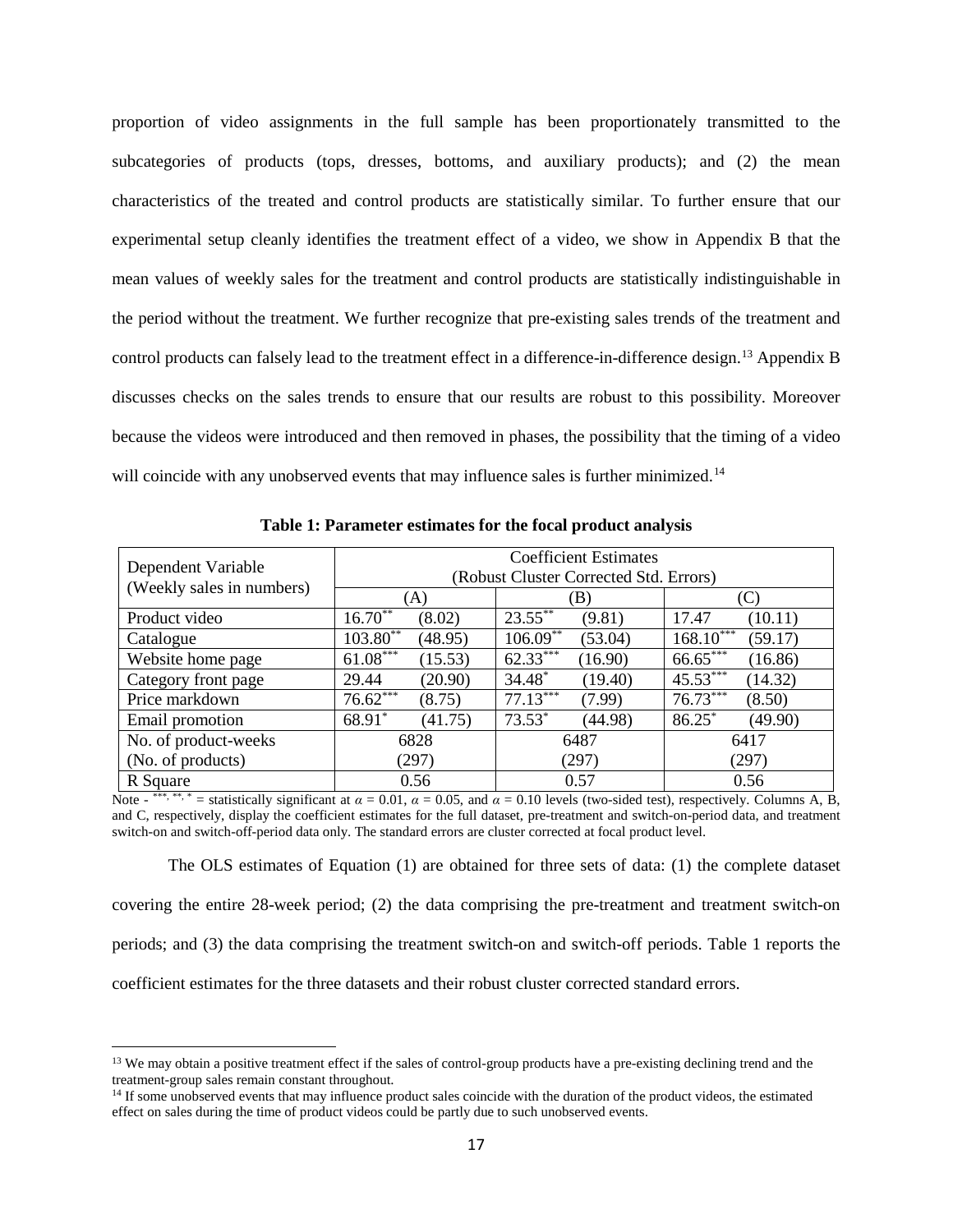First and foremost, the first row of the coefficient estimates reveals positive and similar magnitudes of the treatment-effect coefficients in all three datasets, the first two of which are statistically significant ( $\alpha = 0.05$ ) and the third of which is borderline significant ( $\alpha = 0.105$ ). This suggests that product sales increase upon introduction of a product video – the switch-on effect. This effect, however, dissipates when the video is removed – the switch-off effect. The estimated value of the treatment coefficient indicates an average increase in weekly sales of focal products of 16.7 following the introduction of their videos, which translates into a 14.5 percent increase on the mean weekly sales of 114.9 in the period without treatment or the pre-treatment and treatment switch-off periods. The comparable estimate with sales revenue as the dependent variable indicates additional weekly revenues of \$321.6 ( $\alpha$  = 0.05) on the introduction of a product video.<sup>15</sup>

However, the inclusion of the promotion-related control variables in Equation (1) only leads to more precise treatment coefficients as long as these promotions are exogenous, which is not necessarily the case. For example, price markdowns may be reserved for slow-moving products, and video-treated products may be given preferential placement in the catalogue and the website. In Appendix F, we show that as long as the videos are assigned randomly, any endogeneity of promotions would not bias the *Vidwk<sub>it</sub>* coefficient,  $\delta$ . In Appendix D, we further show that: (1) the probability of promotions (price as well as non-price) for the treated products during their treatment period is statistically indistinguishable from that of control products; (2) there are qualitatively similar treatment-effect estimates on a sample of only those products, both treated and control, that received no promotions; and (3) there are similar magnitudes of treatment effect estimates without the inclusion of the promotion-related variables. These results indicate that our treatment-effect estimates are robust to potential endogeneity in promotions.

### **4.2 Coordinating Product Analysis**

 $\overline{\phantom{a}}$ 

We next consider the effect of introducing a video on the focal product's page on the demands for its associated coordinating products. To estimate this effect, we compare the sales of coordinating products

<span id="page-17-0"></span><sup>&</sup>lt;sup>15</sup> Recognizing the count nature of the outcome variable, we also estimate a fixed-effect Negative Binomial regression on the data and find qualitatively similar results.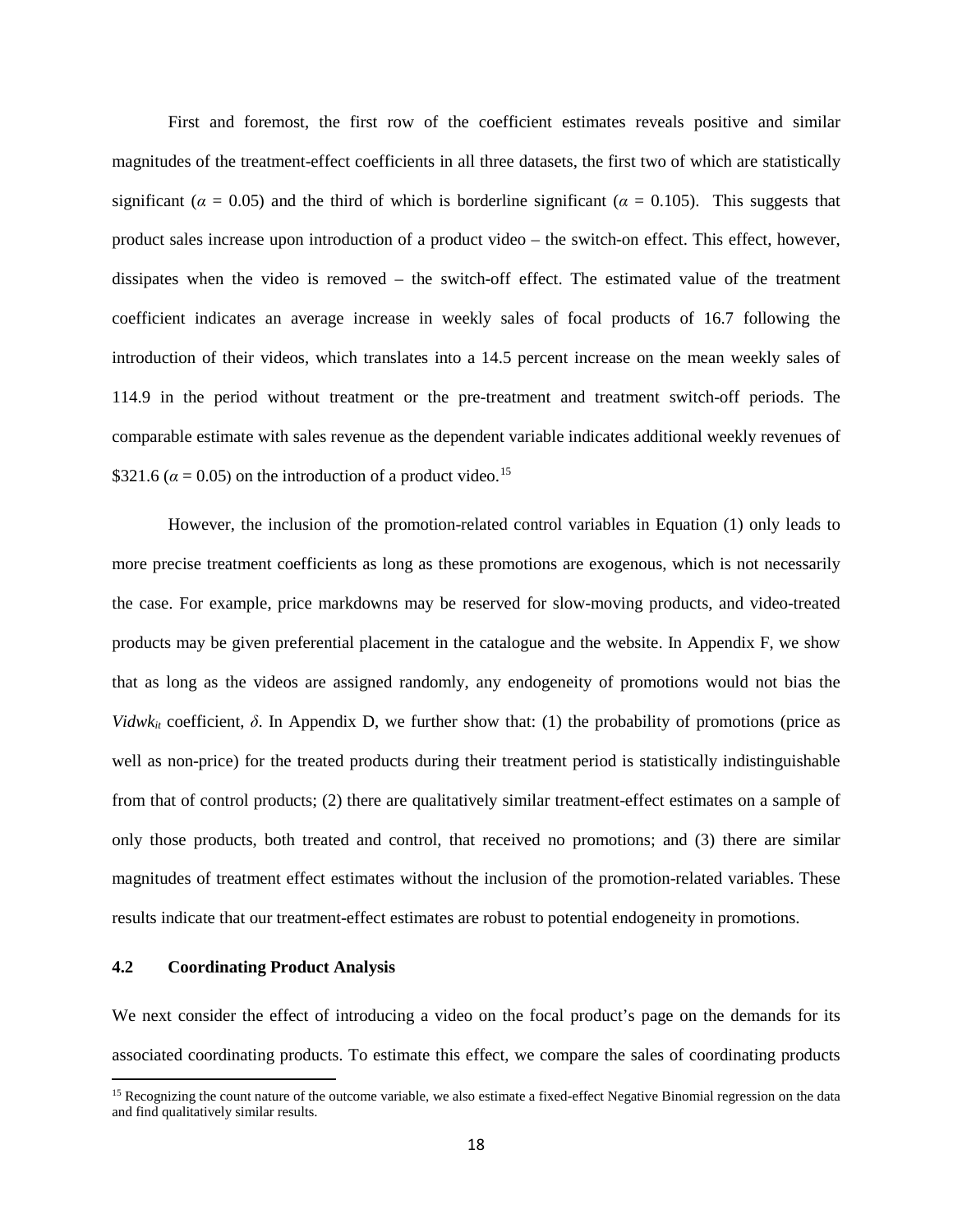for which the associated focal products have a video (treatment products) with the sales of those for which the associated focal products do not have a video (control products). The sales of a coordinating product that also has a video on its product page may be influenced by its own video. To isolate the effect of focal products' videos on coordinating product sales, we dropped 20 such products from the total of 216 coordinating products in the coordinating product analysis. Figure 6 shows our selection process for the treatment and control products for the coordinating product analysis.



**Figure 6: Selection of treatment and control products in the coordinating product analysis**

A coordinating product may be associated with more than one focal product. For instance, a pair of sunglasses can appear as a coordinating product on the product pages of a top and a bottom with a video as well as on that of a set of earrings without a video. Out of a total of 807 product-weeks during which videos of focal products associated with a coordinating product were switched on, 594 productweeks had one focal product video, 127 had two focal product videos, 32 had three focal product videos, 21 had four focal product videos, and 33 had more than four focal product videos, with a maximum of 10 videos. To accommodate such treatment of coordinating products with multiple focal product videos, we used the number of focal products with switched-on videos in a week as the treatment variable.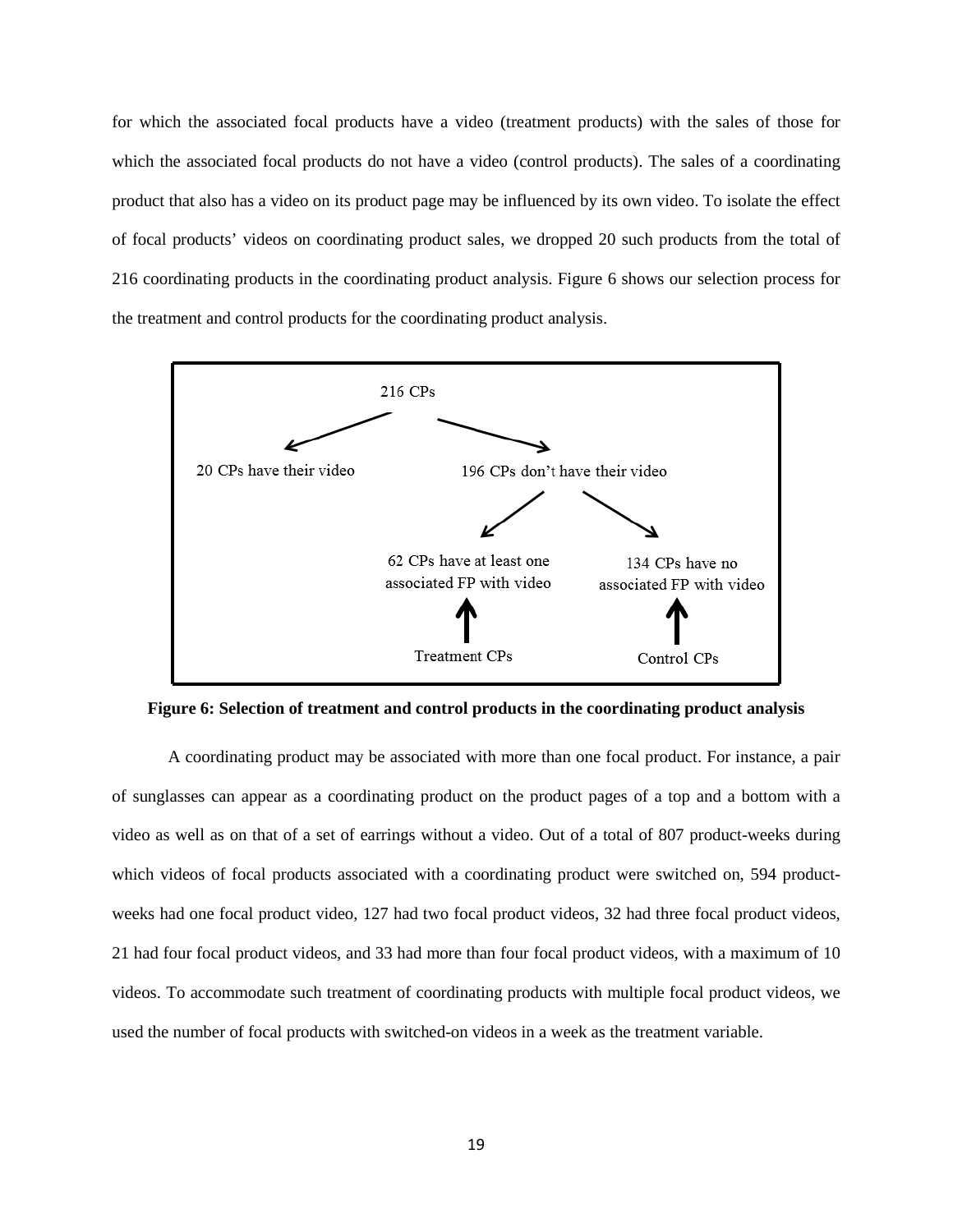We used the same experimental setup shown in Figure 5 for the coordinating product analysis. We used specification (2) to estimate the effect of focal product videos on the sales of their coordinating products.

$$
Sales_{jt} = \alpha_j + \alpha_t + \delta \sum Vidwk_{i_jt} + \beta X_{jt} + \gamma \sum X_{i_jt} + \varepsilon_{jt},
$$
\n(2)

where  $j \in \{1, 2, 3, \ldots, 196\}$  denotes the 196 coordinating products (62 treatment and 134 control) and  $t \in \{1, 2, 3, \dots, T_i\}$  denotes the total number of weeks coordinating product *j* remains in our analysis out of the total 28 weeks of the study period.<sup>[16](#page-19-0)</sup> Several focal products,  $i_j \in \{1, 2, 3, ...\}$ , may be associated with *j*, some with videos and others without. On the left-hand side of specification (3), *Sales<sub>jt</sub>* denotes the sales of coordinating product *j* in week *t*. On the right-hand side of specification (3),  $\sum V i d w k_{i,t}$  denotes the number of focal products *ij* that had their videos switched-on in week *t*. The control variable *Xjt* and the fixed-effects have the same meaning as in specification (1).

Variable  $X_{i,j}$  includes the following:  $Catwk_{i,j}$  is equal to unity if focal product  $i_j$  features on the front or back cover of the catalogue and the week *t* falls in the two-week period immediately after 7-10 days from the catalogue drop dates and is zero otherwise;  $Homepgwk_{i,t}$  is equal to unity if focal product  $i_j$  features on the website's home page in week *t* and is zero otherwise;  $Catpgwk<sub>i,t</sub>$  is equal to 1 if focal product  $i_j$  features on the category front page in week  $t$  and is zero otherwise; *Emailwk* $i_{i,t}$  is equal to unity if focal product  $i_j$  features in the e-mail in week  $t$  and is zero otherwise; and  $Pricewk_{i_jt}$  is equal to unity if there has been a price markdown on focal product  $i<sub>i</sub>$  in week  $t$  and is zero otherwise. The sum of each type of promotional indicator variable for all focal products in  $i_j$  in week  $t$  are computed and stacked in form of a column vector in variable  $\sum X_{i,t}$  in specification (2).<sup>[17](#page-19-1)</sup>

 $\overline{\phantom{a}}$ 

<span id="page-19-0"></span><sup>&</sup>lt;sup>16</sup> Note that a product drops out of our analysis for the period during which it is stocked out in the study period.

<span id="page-19-1"></span><sup>&</sup>lt;sup>17</sup> If different promotions on focal products associated with coordinating product *j* in week *t* are - one focal product appears on catalogue front page, one focal product appears on home page, no focal product appears on category main pages or email, and two focal products are under price promotion - the column vector  $\sum X_{i,t}$  will be {1, 1, 0, 0, 2}.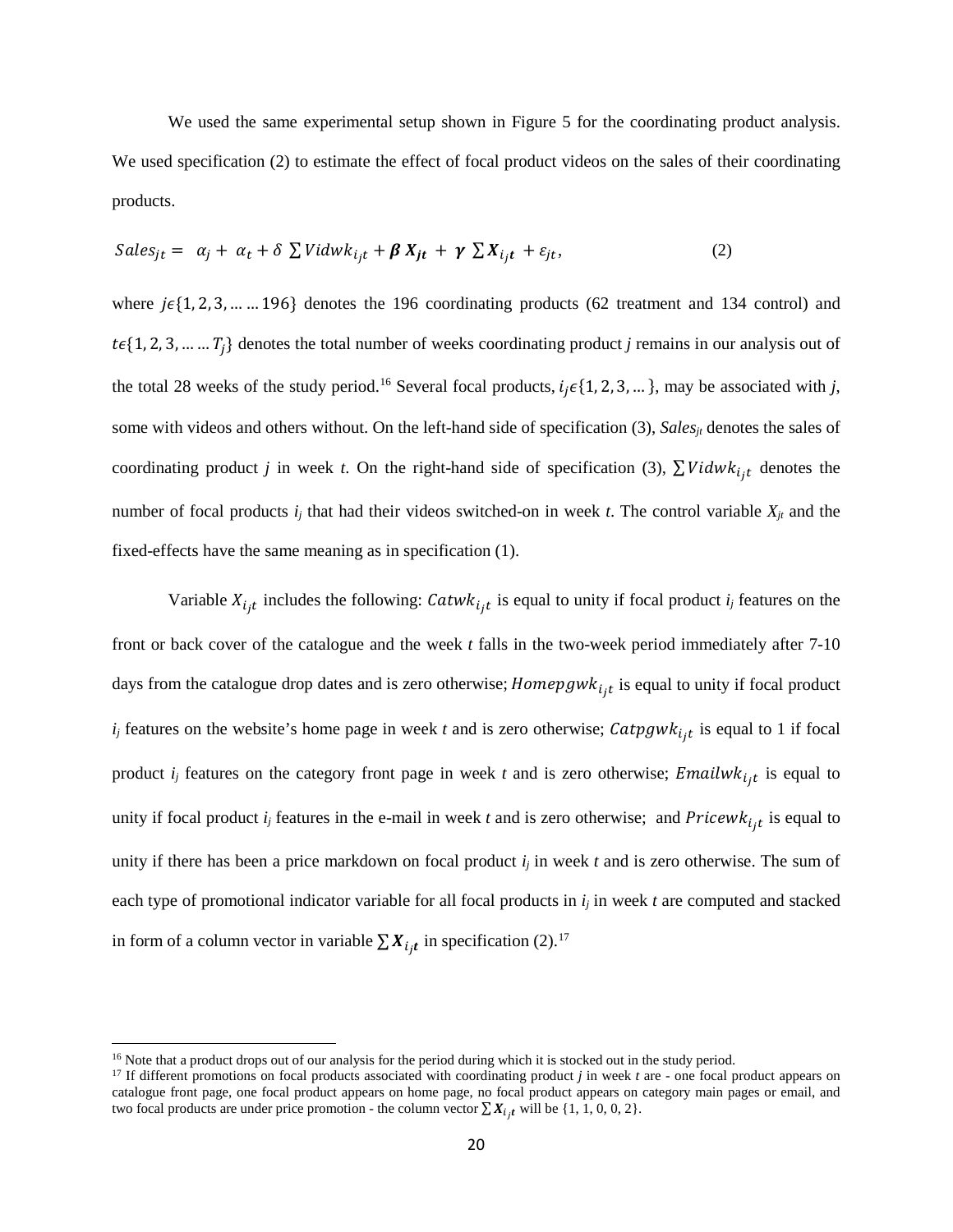| Dependent Variable                      |                                                |         | Coefficient Estimates (Robust cluster-corrected Std. Errors) |         |            |         |  |  |
|-----------------------------------------|------------------------------------------------|---------|--------------------------------------------------------------|---------|------------|---------|--|--|
| (Sales in numbers)                      |                                                | (A)     |                                                              | (B)     |            | (C)     |  |  |
| No. of focal product videos             | $12.34***$                                     | (5.61)  | $10.41***$                                                   | (4.92)  | $11.58*$   | (6.12)  |  |  |
|                                         | Coordinating product-related control variables |         |                                                              |         |            |         |  |  |
| Catalogue                               | $103.05***$                                    | (50.29) | $108.72^{*}$                                                 | (53.64) | 123.09*    | (70.77) |  |  |
| Website home page                       | 64.63                                          | (37.44) | 61.29                                                        | (40.62) | 71.29      | (46.48) |  |  |
| Category front page                     | $48.97***$                                     | (24.41) | 52.68**                                                      | (24.57) | $61.19*$   | (36.18) |  |  |
| Email promotion                         | $70.97***$                                     | (28.46) | $72.56***$                                                   | (27.97) | 76.31      | (32.54) |  |  |
| Price markdown                          | $87.43***$                                     | (9.18)  | 87.99***                                                     | (7.25)  | $87.03***$ | (9.40)  |  |  |
| Focal product-related control variables |                                                |         |                                                              |         |            |         |  |  |
| Catalogue                               | $-9.03$                                        | (16.72) | $-9.62$                                                      | (11.39) | $-15.21$   | (20.38) |  |  |
| Website home page                       | 12.92                                          | (14.71) | 12.61                                                        | (17.53) | 23.21      | (18.83) |  |  |
| Category front page                     | 2.83                                           | (9.45)  | 2.85                                                         | (9.76)  | 8.13       | (12.18) |  |  |
| Email promotion                         | 7.07                                           | (14.83) | 2.73                                                         | (18.78) | 29.33      | (18.39) |  |  |
| Price markdown                          | $-12.05$                                       | (7.85)  | $-10.41$                                                     | (7.86)  | $-12.37$   | (7.91)  |  |  |
| No. of product-weeks                    |                                                | 4708    |                                                              | 4370    |            | 4305    |  |  |
| (No. of products)                       |                                                | (196)   |                                                              | (196)   |            | (196)   |  |  |
| R Square                                |                                                | 0.70    |                                                              | 0.69    |            | 0.68    |  |  |

**Table 2: Parameter estimates for the coordinating product analysis**

<sup>\*\*\*, \*\*</sup>, \* = statistically significant at  $\alpha = 0.01$ ,  $\alpha = 0.05$ , and  $\alpha = 0.10$  levels (two-sided test), respectively. Columns A, B, and C, respectively, display the coefficient estimates for the full dataset, pre-treatment and switch-on-period data, and treatment switchon and switch-off-period data only. The standard errors are cluster-corrected at the coordinating product level.

In Appendix A, we validate the random assignment of videos in our sample of coordinating products. In Appendix B, we check that the treatment effect in our experimental design is not identified solely due to differences in either the pre-existing mean weekly sales levels or the pre-existing weekly sales trends for the treatment and control products.

Table 2 reports coefficient estimates of specification (2) on the three datasets. In all three datasets, the coefficient estimates for the number of switched-on focal product videos are positive and statistically significant ( $\alpha = 0.10$ ) in a two-tail test, which suggests that introducing an additional focal product video increases the weekly coordinating product sales by 12.34. However, the effect of focal product videos on coordinating product sales may not be linear, i.e., the effect may either increase or decrease with the introduction of more videos. To check for this possibility, we further estimated specification (2) with three ordinal indicator treatment variables for a coordinating product appearing in one, two, and more than two of its associated focal product videos in a week and found a positive estimate of 18.83 significant at ( $\alpha$  = 0.05) for the treatment indicator for one focal product video but insignificant estimates for other treatment indicators. This suggests that coordinating product sales increase by 18.83 (a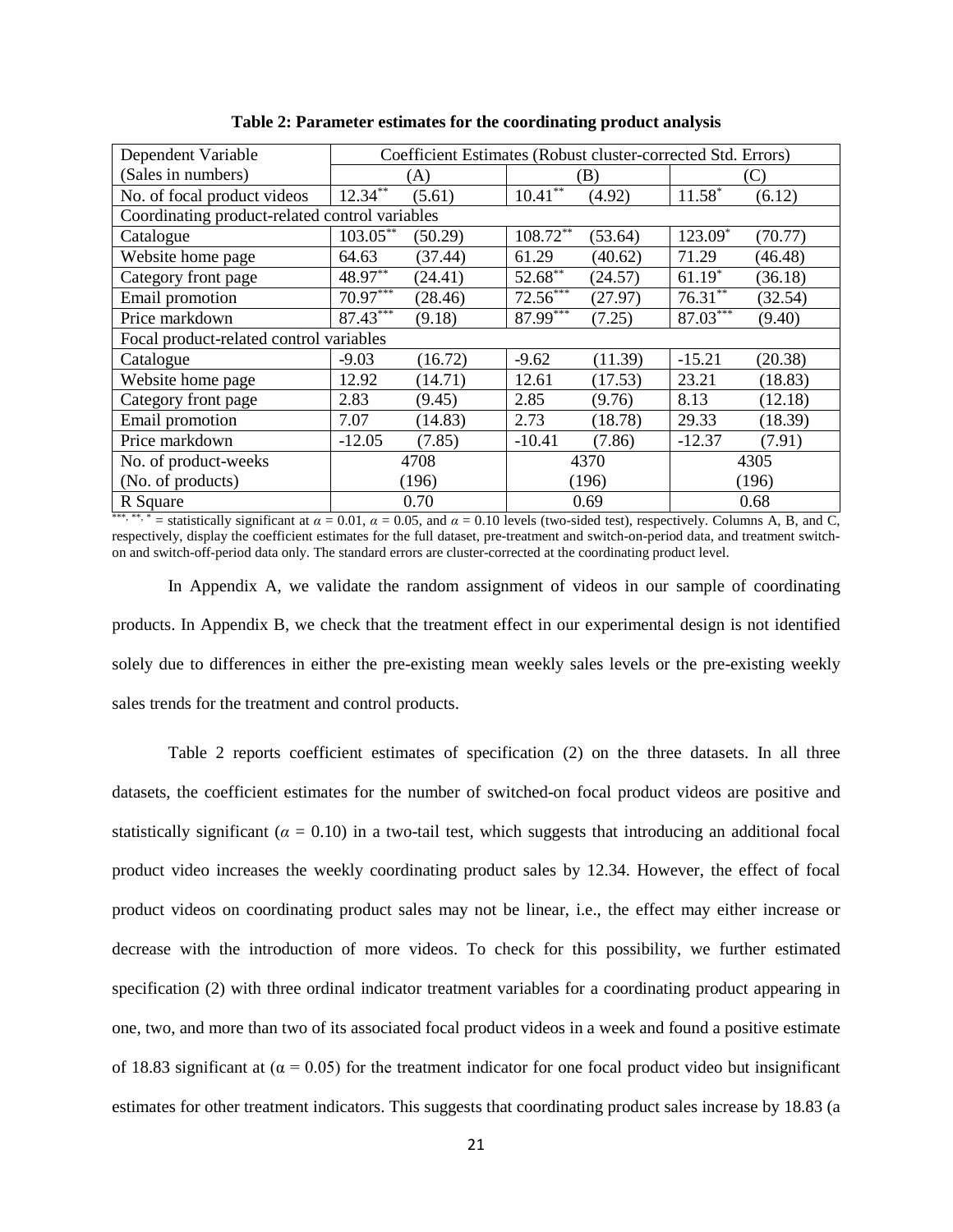28.3 percent increase on the average weekly sales of 66.58 in the period without treatment) on introduction of their first focal product video but remain statistically similar on introduction of additional videos for their focal products. The comparable estimate with sales revenue as the dependent variable indicates additional weekly coordinating product sales revenues of US \$ 203.63 ( $\alpha$  = 0.01) on introduction of their first focal product video.

We acknowledge that the focal and coordinating product promotions may be endogenous in specification (2). However, we show in Appendix F that as long as the videos are assigned randomly, the endogeneity of the promotional variables does not bias the coefficient (δ) for *Vidwk* variable. We perform additional checks in Appendix D to ensure that our treatment effect estimates are robust to the possibility of endogeneity in promotions.

## **4.3 Direct and Spillover Effects of Video on Coordinating Product Sales**

Our results thus far show that the introduction of videos results in increased focal and coordinating product sales. Because videos are hosted on the focal products' pages, customers watch them while considering purchasing the focal products. Therefore, an increase in the sales of focal products is simply the direct promotional effect of the videos. However, the estimated increase in the sales of associated coordinating products during the video switch-on period may be due to the following three reasons. First, a dynamic and more vivid display of a coordinating product in a video may allow customers to better evaluate its attributes that may result in increased sales, which is the *direct effect* of the video on coordinating product sales. Second, the joint display of a coordinating product in its associated focal product video could additionally reveal its complementarity with the focal product to customers. Such additional revealed complementarity may cause an additional correlation in the sales of focal and coordinating products and thus additional sales of coordinating products, which is the *spillover effect* of video on coordinating product sales. Third, any direct promotional effect of video during its switch-on period may increase the focal product sales and, in turn, increase the sales of associated coordinating products due to their latent complementarity. In the following paragraphs, we discuss the various factors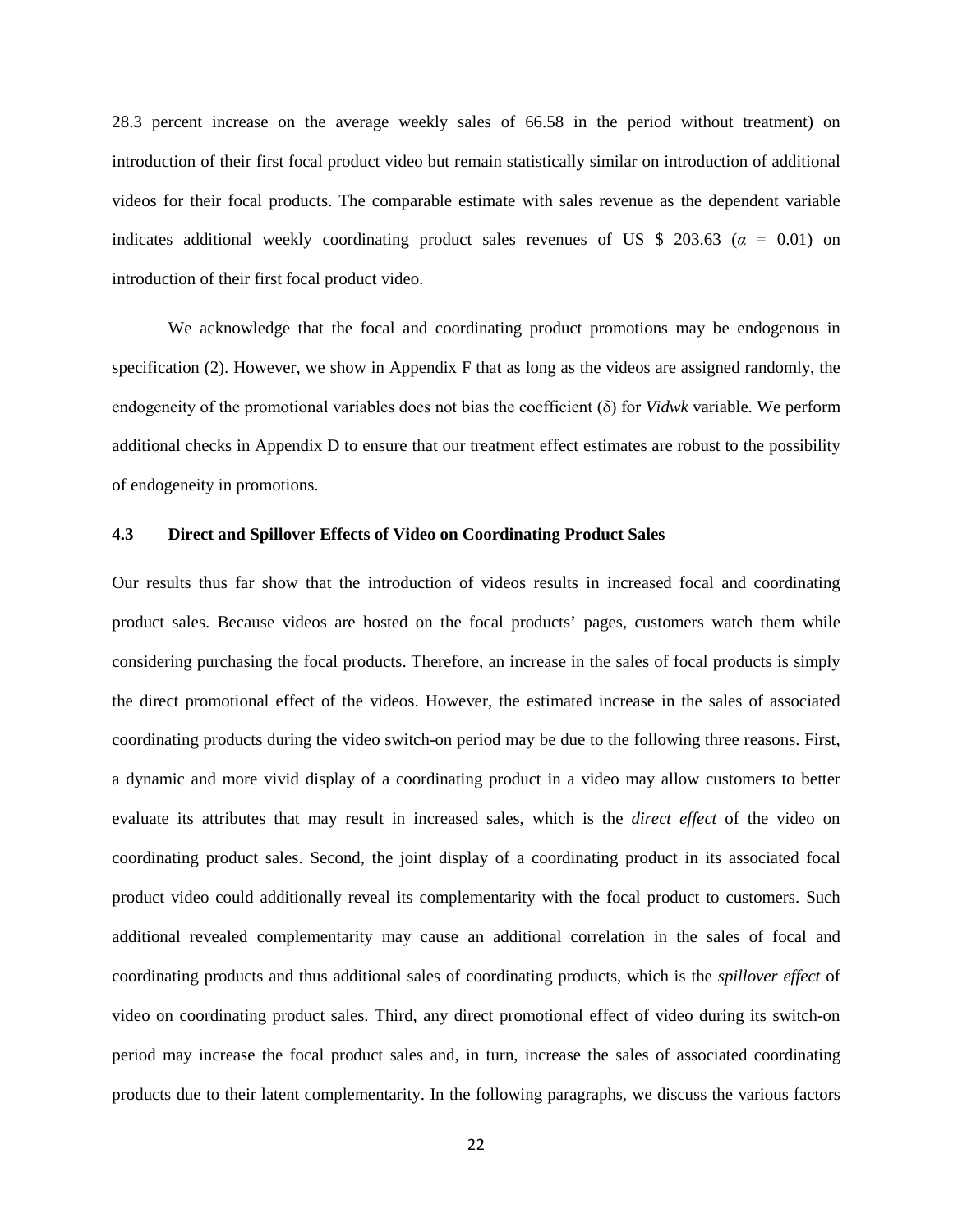that could lead to the correlation in sales of the two products and propose an econometric specification to tease out the additional correlation in their sales attributable to the video after controlling for the portion of the correlation that may be attributed to other factors.

The retailer selects coordinating products to jointly display in the still picture of one of its focal products (see Figure 1) based on a variety of factors, such as their matching colors/styles or similar contemporary appeal. Due to these factors, such focal and coordinating products are inherently (latently) complementary, which customers recognize even while seeing only one of the products, and therefore purchase these products together in a fixed proportion. Such co-purchase of related products due to their latent complementarity leads to a correlation in their sales. If a promotion is offered on one of the products, customers purchase higher quantities of the product on promotion and, consequently, higher quantities of its complement because of their latent complementarity. However, the correlation in sales of the related products remains unchanged on such promotions. For example, customers who, sans promotions, purchase 8 focal and 4 coordinating products would purchase 12 focal and 6 coordinating products with a promoted focal product.

The joint display of focal and coordinating products in still pictures could, however, lead to an additional correlation in their sales over the existing correlations from their latent complementarity for two reasons. First, if customers, even though aware of the complementarity between the two products, do not recall it when viewing only one of the products, the joint display of products in still pictures may help customers recall their complementarity, which may result in additional correlation in their sales. For this reason, related products, such as cake mix and cake frosting, are commonly grouped on a grocer's shelves. Second, the joint display of products in still pictures may help customers visualize how they would look in an ensemble and may additionally reveal their complementarity to customers and thus result in a higher correlation in their sales.<sup>[18](#page-22-0)</sup>

 $\overline{\phantom{a}}$ 

<span id="page-22-0"></span><sup>&</sup>lt;sup>18</sup> The possibility of customers recalling or learning about complementarity between related products from their joint display is more relevant in apparel-and-accessories networks, where large numbers of complementary apparel-accessories combinations are possible. The joint display of a combination from such a large number of possible combinations is likely to help customers recall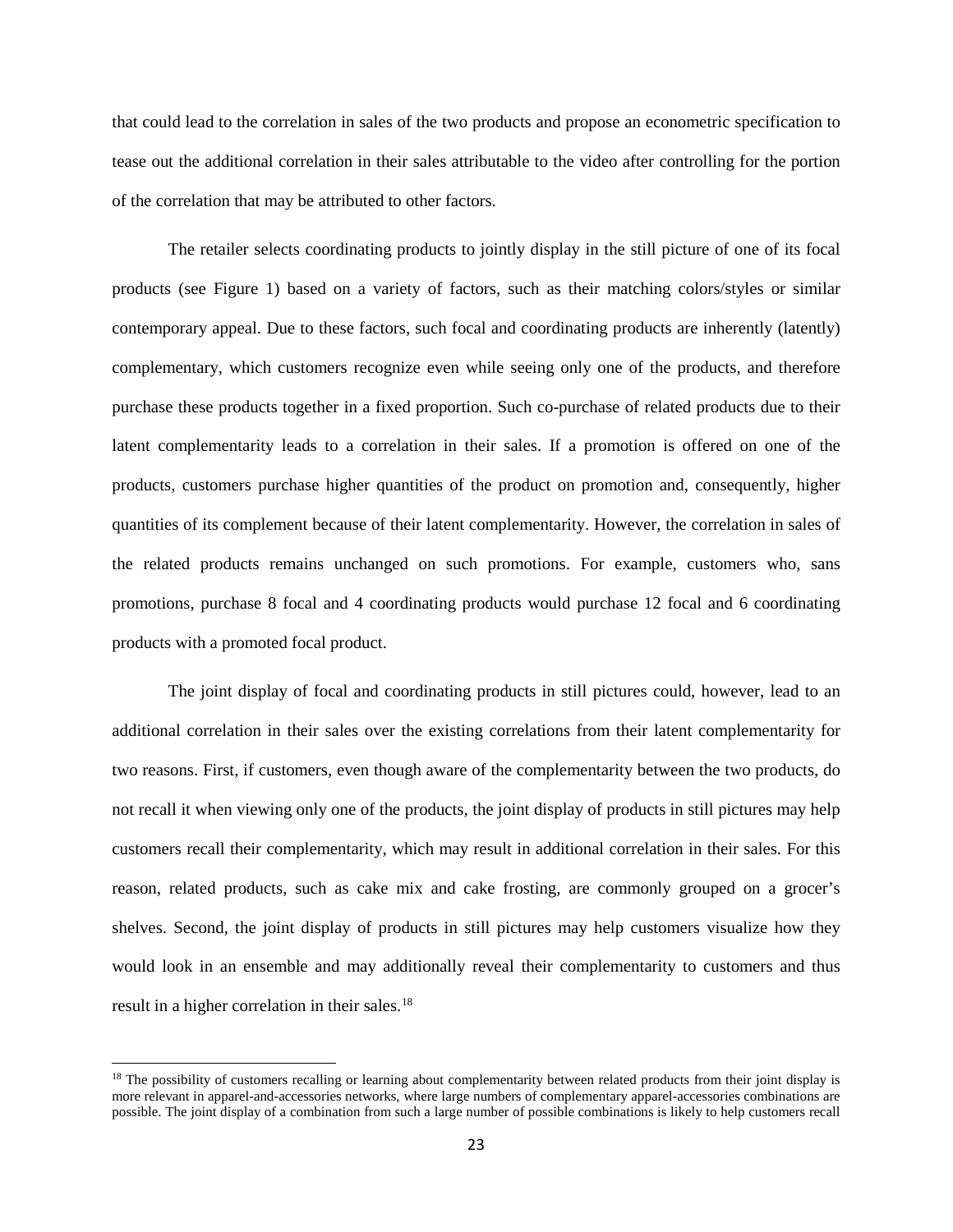Because the joint display of focal-coordinating product combinations in still pictures remains constant throughout the study period, the effect of their latent complementarity and any recalled and/or revealed complementarity from their still pictures will apply for the whole period. In our experiment, we introduce video for a few randomly selected focal products for a portion of the total period. Thus, the effect of the additional visibility of focal and coordinating products in a video over their visibility in a still picture can be identified with specification (3).

$$
Sales_{jt} = \alpha_j + \alpha_t + \delta_1 \sum Vidwk_{i_jt} + \delta_2 \sum Sales_{i_jt} + \delta_3 \sum (Vidwk_{i_jt} \times Sales_{i_jt}) + \beta X_{jt} +
$$
  
\n
$$
\gamma \sum X_{i_jt} + \varepsilon_{jt},
$$
 ----(3)

where,  $j \in \{1, 2, 3, \dots, 196\}$  denotes the 196 coordinating products and  $i_j$  denotes the focal products associated with *j*. In specification (3),  $Sales_{it}$  denotes sales of *j* in week *t*. Because only a subset of focal products in  $i_j$  have videos on their product page,  $Vidwk_{i,t}$  is equal to one for only those focal products during the weeks when their videos are switched on, and  $\sum$  Vidw $k_{i,t}$  denotes the number of switched-on videos of focal products associated with *j* in week *t*. ∑ Sales<sub>it</sub> denotes the sum of sales of all focal products associated with *j* in week *t*, but  $\sum (Vidwk_{i,t} \cdot Sales_{i,t})$  is the sum of sales of only those focal products associated with *j* whose videos are switched on in week *t*.

In specification (3), product fixed-effects  $\alpha_i$  account for time-invariant unobserved productrelated factors that may affect sales, and time fixed-effects account for all time-related unobserved factors that equally affect the sales of all coordinating products. The correlation in sales of the focal and coordinating products due to their latent complementarity, applicable at all times, would be captured in coefficient  $\delta_2$ . If the joint display of these products in still pictures over the entire duration of the study causes any additional correlation in their sales because of recalled and revealed complementarity, it will also be captured in coefficient  $\delta_2$ . Any time-varying unobserved shocks to the sales of either focal or

 $\overline{\phantom{a}}$ 

the latent complementarity in the displayed combination. Moreover, because a large number of different accessories could be combined with a focal apparel, customers require visual cues to be able to visualize and thus determine the complementarity between different possible combinations.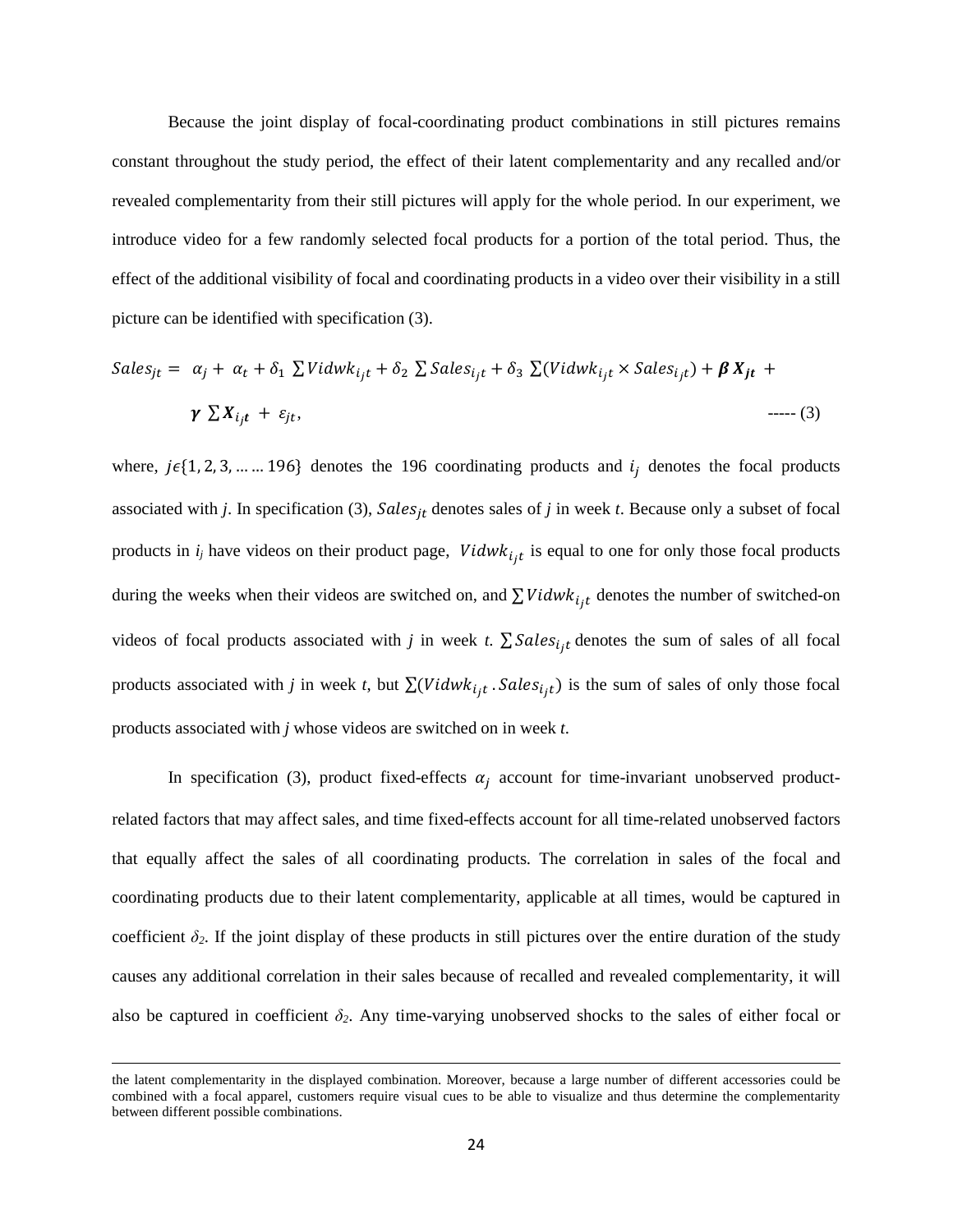coordinating products would increase its sales and, consequently, the sales of its complement due to their latent complementarity.[19](#page-24-0) The sales of focal and coordinating products could be simultaneously affected due to a variety of unobserved factors other than their complementarity, such as co-incidence in their purchase cycles (Manchanda et al. 1999). Omission of such unobserved factors and demand shocks would make  $\sum Sales_{i,t}$  endogenous and thus could lead to biased estimates of coefficients in specification (3).

|                                                     |                       | <b>Coefficient Estimates</b>           |
|-----------------------------------------------------|-----------------------|----------------------------------------|
| Dependent Variable                                  |                       | (Robust Cluster Corrected Std. Errors) |
| [Weekly CP sales in numbers]                        | Analysis with         | Analysis without                       |
|                                                     | promotional variables | promotional variables                  |
| Number of focal product video ( $\delta_1$ )        | 0.30<br>(5.92)        | $-1.25$<br>(5.49)                      |
| Associated focal products weekly sales $(\delta_2)$ | $0.06***$<br>(0.03)   | $0.07**$<br>(0.03)                     |
| Associated focal products weekly sales in           | $0.04**$<br>(0.02)    | $0.04***$<br>(0.02)                    |
| video switch-on period $(\delta_3)$                 |                       |                                        |
| No. of product-weeks                                | 4708                  | 4708                                   |
| (No. of products)                                   | (196)                 | (196)                                  |
| R Square                                            | 0.72                  | 0.71                                   |

**Table 3: Direct and spillover effects of product video**

<sup>\*\*\*,\*\*</sup>,  $*$  = statistically significant at  $\alpha$  = 0.01,  $\alpha$  = 0.05, and  $\alpha$  = 0.10 levels (two-sided test), respectively. The standard errors are cluster-corrected at the coordinating product level.

Moreover, estimation of the system of equations in specification (3) poses simultaneity issues because the dependent variable in one equation is part of an independent variable in the second equation, and the dependent variable in the second equation is part of an independent variable in the first equation. For instance, suppose a pair of pants as a coordinating product has a top as one of its associated focal products and that the top as a coordinating product, in turn, has the pair of pants as one of its associated focal products.[20](#page-24-1) This simultaneity may lead to biased estimates for the coefficient in specification (3). We show in Appendix F that as long as videos are randomly assigned, the omitted unobserved shocks and simultaneity issues lead to a biased estimate for the coefficient of the endogenous sales variable ( $\delta_2$ ), but it does not lead to bias in either the coefficient of video variable  $(\delta_1)$  or the coefficient of its interaction with the endogenous sales variable  $(\delta_3)$  in specification (3).

l

<span id="page-24-0"></span><sup>&</sup>lt;sup>19</sup> An example of such unobserved shock to the demand of a focal product could be a celebrity wearing the product (or a similar product) in the Oscar awards ceremony.<br><sup>20</sup> In the present setup, none of the coordinating products have all bidirectional links with their associated focal products, i.e., at

<span id="page-24-1"></span>least one associated focal product does not appear as a coordinating product on the product page of the coordinating product.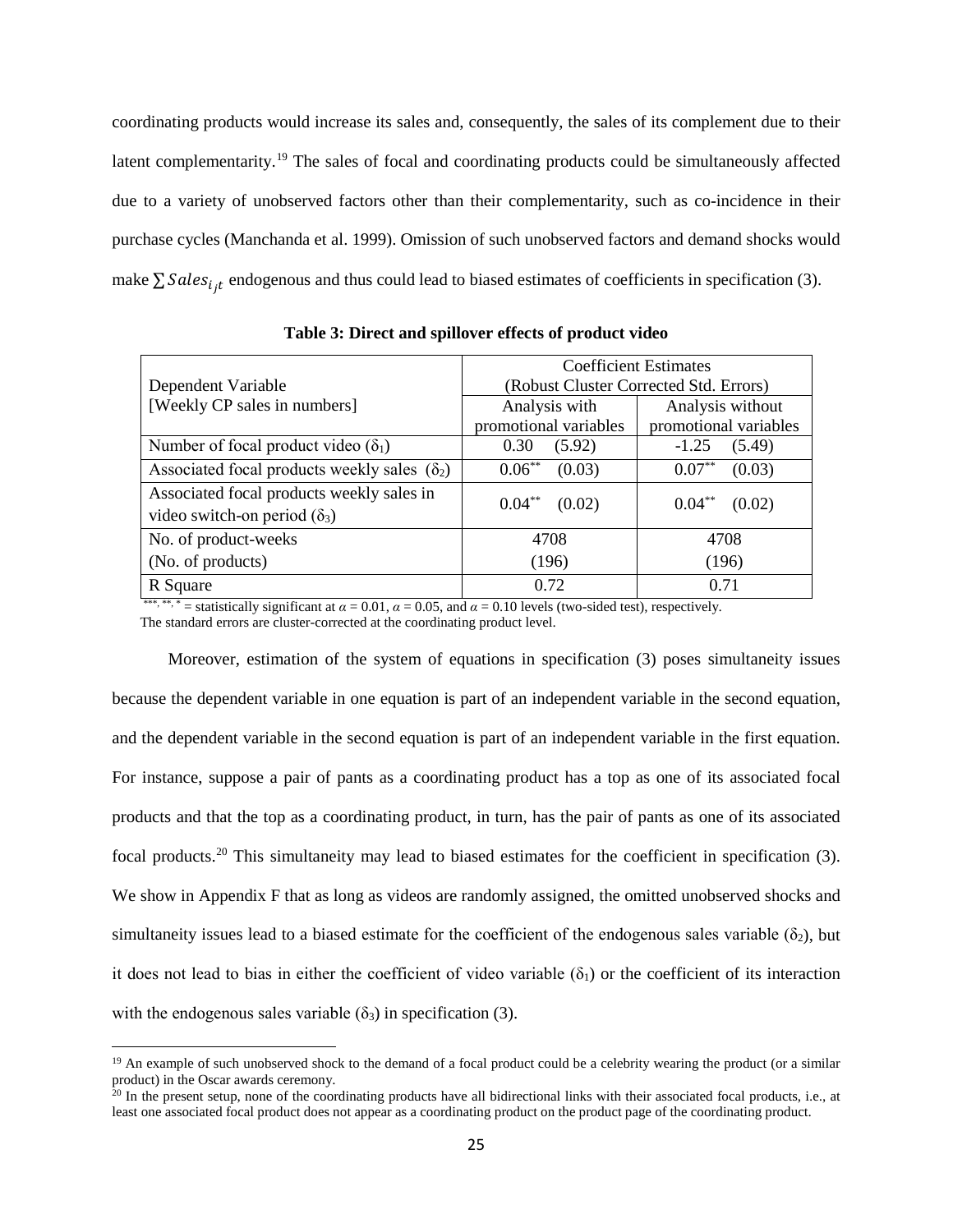In Appendix F, we further show that any endogeneity of the promotional variables would not bias the video-related coefficients. If the videos merely promote the sales of focal products and, consequently, the sales of coordinating products due to their latent complementarity, such correlation in their sales will be captured in coefficient  $\delta_2$ . Therefore, after controlling for the effects of their latent complementarity, any recalled/revealed complementarity due to their display in still pictures and other unobserved factors that could promote their purchase together, coefficient  $\delta_3$  estimates the spillover effect and coefficient  $\delta_1$ estimates the direct effect of videos on coordinating product sales.

Table 3 reports the coefficient estimates for specification (3) with and without the promotional control variables. Because endogeneity of promotional variables is not expected to bias the coefficients of video-related variables, we find qualitatively similar estimates for them in the two cases in Table 3. We find a positive and significant estimate for the spillover effect and an insignificant estimate for the direct effect due to videos. The ratio of  $\delta_3$  to  $(\delta_3+\delta_2)$  [0.4 / (0.4+0.6)] indicates that 40 percent of the total correlation between sales of focal and coordinating products during the video switch-on period can be attributed to the spillover effect of videos.

Because our analysis is at a product level and not a customer order level, the estimated additional correlations in sales of focal and coordinating products could come from one set of customers buying higher quantities of coordinating products and a different set of customers buying higher quantities of associated focal products during the video switch-on period. However, because we introduced and removed videos in three phases, the possibility of different sets of customers buying different categories of products in three different video switch-on periods is highly unlikely. Therefore, after controlling for and falsifying the other possible explanations for the spillover effect, a plausible cause of this effect is that joint product display in videos additionally reveals complementarity between focal and coordinating products to customers over and above what is revealed from their joint display in still pictures. To examine this possibility, we compare the display formats of videos and still pictures.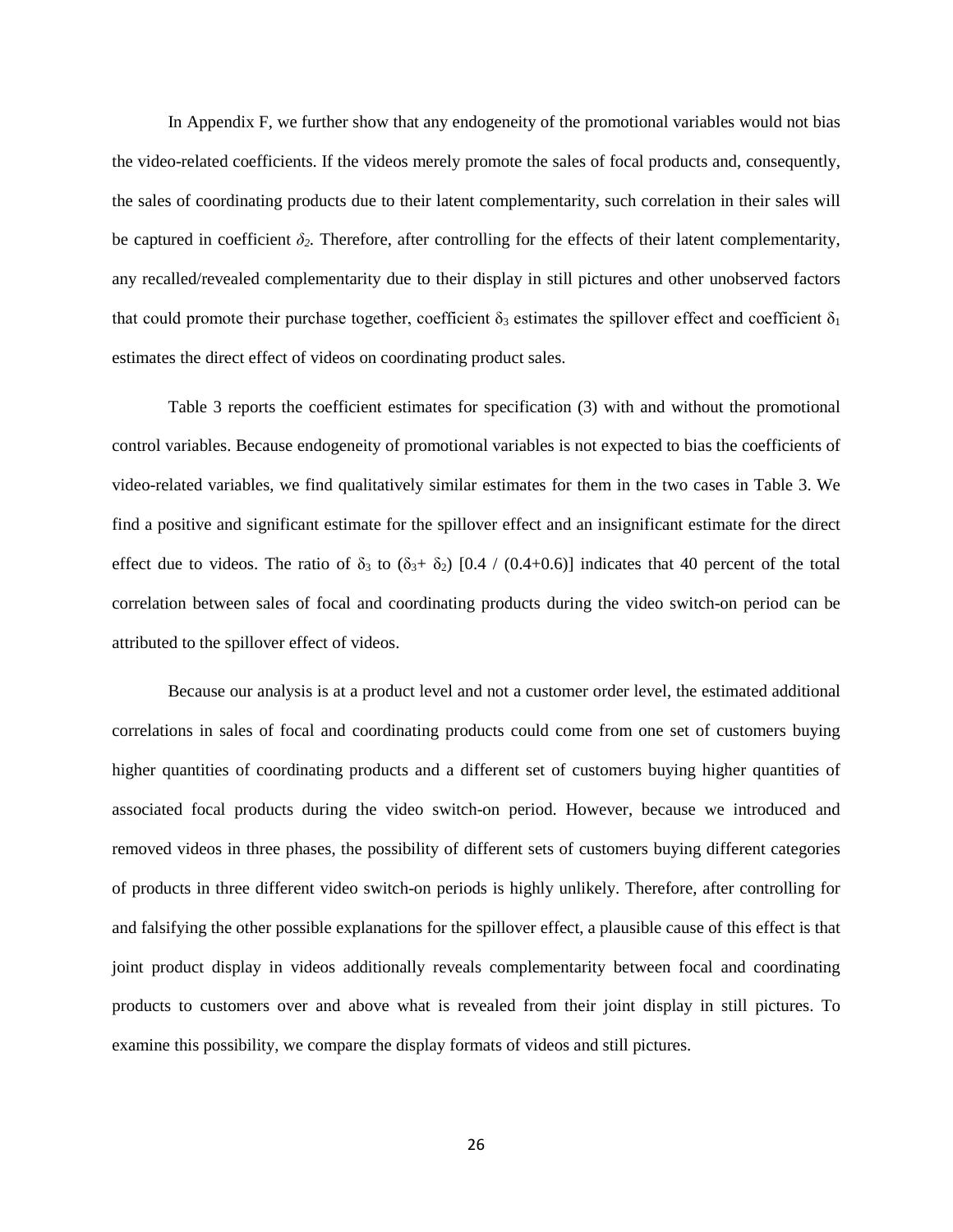In a product video, a human model walks around and provides a dynamic, high-definition, 360 degree view of the focal product with matching coordinating products, accompanied by background music. In addition, the video provides zoom in/out, pause/replay/forward, and sound adjustment controls to customers. Thus, as discussed in Section 2, videos provide a more vivid and interactive presentation of products compared to the still pictures that could offer customers a virtual product experience similar to a physical shopping environment. Such virtual product experience may allow customers to not only better evaluate the attributes of individual products but also visualize and thus better evaluate how these products will fit, look, and function together. Thus, our estimated additional correlation in sales of focal and coordinating products during video switch-on period suggests that customers additionally learn about the complementarity between them from their joint display in videos.

Because videos are placed on the focal products' pages, customers watch them while exploring the focal products and are thus more likely to independently evaluate focal rather than coordinating products in such videos. This could be a possible reason for our estimated insignificant direct effect of product videos on coordinating product sales. If this argument is true, we should see a significant direct effect of product videos on focal product sales. To check this fact, we estimate specification (3) with focal product sales as a dependent variable and the sum of sales of their associated coordinating products as the independent variable. We find positive and significant estimates for coefficient  $\delta_2$  [0.07 significant at  $\alpha$  = 0.01] and  $\delta_3$  [0.01 significant at  $\alpha = 0.05$ ] indicating a positive correlation between sales of focal and coordinating products during the period without videos and an additional correlation due to the spillover effect during the period when videos were switched on, respectively. However, we also find a positive and significant estimate for coefficient  $\delta_1$  [11.67 significant at  $\alpha = 0.05$ ], which indicates that the introduction of video causes a substantial and significant direct effect on focal product sales.<sup>[21](#page-26-0)</sup> This result suggests that the joint display of related products may independently affect their individual sales in addition to the correlation between their sales. Therefore, it is important to identify both direct and

 $\overline{\phantom{a}}$ 

<span id="page-26-0"></span><sup>&</sup>lt;sup>21</sup> Note that the magnitude of the direct effect (11.7) comprises a large portion of the total effect (16.7) of video on focal product sales estimated from specification (1).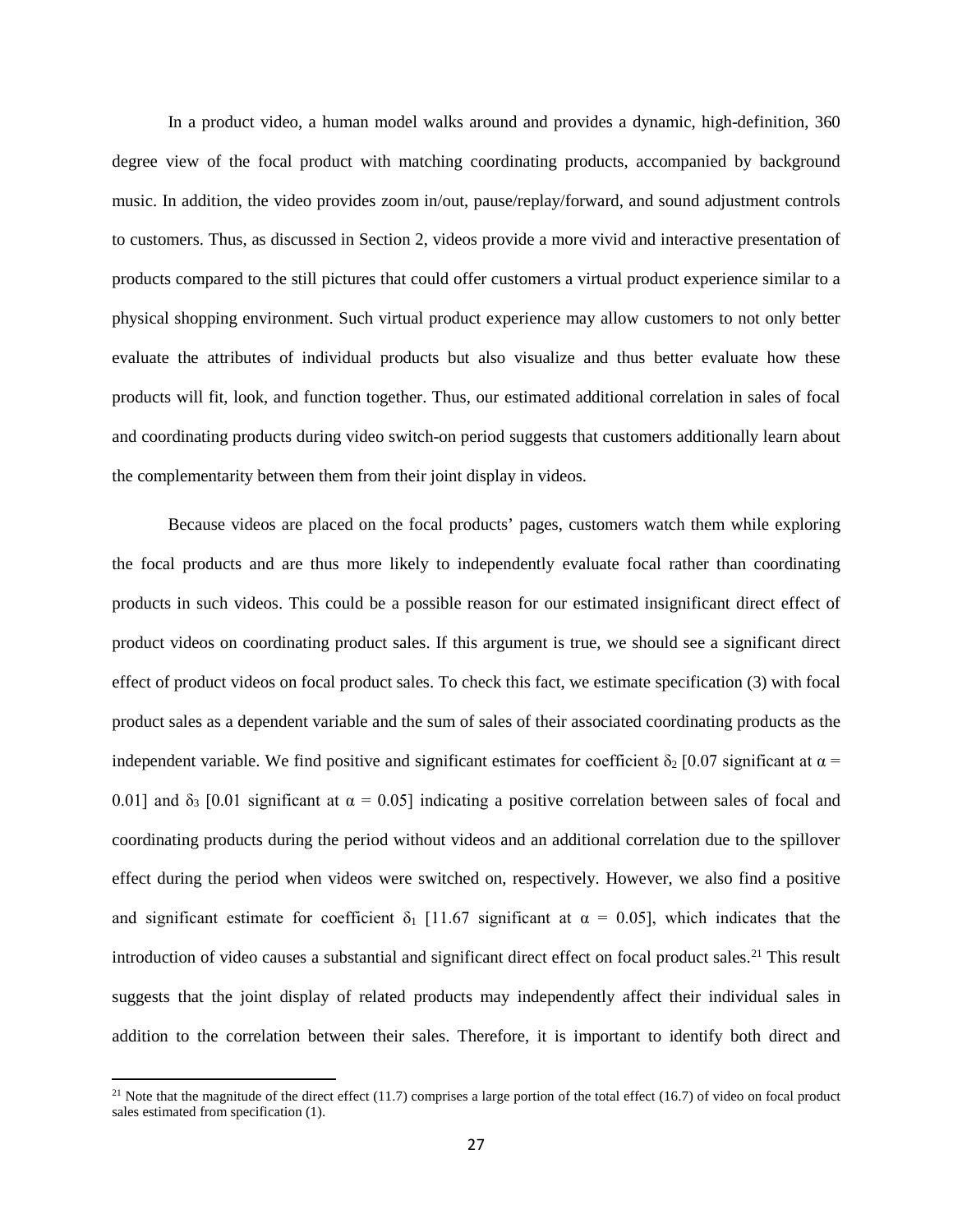spillover effects to fully understand the impact of the joint visibility of related products in a product network.

### **4.4 The Moderating Effect of Promotions on Product Video Effects**

The introduction of product videos results in increased focal and coordinating product sales. A related managerial question is whether combining different promotions with product videos could further increase returns on videos. To answer this question, we extend specifications (1) and (2) to include the interaction terms for product videos with their promotions and, therefore, estimate the following specifications (4) and (5).

$$
Sales_{it} = \alpha_i + \alpha_t + \delta_1 \text{Vidw}k_{it} + \beta X_{it} + \delta_2 (X_{it} \times \text{Vidw}k_{it}) + \varepsilon_{it}, \qquad \qquad \qquad (4)
$$
\n
$$
Sales_{jt} = \alpha_j + \alpha_t + \delta_1 \sum \text{Vidw}k_{ijt} + \beta X_{jt} + \gamma \sum X_{ijt} + \delta_2 (X_{jt} \times \sum \text{Vidw}k_{ijt}) + \delta_3 \sum (\text{Vidw}k_{ijt} \times X_{ijt}) + \varepsilon_{jt}, \qquad \qquad \qquad \qquad (5)
$$

where, all terms in specification (4) have the same meaning as in specification (1) except for the added terms for interactions between video ( $Vidwk_{it}$ ) and focal product promotions ( $X_{it}$ ). Similarly, all terms in specification (5) have the same meaning as in specification (2) except for the added interaction terms for the number of videos ( $\sum V i dwk_{i_jt}$ ) with focal product promotions ( $X_{i_jt}$ ) and with coordinating product promotions  $(X_{it})$ . Although the focal and coordinating product promotions could be endogenous in specifications (4) and (5), we show in Appendix F that as long as the videos are assigned randomly, the coefficients for the video variable and its interaction with endogenous promotions are unbiased. Therefore, coefficients  $\delta_1$  and  $\delta_2$  in specification (4), respectively, capture the unbiased effects of only videos and videos with focal product promotions on the focal product sales. Similarly, coefficients  $\delta_1$ ,  $\delta_2$ ,  $\delta_3$  in specification (5), respectively, capture the effects of only videos, videos with coordinating product promotions, and videos with focal product promotions on coordinating product sales.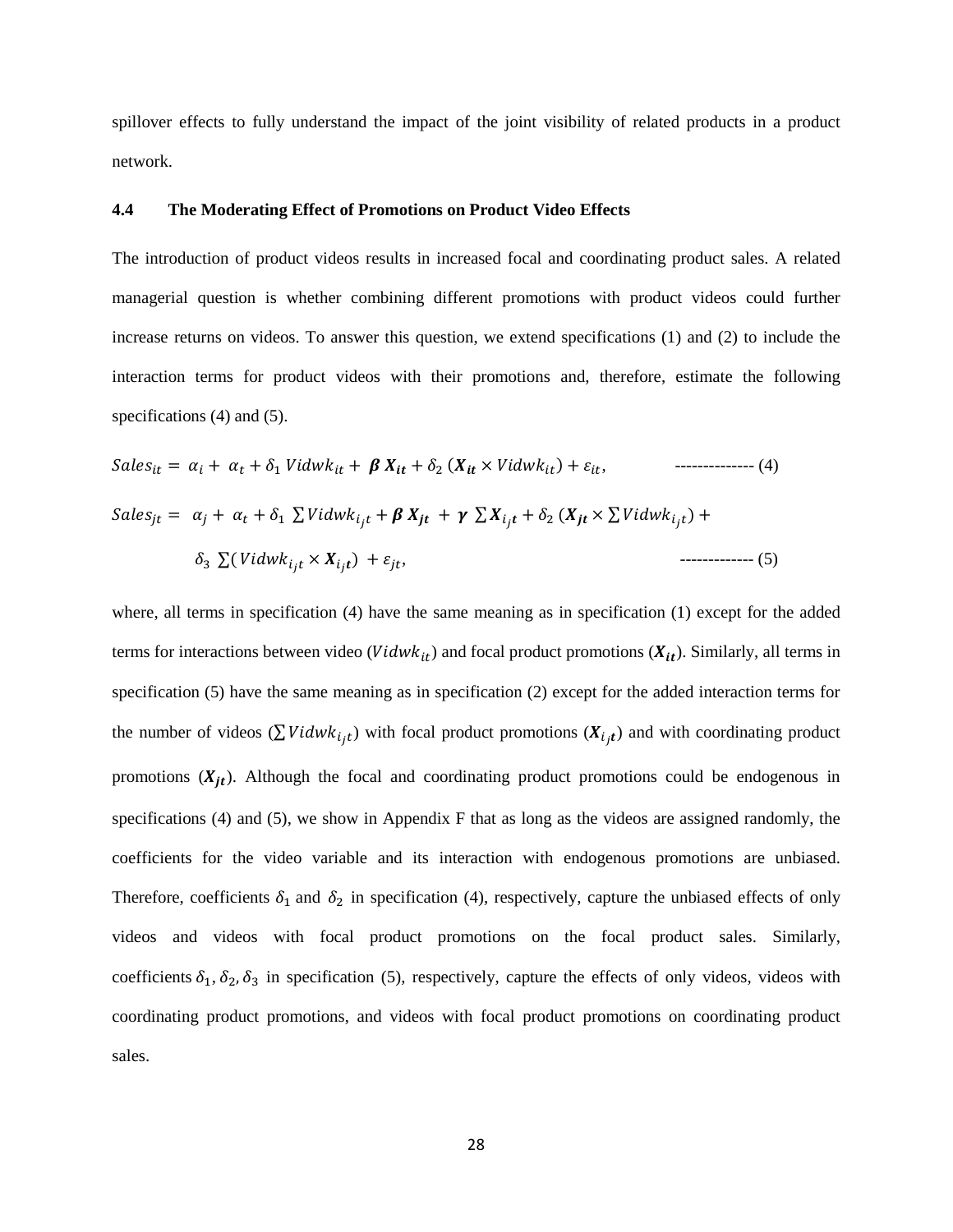|                                     |                    | <b>Coefficient Estimates</b> |                                        |                  |  |
|-------------------------------------|--------------------|------------------------------|----------------------------------------|------------------|--|
| Dependent Variable                  |                    |                              | (Robust cluster corrected Std. Errors) |                  |  |
| (Sales in numbers)                  |                    | Focal                        |                                        | Coordinating     |  |
|                                     |                    | product analysis             |                                        | product analysis |  |
| Product video variable              | $10.89**$          | (5.06)                       | $11.61**$                              | (5.05)           |  |
| Coordinating product promotions     |                    |                              |                                        |                  |  |
| Catalogue                           |                    |                              | $103.37***$                            | (51.43)          |  |
| Website home page                   |                    |                              | 63.99*                                 | (37.21)          |  |
| Category front page                 |                    |                              | 49.83**                                | (24.05)          |  |
| Price markdown                      |                    |                              | $89.82***$                             | (9.72)           |  |
| Email promotion                     |                    |                              | $72.50***$                             | (28.14)          |  |
| Product video x price markdown      |                    |                              | $-5.66$                                | (17.11)          |  |
| Focal product promotions            |                    |                              |                                        |                  |  |
| Catalogue                           | $103.45***$        | (48.80)                      | $-9.64$                                | (13.25)          |  |
| Website home page                   | $62.86$ ***        | (15.69)                      | 13.72                                  | (19.90)          |  |
| Category front page                 | 12.08              | (21.28)                      | $-9.60$                                | (8.06)           |  |
| Price markdown                      | $68.02***$         | (8.35)                       | $-1.34$                                | (5.38)           |  |
| Email promotion                     | 69.70 <sup>*</sup> | (43.59)                      | $-3.98$                                | (16.67)          |  |
| Product video x home page           |                    |                              | $-2.55$                                | (30.01)          |  |
| Product video x category front page | $70.18**$          | (35.84)                      | 31.75                                  | (24.18)          |  |
| Product video x price markdown      | $60.40**$          | (27.79)                      | $-19.64$                               | (20.15)          |  |
| No. of product-weeks                |                    | 6828                         |                                        | 4708             |  |
| (No. of products)                   |                    | (297)                        |                                        | (196)            |  |
| $R$ Sq                              |                    | 0.56                         |                                        | 0.71             |  |

**Table 4: Moderating effect of promotions on the product video effects**

<sup>\*\*\*,\*\*</sup>,  $\overline{a}$  = statistically significant at  $\alpha = 0.01$ ,  $\alpha = 0.05$ , and  $\alpha = 0.10$  levels (two-sided test), respectively. The standard errors are cluster-corrected at the product level.

To identify the coefficients of interaction terms in specifications (4) and (5), we require a sufficient number of observations in our data when product videos are applied with other promotions. For the 6,828 product-weeks of observations in our focal product analysis, videos were used along with price markdowns for 57 product-weeks, with category front page promotions for 22 product-weeks, and with other promotions for less than 10 product-weeks. For the 4,708 product-weeks of observations in the coordinating product analysis, videos were used with coordinating products' price markdowns for 66 product-weeks, with focal products' home page promotions for 52 product-weeks, with focal products' category front page promotions for 129 product-weeks, with focal products' price markdowns for 67 product-weeks, and with all remaining focal and coordinating product promotions for less than 10 product-weeks. Therefore, in specifications (4) and (5), we include the interaction terms for only those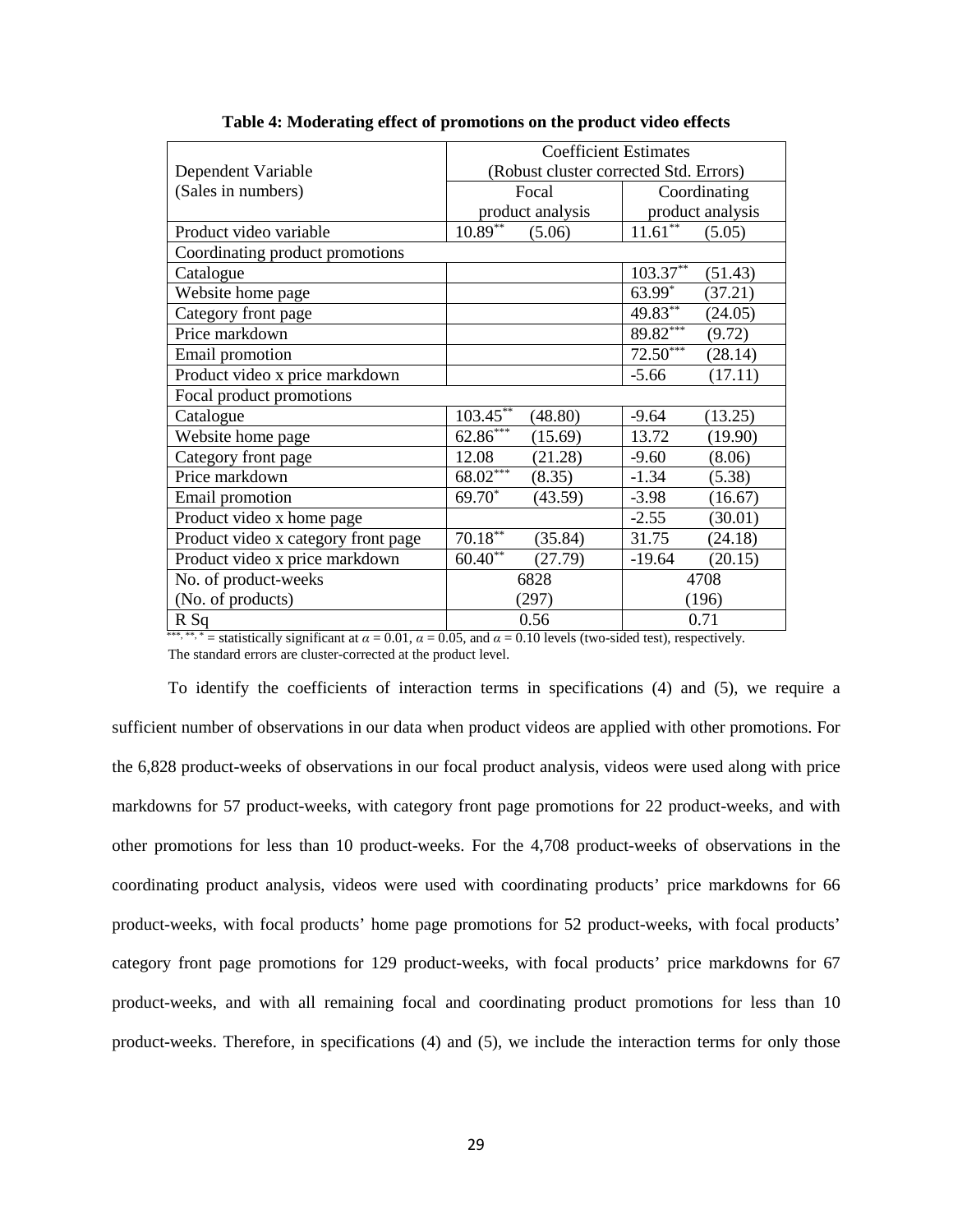promotions that were applied for at least more than 20 product-weeks with video.<sup>[22](#page-29-0)</sup> The estimated coefficients are reported in Table 4.

The coefficients in Table 4 reveal a higher return of video with promotions on focal product sales but statistically similar returns on coordinating product sales. Specifically, comparisons of coefficients of interaction terms and product videos indicate that introducing a focal product video with its price markdown or with its promotions on the category front page results in, respectively, seven or eight times higher returns over the returns from introducing only video.

#### **4.5 Cost-Benefit Analysis of Product Video**

 $\overline{\phantom{a}}$ 

Thus far, we have highlighted the benefits of introducing product videos in terms of increased focal and coordinating product sales. We now discuss the costs incurred in creating such videos and hosting them on the retailer's website. The retailer created 66 videos by employing several models for \$2,000 and a photographer for \$1,200 (8 hours per day for 3 days at \$50 per hour). These videos were then edited by an in-house graphic designer for \$500 (25 hours at \$20 per hour). To host these videos on the website, the firm used an additional 300 gigabytes of bandwidth for \$1,800 (300 gigabytes per month for six months of spring collection sales at the rate of \$1 per gigabytes). Thus, the total expense to the retailer to create, edit and host 66 videos in the spring collection sale was \$5,500. If we account for the time taken out of their regular working hours by the retailer's other office employees to oversee the video creation, the total cost incurred by the retailer is less than \$7,000.

The videos for 66 focal products (having an average price of \$19.90) were switched on for 774 product weeks. With estimated average additional sales of 16.7 per week, this translates into an additional \$19.9 x 16.7 x 774 =\$257,223 in focal product sales revenue. Similarly, 62 coordinating products (having an average price of \$12.47) had the videos of their focal products switched on for 1,209 product-weeks. With estimated average additional sales of 12.34 per week, this translates into an additional \$12.47 x

<span id="page-29-0"></span> $22$  We find qualitatively similar results by including the interaction terms between videos and those promotions that were applied for less than 20 product-weeks with videos.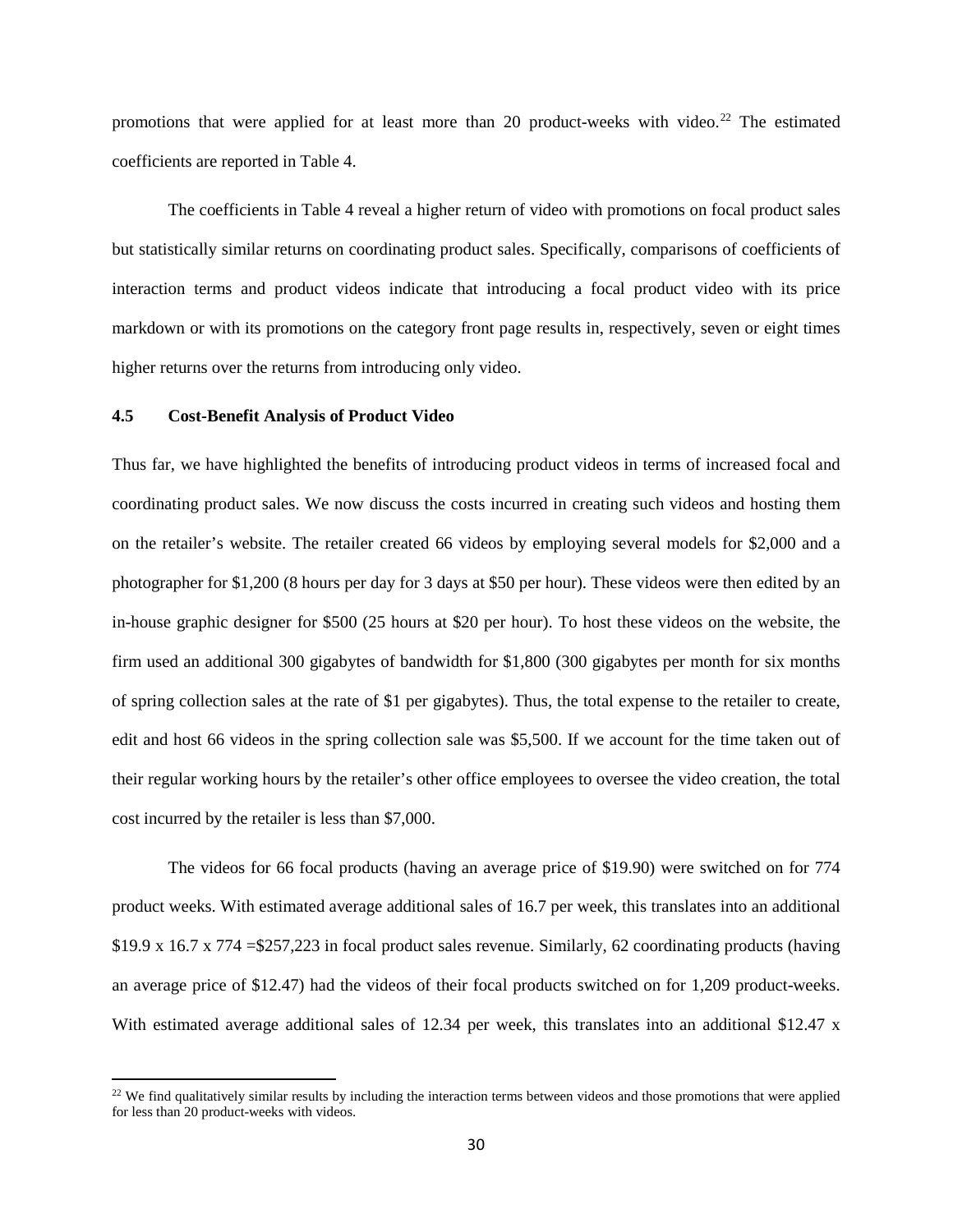12.34 x 1209 = \$186,041 in coordinating product sales revenue. Therefore, the introduction of videos leads to an additional revenue of \$443,264. If we assume a 10% profit margin, this translates into \$44,000 in profit at an additional cost of less than \$7,000 to introduce these videos – a profit of more than six times the cost to the retailer. $^{23}$  $^{23}$  $^{23}$ 

#### **4.6 Robustness Checks**

 $\overline{\phantom{a}}$ 

Our estimated positive treatment effect of product videos may partially come from customers substituting their demand for the control products with the treated products. For example, upon the introduction of a product video for a dress, consumers may shift their choice from dresses without videos to the dress for which video was introduced. If all gains in sales of treated products come at the expense of loss in sales of control products, the net value of videos for the retailer would be close to zero. We examined this possibility in Appendix E and found no evidence of a decrease in sales of control products during the period when videos for treated products are switched on, indicating that the estimated increase in sales of treated products is not at the expense of a loss in sales of control products.

We also conducted our focal and coordinating product analyses on data from only pre-video and video switch-off periods, with a placebo treatment assigned to the treated products in the video switch-off period. We found insignificant placebo treatment estimates of 19.07 (standard error = 15.80) and -15.80 (standard error = 26.46) for the focal and coordinating product analyses, respectively. These insignificant estimates indicate that the sales of treated and control products are statistically similar in the periods without treatment, i.e., pre-video and video switch-off periods. This result not only supports the validity of our control products but also shows a lack of evidence for the persistence of the treatment effect of videos after they are switched off.

We further tested the robustness of our empirical results by using different subsets of our total data and control variables. Specifically, we found that our results are robust to: (1) dropping data on

<span id="page-30-0"></span> $23$  To protect its identity, the exact profit margin of the retailer are not disclosed. The assumed profit margin of 10% is representative of the fashion apparel industry.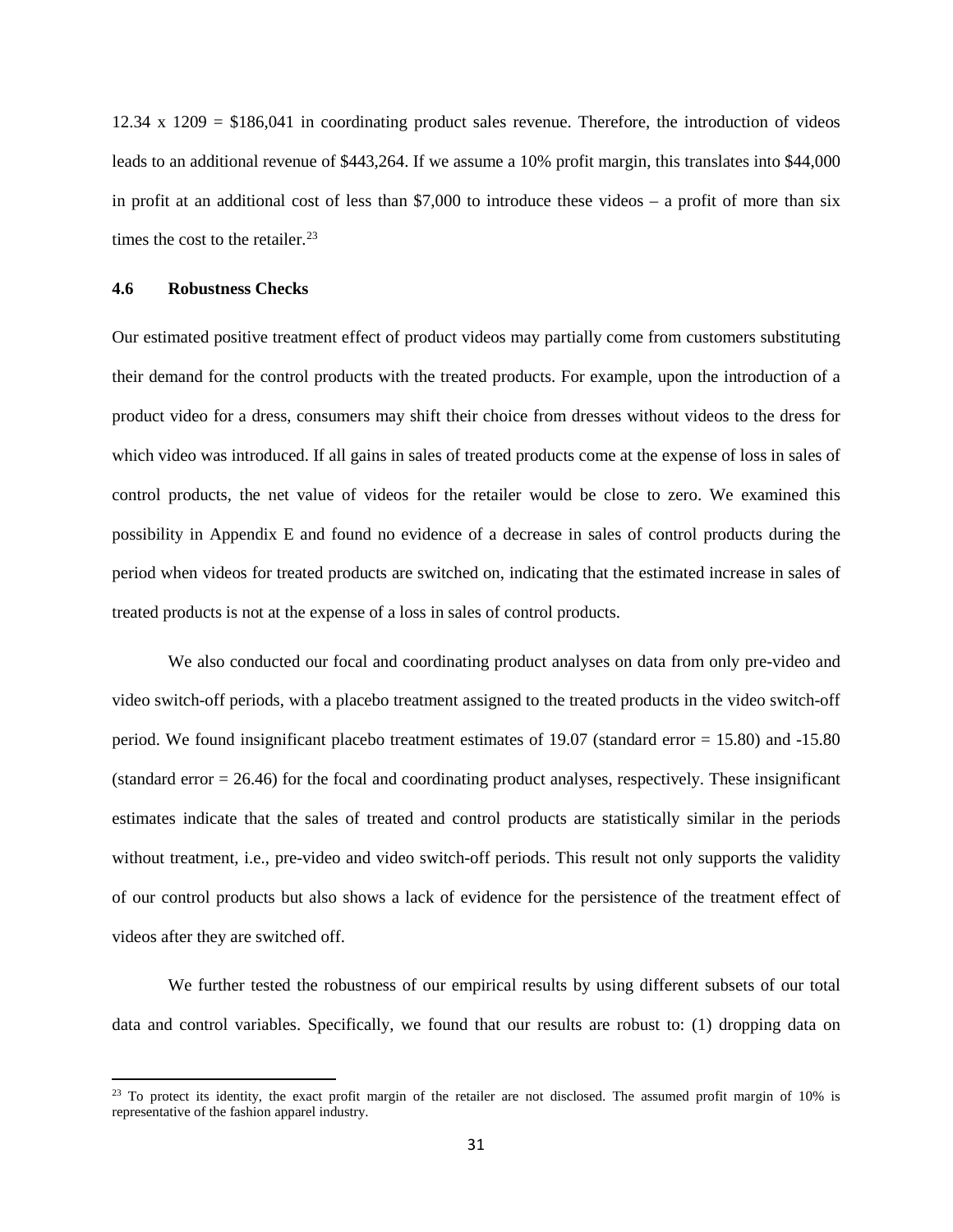products that were stocked-out in the middle of our study period, (2) dropping data for the last four weeks of the study period when prices were marked down for a large number of accessories<sup>[24](#page-31-0)</sup>, (3) only using a subset of control variables, and (4) using the log of weekly number of sales as dependent variables.

## **5.0 Conclusions**

 $\overline{\phantom{a}}$ 

Ecommerce websites are increasingly using online videos to jointly advertise related products, but there is little guidance on how such product displays influence product demand. We conducted a randomized experiment on the live website of a mid-sized US fashion retailer to empirically answer this question. Specifically, we found that introducing a video on the focal product's page resulted in a 14.5 percent increase in focal product sales and a 28.3 percent increase in associated coordinating product sales. We further found that a substantial portion of this increase in coordinating product sales was due to the additional correlation in sales of the two products during the video switch-on period. These empirical findings are consistent with the literature on virtual product experience that suggests that the joint display of products in videos allows customers to learn about the products' complementarity. We further found a substantially higher effect of product videos on focal product sales when they are used with other focal product promotions, such as price markdowns and preferential display on category front pages. Additionally, we conducted a cost-benefit analysis of product videos in our field setup and found that the benefits of videos are six times the cost of introducing them. We highlight the economic value of introducing product videos on the website of a fashion apparel and accessories retailer.

Our study has direct managerial implications for multiproduct E-retailers who use videos to jointly advertise complementary products on their websites. First, our study provides the actual costs and benefits of introducing product videos in a real-life setting and thus helps managers evaluate their relative efficacy against other available methods of advertising products. Second, our study provides estimates on relative benefits to the sales of principal products and accessories due to their joint display in online

<span id="page-31-0"></span> $24$  We lost a large portion of the treatment switch-off period data and were thus unable to analyze treatment switch-on and switchoff period data.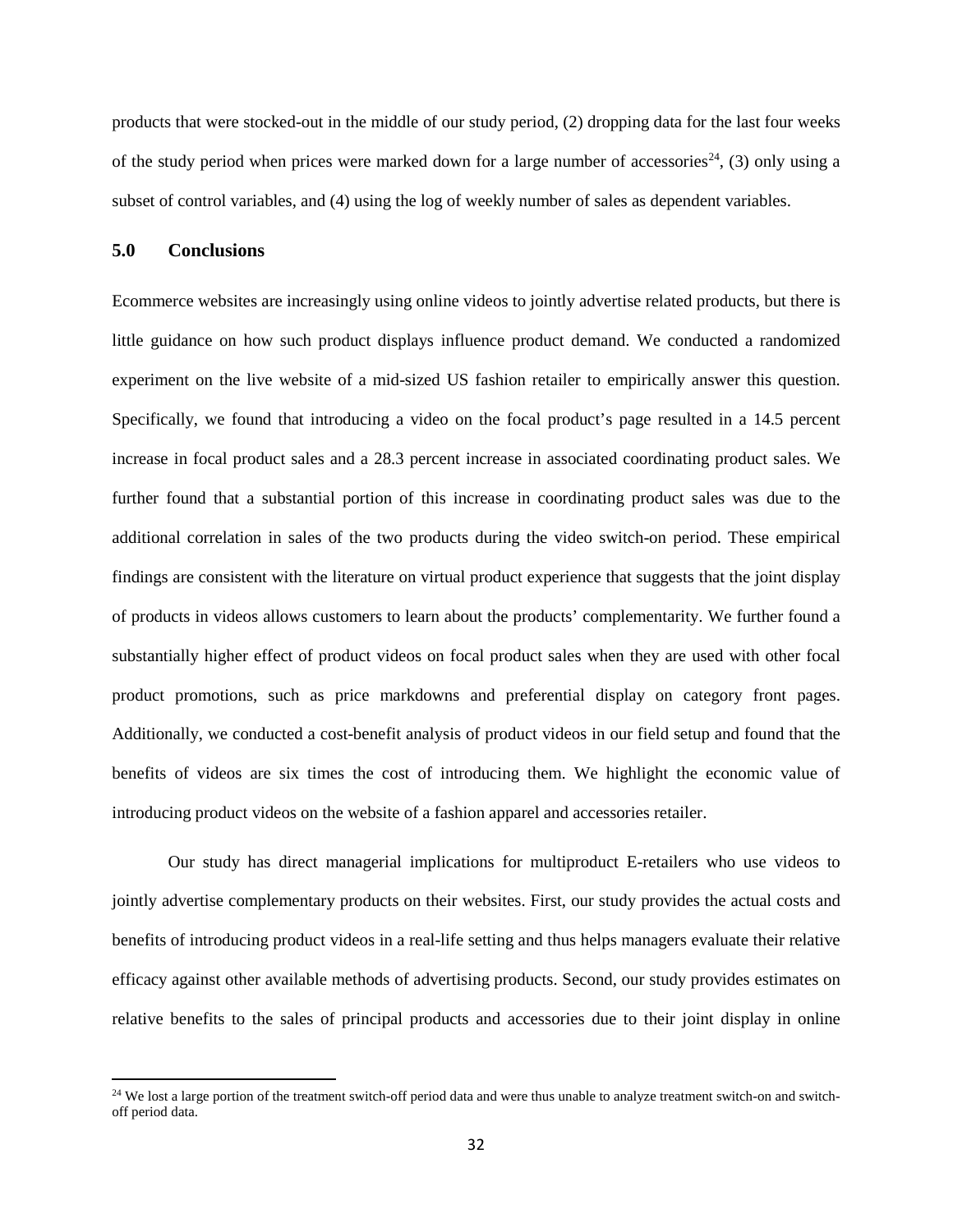videos. These insights can help managers decide how to group products in online videos to optimize their overall sales revenue. Third, our results indicate that videos help customers learn about the complementarity between principal products and accessories, which creates additional spillovers in product demand. This insight can be used to boost the sales of slow-moving accessories by jointly displaying them with popular principal products in online videos. Fourth, our results inform managers that combining product videos with other promotions can increase the sales of displayed products. Managers can use this insight to combine different elements of the marketing mix with videos to maximize their effect on product sales.

The present research is not without limitations. First, the aggregate sales data limits the analysis in several ways. There is an outside possibility that our results of increased aggregate focal and coordinating product sales may stem from different sets of customers buying these products. A more nuanced analysis of effects of joint display on demands of interrelated products on consumer-level data is required to gain further insight. Second, due to data limitations, we could only examine the moderating effect of a few promotions on product video effect. Future research on this topic can provide guidance to managers on the relative gains of combining different elements of the marketing mix with product videos. Most websites pre-decide the products that they will display jointly in videos. The benefits of online videos can be further leveraged by allowing consumers to match a focal product with various accessories and then watch a video of their selection of products. Estimating the impact of offering such control to customers to personalize their product bundle on product sales is another promising area of future research. Moreover, the retailer can use such collected data on consumer preferences for different focal product – accessory combinations to drive the products' overall sales. Another related research path would be to examine how the estimated correlation in the demands of jointly displayed products can inform inventory decisions.

#### R**eferences**

Aaker, D. A. 2004. Brand Portfolio Strategy. Free Press, New York.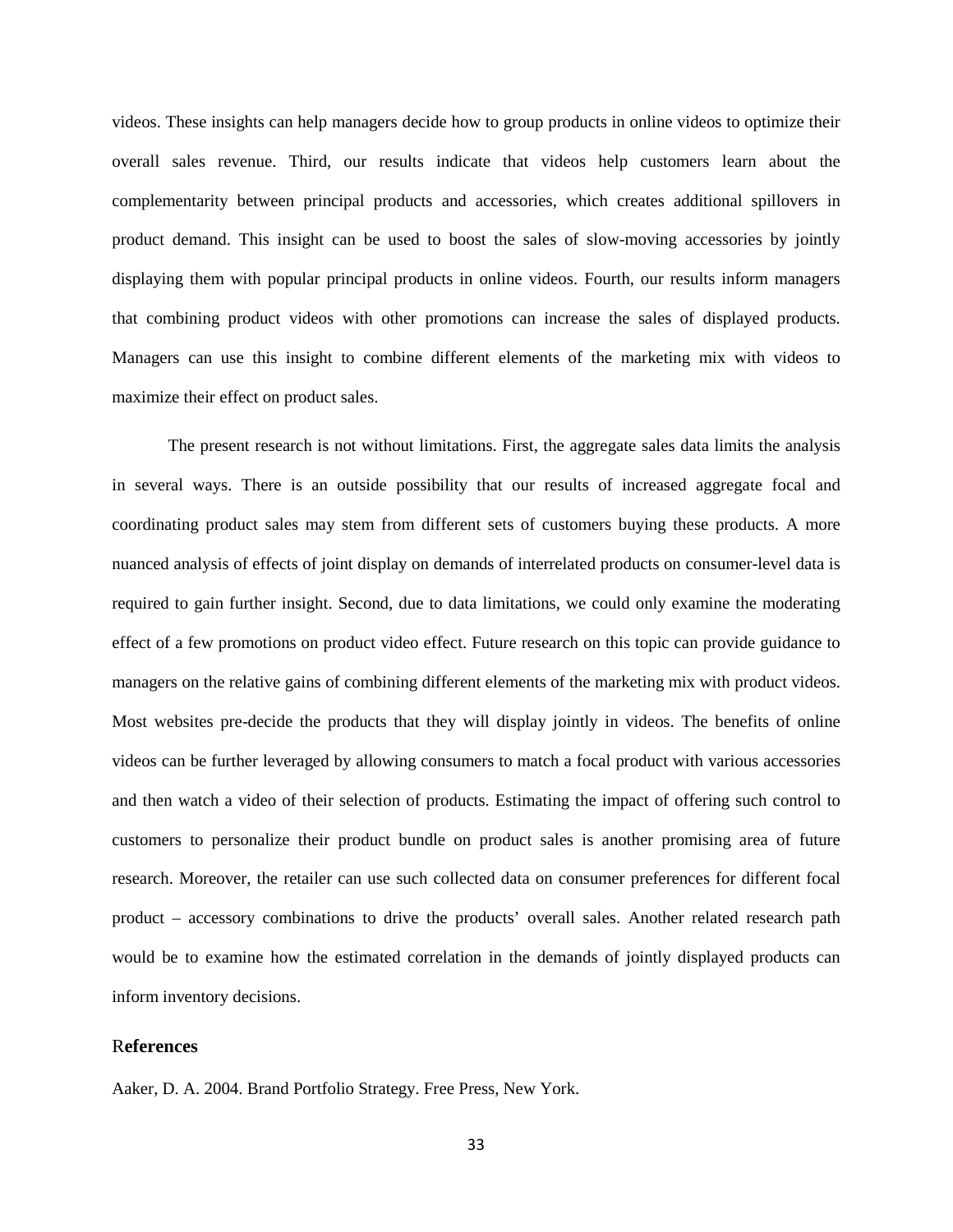Angrist, J. D., A. B. Krueger. 1999. Empirical Strategies in Labor Economics. *Handbook of Labor Economics*. 3(A) Elsevier. 1277-1366

Bawa. K., R. Shoemaker 2004. The Effects of Free Sample Promotions on Incremental Brand Sales. *Marketing Sc.* 23(3) 345-363.

Binken J. L. G., Stremersch S. 2009. The Effect of Superstar Software on Hardware Sales in System Markets. *J. Marketing* 73(2) 88–104.

Cabral, L. M. B. 2000. Stretching Firm and Brand Reputation. *Rand J. Economics.* 31(4) 658-673.

Carmi Eyal, Gal Oestreicher-Singer, A. Sundararajan. 2009. Spreading the Oprah Effect: The Diffusion of Demand Shocks in a Recommendation Network. *ICIS 2009 Proceedings*. Paper 78.

Choi, J.P. 1998. Brand Extension as Informational Leverage. *Review of Economic Studies.* 65. 655-669.

Daugherty, T., H. Li, F. Biocca. 2008. Consumer Learning and the Effects of Virtual Experience Relative to Indirect and Direct Product Experience. *Psychology and Marketing* 25(7) 568-586.

Dellarocas C., Z. Katona, W. Rand. 2013. Media, Aggregators, and the Link Economy: Strategic Hyperlink Formation in Content Networks. *Management Sc.* 59(10) 2360-2379.

Goeree, M. S. 2008. Advertising in the U.S. Personal Computer Industry. *Econometrica.* 76(5) 1017- 1074.

Hendricks, K., A. Sorensen 2009. Information and the Skewness of Music Sales. *J. Political Economy* 117(2) 324-369.

Jiang, Z., I. Benbasat. 2005. Virtual Product Experience: Effects of Visual and Functional Control of Products on Perceived Diagnocity and Flow in Electronic Shopping. *J. Management Inform. System* 21(3) 111-148.

Jiang, Z., I. Benbasat. 2007. Investigating the Influence of the Functional Mechanisms of Online Product Presentations. *Inform. Systems Res.* 18(4) 454-470.

Klein, L. R. 2003. Creating Virtual Product Experiences: The Role of Telepresence. *J. Interactive Marketing* 7(1) 41-55.

Kumar, A., M. D. Smith, R. Telang. 2014. Information Discovery and the Long Tail of Motion Picture Content. Forthcoming *MIS Quart*.

Li, H., T. Daugherty, F. Biocca. 2001. Characteristics of Virtual Experience in Electronic Commerce: A Protocol Analysis. *J. Interactive Marketing.* 15(3) 13-30.

Li, H., T. Daugherty, F. Biocca. 2003. The Role of Virtual Experience in Consumer Learning. *J. Consumer Psych.* 13(4) 395-407.

Libai, B., E. Muller, R. Peres 2009. The role of Within-brand and Cross-brand Communications in Competitive Growth. *J. Marketing* 73(3) 19-34.

Manchanda, P., A. Ansari, S. Gupta. 1999. The "Shopping Basket": A Model for Multicategory Purchase Incidence Decision. *Marketing Sc.* 18(2) 95-114.

Marketing Charts, 2007, Video Product Tour Results in 35% Increase in Online Sales Conversion, [http://www.marketingcharts.com/wp/direct/video-product-tours-result-in-35-increase-in-online-sales](http://www.marketingcharts.com/wp/direct/video-product-tours-result-in-35-increase-in-online-sales-conversion-2491/)[conversion-2491/](http://www.marketingcharts.com/wp/direct/video-product-tours-result-in-35-increase-in-online-sales-conversion-2491/)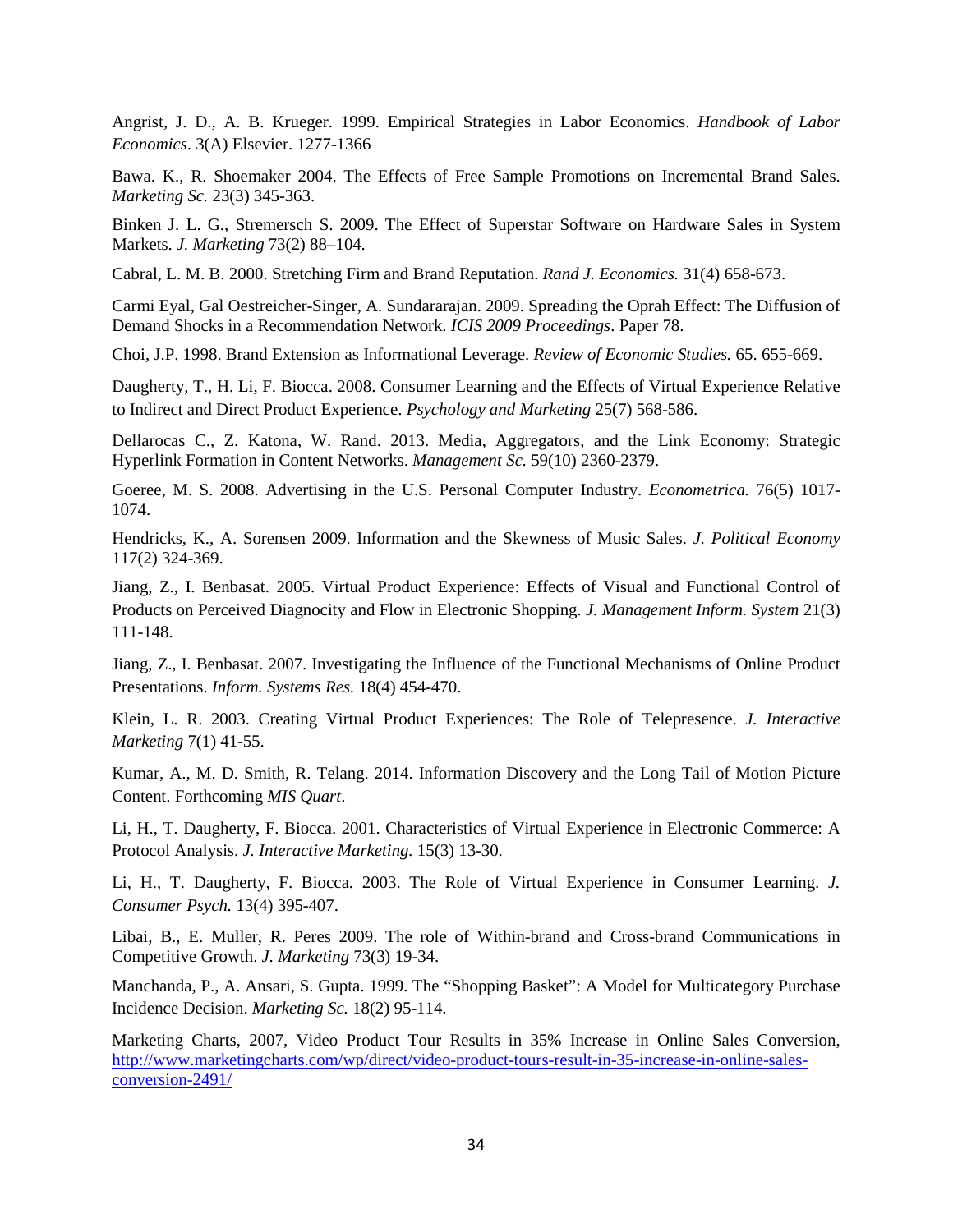Marketing Charts, 2013, Products Videos Increasingly Boosting Purchase Confidence for Online Shopper[s,http://www.marketingcharts.com/wp/interactive/product-videos-increasingly-boosting](http://www.marketingcharts.com/wp/interactive/product-videos-increasingly-boosting-purchase-confidence-for-online-shoppers-27787/)[purchase-confidence-for-online-shoppers-27787/](http://www.marketingcharts.com/wp/interactive/product-videos-increasingly-boosting-purchase-confidence-for-online-shoppers-27787/)

Mayzlin, D., H. Yoganarasimhan. 2012. Link to Success: How Blogs Build an Audience by Promoting Rivals. *Management Sci*. 58(9) 1651–1668.

Meacham, J. D. 2008. Video Boost Online Sales, Merchants Confirm, Practical Ecommerce, <http://www.practicalecommerce.com/articles/875-Video-Boosts-Online-Sales-Merchants-Confirm>

Nelson, P. 1970. Information and Consumer Behavior. *J. Political Economy.* 78(2) 311-329.

Nelson, P. 1974. Advertising as Information. *J. Political Economy.* 82(4) 729-754.

Oberholzer-Gee, F., K. Strumpf. 2007. The Effect of File Sharing on Record Sales. *J. Political Economy.* 115(1) 1-42.

Oestreicher-Singer Gal, A. Sundararajan. 2012. The Visible Hand? Demand Effects of Recommendation Networks in Electronic Markets. *Management Sc.* 48(11) 1963-1981

O'Keefe, R. M., T. McEachern. 1998. Web-based Consumer Decision Support Systems. *Comm. ACM*. 41(3) 151-167

Puhani, P. A., K. Sonderhof. 2010. The Effects of a Sick Pay Reform on Absence and on Health-related Outcomes *J. Health Econ.* 29(2) 285-302.

Suh, K-S., Y. E. Lee. 2005. Effects of Virtual Reality on Consumer Learning: An Empirical Investigation in Web Based Electronic Commerce. *MIS Quart*. 29(4) 673-697.

Susarla A, Oh J. H, Tan Y. 2012. Social Networks and the Diffusion of User-generated Content: Evidence from YouTube. *Inform. Systems Res*. 23(1) 23–41.

Wooldridge, J. M., 2002. Econometric Analysis of Cross Section and Panel Data. MIT Press, 2<sup>nd</sup> Edition.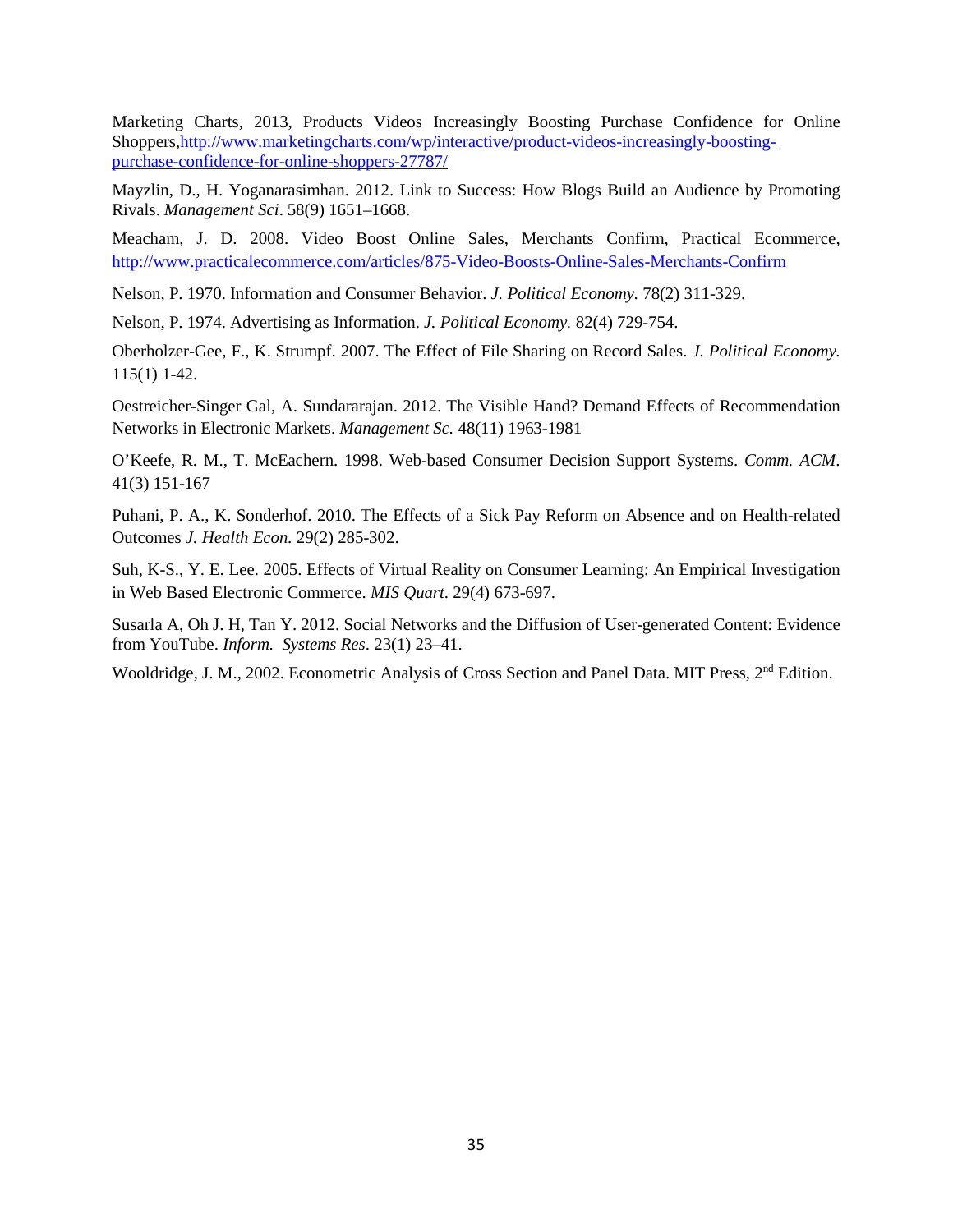# **Online Appendix for "The Demand Effects of Joint Product Advertising in Online Videos"**

# **Appendix A: Validating Integrity of Randomization**

If videos are randomly assigned, we expect that: (1) the allocation of video in the full sample is proportionately transmitted to the subcategories of products (tops, dresses, bottoms, and auxiliary products) and (2) the mean characteristics of the treated and untreated products are statistically similar.

| Analysis                           | No. of treated | Product          | Percentage of treated | 95% CI for percentage |  |
|------------------------------------|----------------|------------------|-----------------------|-----------------------|--|
|                                    | products       | subcategory      | products              | treated products      |  |
| Focal product                      | $Yes - 58$     | Top (194)        | 40/194 (20.6%)        | $[13.9\% - 25.1\%]$   |  |
| analysis                           | $(19.5\%)$     | Bottom $(15)$    | $2/15(13.3\%)$        | $[(-0.5\%)-39.6\%]$   |  |
| [297 Principal]                    | $No - 239$     |                  |                       |                       |  |
| Products]                          |                | Dress $(88)$     | 16/88 (18.2%)         | $[11.2\% - 27.8\%]$   |  |
|                                    | Yes $-62$      | Top $(43)$       | 12/43 (27.9%)         | $[17.73\% - 45.53\%]$ |  |
| Coordinating                       | $(31.6\%)$     | Bottom $(13)$    | $6/13(46.2\%)$        | $[6.35\% - 56.91\%]$  |  |
| product analysis<br>[196 Products] | No - 134       | Dress $(20)$     | $4/20(20\%)$          | $[11.25\% - 52.01\%]$ |  |
|                                    |                | Aux. Prod. (120) | 40/120 (33.3%)        | $[23.31\% - 39.95\%]$ |  |

**Table A1: Proportional transmission of treatment in product subcategories**

If *p* denotes the proportion of video treated products in the full sample and *n* denotes the sample size of a subcategory, then the 95 percent CI for percentage of treated products in a subcategory  $= p +/2$ 1.96 x SQRT [p x  $(1-p)/n$ ].<sup>[25](#page-35-0)</sup> For example, for tops with n=194 and p=0.195, the 95% CI is [13.9% -25.1%]. Table A1 reports the computed 95 percent CI for all product subcategories in the focal and coordinating product analyses, which shows that the observed percentage of treated products for each subcategory falls within its corresponding 95 percent CI indicating proportional transmission of video treatment from the full sample to different subcategories of products

**Table A2: Proportional transmission of treatment for products with/without coordinating products**

| 297<br>Principal | No. of products having<br>coordinating products | No. of treated<br>products | Percentage of<br>products with/without<br>coordinating products | 95% CI for percentage<br>of products with /without<br>coordinating products |
|------------------|-------------------------------------------------|----------------------------|-----------------------------------------------------------------|-----------------------------------------------------------------------------|
| Products         | Yes - $264/297(88.9%)$                          | $Yes - 58/297$             | 54/58 (93.1%)                                                   | $[80.8\% - 96.9\%]$                                                         |
|                  | No - 33/297                                     | No - 239/297               | 210/239 (87.9%)                                                 | $[84.8\% - 92.9\%]$                                                         |

l

<span id="page-35-0"></span><sup>&</sup>lt;sup>25</sup> For using normal approximation of the error term of binomial distribution, we checked that n  $p>5$  and n (1-p) $>5$  in each case.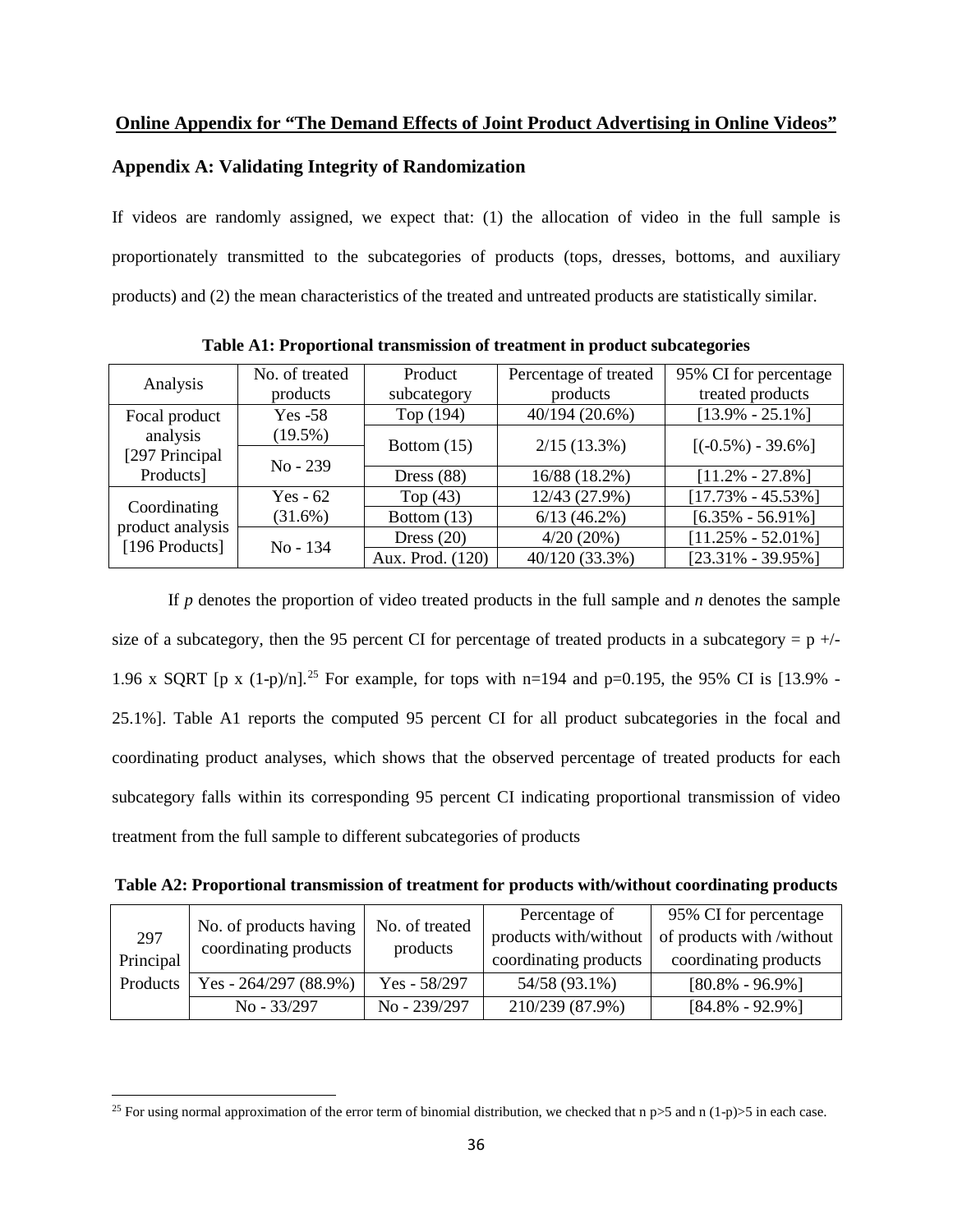Similarly, in Table A2, we found that the observed percentages of treated and control products having coordinating products are within the computed 95 percent CI, which shows the proportional transmission of treatment in products with and without coordinating products. Next, we found that the mean prices for the treated and control products are statistically similar for the sample of products in the focal and coordinating product analyses. Table A3 reports these results.

| Analysis     | Product<br>type | Number | Mean  | St. Dev. | Min  | Max  | t-value<br>(Critical <i>t</i> -value) <sup>*</sup> |
|--------------|-----------------|--------|-------|----------|------|------|----------------------------------------------------|
| Focal        | Treated         | 58     | 20.39 | 4.74     | 7.9  | 34.9 | $-0.45$                                            |
| product      | Control         | 239    | 20.71 | 5.25     | 12.9 | 39.9 | (12.70)                                            |
| Coordinating | Treated         | 62     | 12.34 | 9.38     | O    | 39.9 | $-0.02$                                            |
| product      | Control         | 134    | 12.37 | 7.84     |      | 29.9 | (12.70)                                            |

**Table A3: Differences in prices of treated and control products**

\* The *t-values* are computed by Welch's t-test for unpaired groups with unequal sample sizes and variances. The critical *t-value* is read from the t-distribution table corresponding to degrees of freedom and two sided 95 % confidence interval.

### **Appendix B: Testing Ignorability of Treatment Assumption**

The ignorability of treatment assumption requires that the treatment is not systematically assigned. Although random assignment of product videos in our case should satisfy this condition, nonetheless, we further check that the sales of treated and control products are statistically similar without videos. We consider three groups of treatment focal products:  $1<sup>st</sup>$  treatment group  $\rightarrow$  19 products for which videos were introduced between week 6-week 16;  $2<sup>nd</sup>$  treatment group  $\rightarrow$  32 products for which videos were introduced between week 11-week 21; and  $3<sup>rd</sup>$  treatment group  $\rightarrow$ 7 products for which videos were introduced between week 19-week 27. The control products in a week are those products that do not have their videos switched on in that week. For example, in week 10, all products in  $1<sup>st</sup>$  treatment group are treatment products and all products that are left out of video assignment as well as the 2<sup>nd</sup> and 3<sup>rd</sup> treatment group products, as their videos are not switched on in this duration, are the control products. On similar lines, we consider three groups of treatment products in the coordinating product analysis. For example,  $1<sup>st</sup>$  treatment group of coordinating products are the ones associated with the  $1<sup>st</sup>$  treatment group of focal products. Table B1 reports the summary statistics for the three groups of treatment products in pre-video, video switch-on, and switch-off periods with their corresponding control products.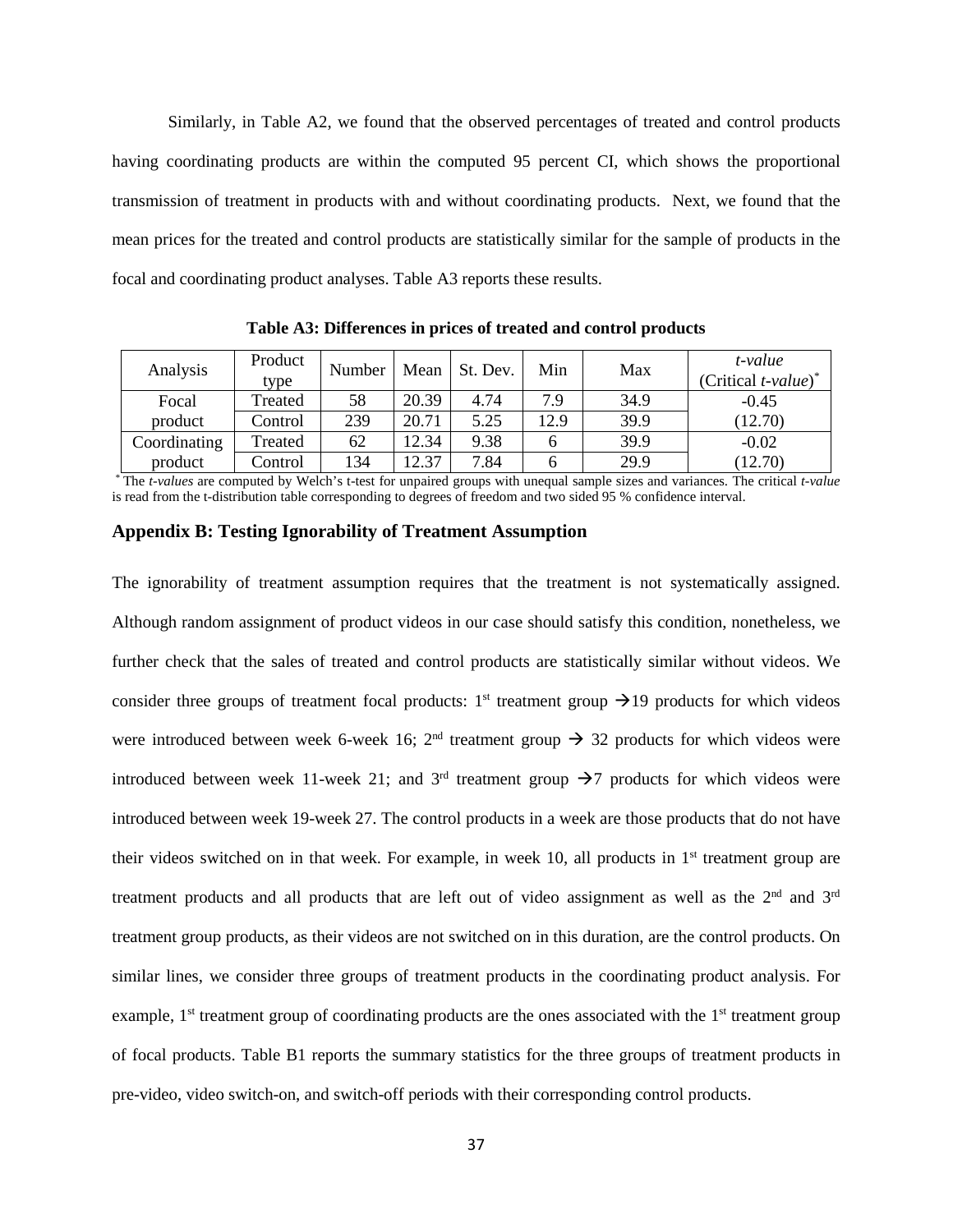|                                       |          |        | <b>Focal Product</b>                 |                  |                                        |        | <b>Coordinating Product</b> |             |
|---------------------------------------|----------|--------|--------------------------------------|------------------|----------------------------------------|--------|-----------------------------|-------------|
| Weekly<br>sales in                    | No. of   |        |                                      | $t$ -value       | No. of                                 |        |                             | t-value     |
| numbers                               | product- | Mean   | Std. Dev.                            | (critical        | product-                               | Mean   | Std. Dev.                   | (critical   |
|                                       | weeks    |        |                                      | $t$ -value $)^*$ | weeks                                  |        |                             | $t$ -value) |
|                                       |          |        | Pre-video period (Wk 1- Wk 5)        |                  |                                        |        |                             |             |
| 1 <sup>st</sup> Treat Gr.             | 75       | 133.8  | 162.3                                | 0.95             | 140                                    | 93.92  | 209.72                      | 1.37        |
| Control Gr.                           | 704      | 115.64 | 103.28                               | (1.99)           | 681                                    | 69.23  | 76.93                       | (1.98)      |
|                                       |          |        | Video Switch-on period (Wk 6- Wk 16) |                  |                                        |        |                             |             |
| 1 <sup>st</sup> Treat Gr.             | 250      | 159.84 | 256.93                               | 2.41             | 320                                    | 119.11 | 266.57                      | 3.9         |
| Control Gr.                           | 2439     | 120.14 | 127.8                                | (1.97)           | 1564                                   | 60.24  | 97.83                       | (1.96)      |
|                                       |          |        |                                      |                  | Video Switch-off period (Wk 17- Wk 28) |        |                             |             |
| 1 <sup>st</sup> Treat Gr.             | 134      | 111.04 | 230.84                               | 0.69             | 210                                    | 64.11  | 157.17                      | 1.13        |
| Control Gr.                           | 2890     | 97.27  | 94.67                                | (1.97)           | 1393                                   | 51.68  | 66.79                       | (1.97)      |
|                                       |          |        | Pre-video period (Wk 1- Wk 10)       |                  |                                        |        |                             |             |
| 2 <sup>nd</sup> Treat Gr.             | 243      | 119.9  | 119.93                               | $-0.15$          | 208                                    | 69.10  | 79.19                       | $-0.89$     |
| Control Gr.                           | 2177     | 121.16 | 127.16                               | (1.96)           | 1604                                   | 74.57  | 109.60                      | (1.96)      |
|                                       |          |        |                                      |                  | Video Switch-on period (Wk 11- Wk 21)  |        |                             |             |
| 2 <sup>nd</sup> Treat Gr.             | 316      | 111.92 | 119.05                               | 2.42             | 329                                    | 77.64  | 66.20                       | 2.28        |
| Control Gr.                           | 2105     | 94.67  | 116.81                               | (1.96)           | 1158                                   | 66.90  | 101.35                      | (1.96)      |
|                                       |          |        |                                      |                  | Video Switch-off period (Wk 22- Wk 28) |        |                             |             |
| 2 <sup>nd</sup> Treat Gr.             | 200      | 100.36 | 101.47                               | 1.43             | 125                                    | 41.27  | 38.03                       | $-0.35$     |
| Control Gr.                           | 1463     | 89.55  | 93.44                                | (1.97)           | 769                                    | 42.82  | 79.56                       | (1.96)      |
|                                       |          |        | Pre-video period (Wk 1- Wk 18)       |                  |                                        |        |                             |             |
| 3rd Treat Gr.                         | 93       | 126.77 | 150.92                               | 0.7              | 55                                     | 56.37  | 50.24                       | $-2.2$      |
| Control Gr.                           | 3767     | 115.7  | 123.7                                | (1.99)           | 2575                                   | 71.94  | 104.93                      | (1.99)      |
| Video Switch-on period (Wk 19- Wk 27) |          |        |                                      |                  |                                        |        |                             |             |
| 3 <sup>rd</sup> Treat Gr.             | 74       | 123.53 | 96.69                                | 3.11             | 138                                    | 58.09  | 23.41                       | 0.73        |
| Control Gr.                           | 2088     | 87.84  | 102.51                               | (1.99)           | 1146                                   | 55.68  | 88.59                       | (1.96)      |
|                                       |          |        | Video Switch-off period (Wk 28)      |                  |                                        |        |                             |             |
| 3 <sup>rd</sup> Treat Gr.             | 7        | 69.14  | 50.01                                | 0.52             | 3                                      | 36.33  | 9.29                        | $-0.5$      |
| Control Gr.                           | 233      | 59.21  | 47.28                                | (2.44)           | 132                                    | 39.74  | 47.57                       | (2.57)      |

**Table B1: Treatment group-wise summary statistics** 

\* The *t-values* are computed by Welch's t-test for unpaired groups with unequal sample sizes and variances. The critical *t-value* is read from the t-distribution table corresponding to the degrees of freedom and two sided 95 % confidence interval.

In Table B1, we also report the *t-value* and the critical *t-value* for the difference in means of treatment and control products in each period. A *t-value* higher than critical *t-value* for a pair of treatment and control products indicates statistically different mean weekly sales for the two. For both focal and coordinating products, we mostly find statistically similar mean weekly sales for the treatment and control products in pre-video and video switch-off periods indicating the similarity of the two groups in absence of video treatment. But we find a significantly higher sales for the treatment products during their video switch-on period as compared to the control products.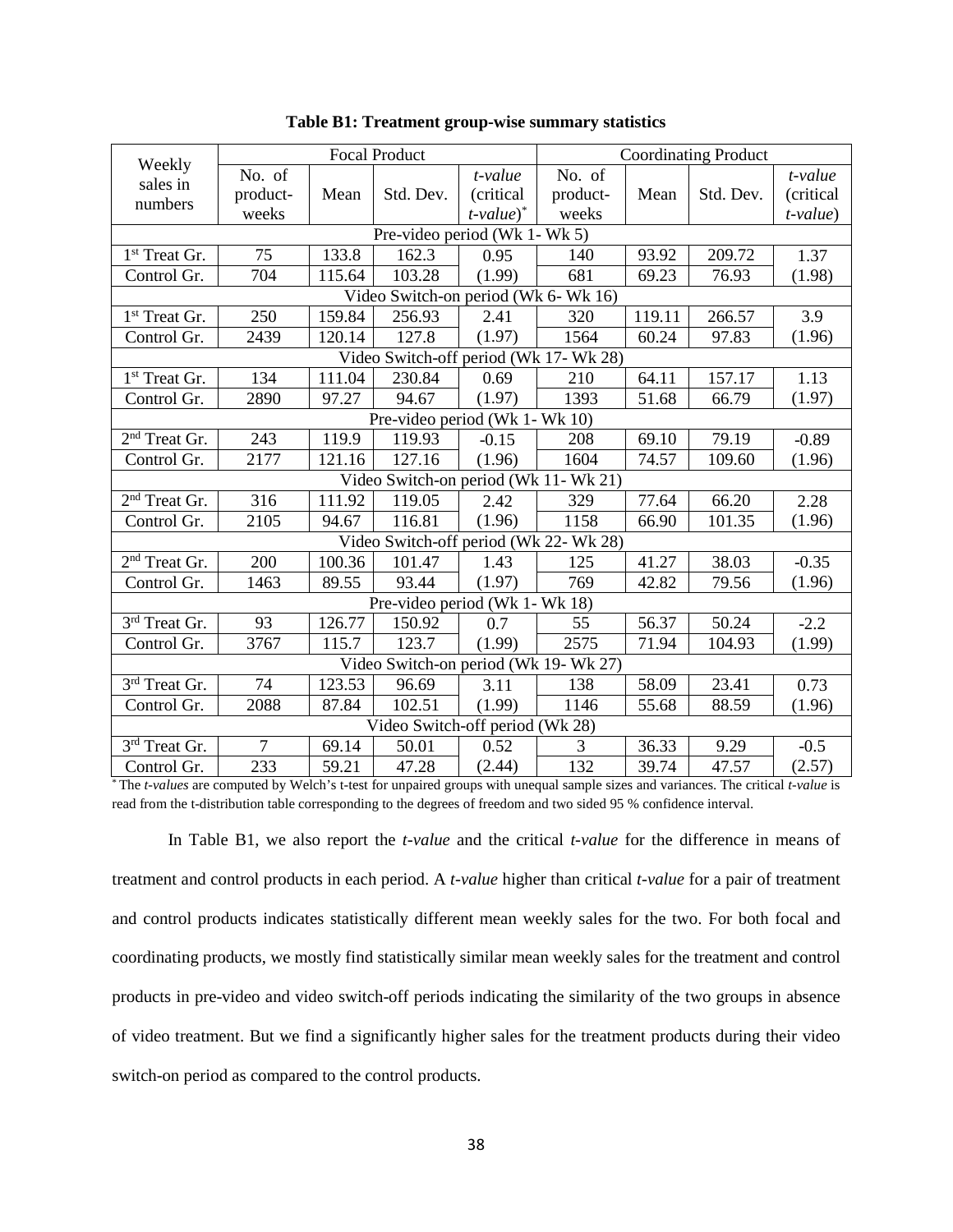We examined the differential trends in weekly sales for the three groups of treatment products during the period when their videos are switched-on from the average seasonality for control products with the following specification

$$
Sales_{it} = \alpha_i + \alpha_t + Treat1 \times \alpha_t + Treat2 \times \alpha_t + Treat3 \times \alpha_t + \beta \times X_{it} + \varepsilon_{it},
$$
 ----(B1)

where, *Treat1*, *Treat2*, and *Treat3* are, respectively, the indicator variables for the 1<sup>st</sup>, 2<sup>nd</sup>, and 3<sup>rd</sup> treatment groups. All other terms have the same meaning as in our specification (1). The 28 weekly coefficients for Treat1  $\times \alpha_t$ , Treat2  $\times \alpha_t$ , and Treat3  $\times \alpha_t$  capture the deviations of weekly sales of the 1<sup>st</sup>, 2<sup>nd</sup>, and 3<sup>rd</sup> treatment group products from the average seasonality in weekly sales (captured by week fixed effect  $\alpha_t$ ), respectively.



**Figure B: Weekly sales trends for different groups of treatment products**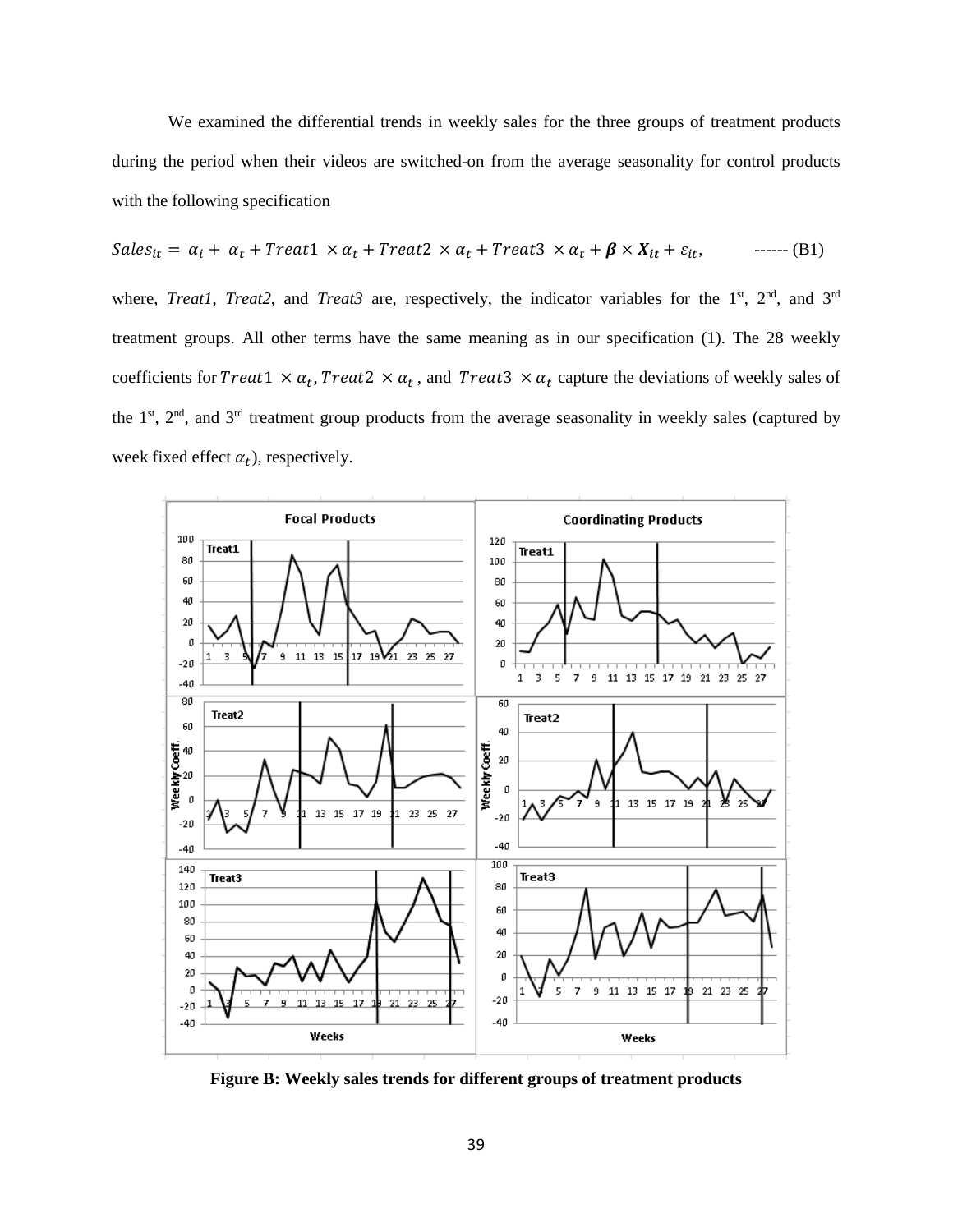We plot the weekly coefficients for the three treatment groups for focal products in the left pane of Figure B. Similarly, we estimated the weekly coefficients for the three treatment groups for coordinating products and plot them in the right pane of Figure B. In Figure B, we use two vertical lines to demarcate the period when the focal products' videos were switched on. For all treatment groups for both focal and coordinating products, we find a higher average weekly coefficient values in the video treatment period as compared to the period without treatment. We also find that the values of weekly coefficients decrease after the videos are switched off for all treatment groups.

**Table B2: Estimates with differential sales trends for the treated and control products**

| Dependent Variable<br>(Weekly sales in numbers) | <b>Coefficient Estimates</b><br>(Robust Cluster Corrected Std. Errors) |                         |                     |                               |  |
|-------------------------------------------------|------------------------------------------------------------------------|-------------------------|---------------------|-------------------------------|--|
|                                                 |                                                                        | Focal products analysis |                     | Coordinating product analysis |  |
| Product video                                   | $14.01**$<br>(6.42)                                                    | $11.04**$<br>(5.01)     | $10.44**$<br>(5.21) | $7.45***$<br>(3.70)           |  |
| Treat 1. Linear time trends                     | 1.52<br>(1.07)                                                         | (4.39)<br>3.56          | (1.09)<br>$-1.54$   | 2.21<br>(2.55)                |  |
| Treat 2. Linear time trends                     | (0.72)<br>1.13                                                         | 2.30<br>(4.65)          | 0.25<br>(0.46)      | (2.54)<br>2.75                |  |
| Treat 3. Linear time trends                     | $2.82*$<br>(1.66)                                                      | (12.02)<br>16.59        | $1.31*$<br>(0.78)   | $5.49**$<br>(2.45)            |  |
| Treat 1. Square time trends                     |                                                                        | $-0.07$<br>(0.15)       |                     | (0.11)<br>$-0.13$             |  |
| Treat 2. Square time trends                     |                                                                        | $-0.04$<br>(0.14)       |                     | (0.08)<br>$-0.08$             |  |
| Treat 3. Square time trends                     |                                                                        | $-0.39$<br>(0.34)       |                     | (0.09)<br>$-0.13$             |  |
| No. of product-weeks                            | 6828                                                                   | 6828                    | 4708                | 4708                          |  |
| (No. of products)                               | (297)                                                                  | (297)                   | (196)               | (196)                         |  |

<sup>\*\*\*,\*\*</sup>,\* = statistically significant at  $\alpha = 0.01$ ,  $\alpha = 0.05$ , and  $\alpha = 0.10$  levels (two-sided test), respectively. The standard errors cluster corrected at the product level.

Next, we checked that the estimated treatment effect in our difference-in-difference specification is not due to pre-existing differential sales trends in the treatment and control products with the following specifications (B2) for the focal product analysis.

$$
Sales_{it} = \alpha_i + \alpha_t + \delta_1 \text{Vidw} k_{it} + \delta_2 \text{Treat1} \times t + \delta_3 \text{Treat2} \times t + \delta_4 \text{Treat3} \times t +
$$
\n
$$
\delta_5 \text{Treat1} \times t^2 + \delta_6 \text{Treat2} \times t^2 + \delta_7 \text{Treat3} \times t^2 + \beta X_{it} + \varepsilon_{it}, \qquad \text{---} \text{ (B2)}
$$

where,  $t = 1,2,3, \ldots, 28$  and  $\alpha_t$  denote weeks the time fixed-effects, respectively. In this specification, coefficients  $\delta_2$ ,  $\delta_3$ , and  $\delta_4$  account for the differential linear time trends and  $\delta_5$ ,  $\delta_6$ , and  $\delta_7$  capture the differential quadratic time trends for the three groups of treated products, respectively. Thus coefficient  $\delta_1$ in this specification estimates the net gain in sales of the treated products due to the introduction of videos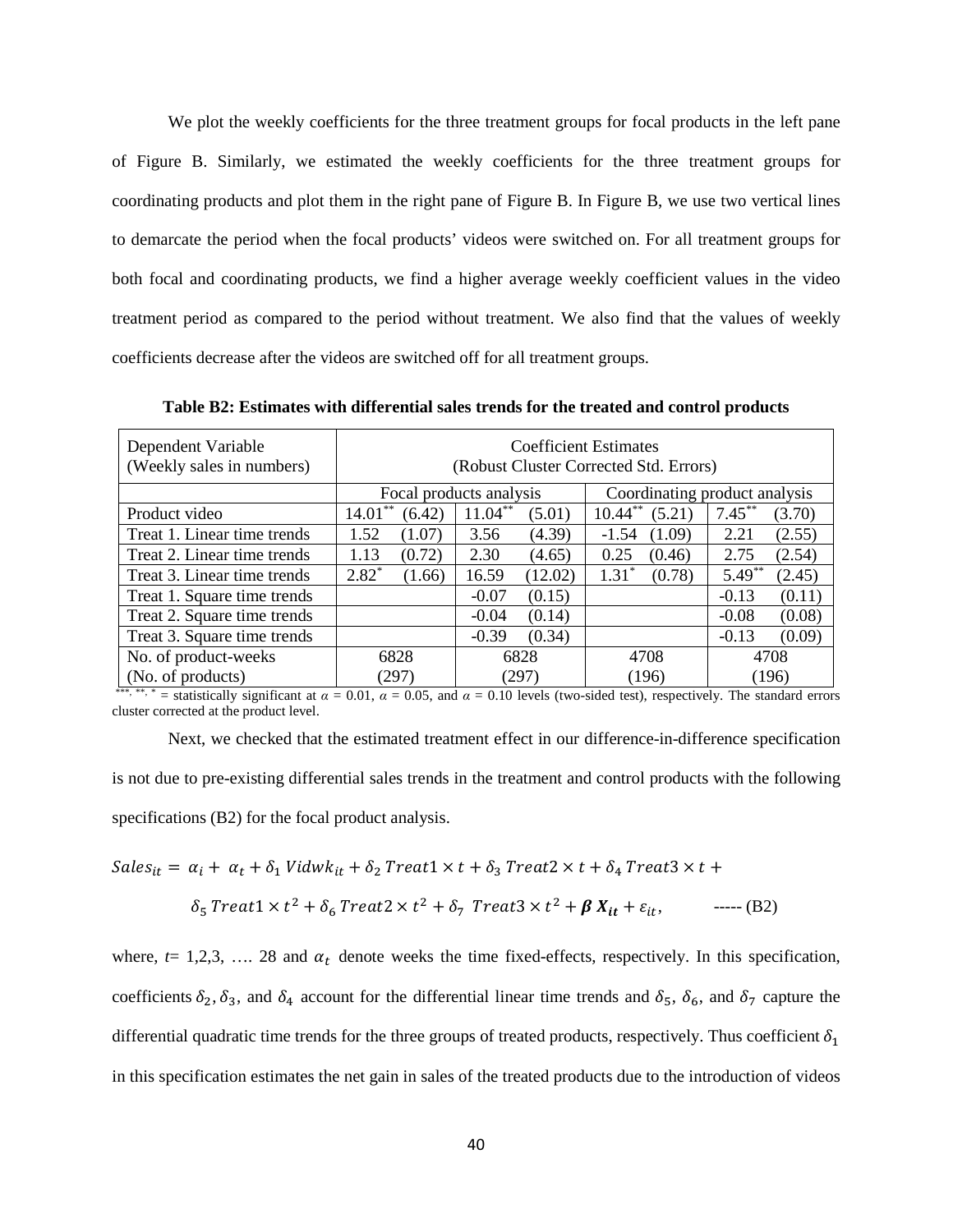after controlling for the differential time trends in sales for the treated and control products. We ran similar specification for the coordinating product analysis and report the coefficient estimates for the two analyses in Table B2. We found qualitatively similar treatment effect coefficients indicating the robustness of our results.

## **Appendix C: Effect of Stocked-out Products**

If the random assignment of videos in the full sample is proportionately transmitted to the products that are stocked out and products that are not stocked out, it indicates that the probability of stock out is not systematically different for the treated and control products. Therefore, we performed a similar integrity check on randomization as in Appendix A, and found that the observed proportions of stocked-out treated and control products fall within their computed 95 percent CI indicating equal probability of stock out for the treated and control products.

| Analysis             | No. of stocked-<br>out products | No. of treated<br>products | Percentage of<br>stocked-out<br>products | 95 percent CI for<br>percentage of stocked-out<br>products |
|----------------------|---------------------------------|----------------------------|------------------------------------------|------------------------------------------------------------|
| Focal                | <b>Yes</b><br>53/297 (17.9%)    | <b>Yes</b><br>58/297       | 11/58(18.9%)                             | $[7.9\% - 27.7\%]$                                         |
| products<br>analysis | N <sub>0</sub><br>244/297       | N <sub>0</sub><br>239/297  | 42/239 (17.6%)                           | $[13.0\% - 22.7\%]$                                        |
| Coordinating         | Yes<br>25/196 (12.8%)           | <b>Yes</b><br>62/196       | $5/62(8.1\%)$                            | $[4.4\% - 21.1\%]$                                         |
| products<br>analysis | N <sub>0</sub><br>171/196       | N <sub>0</sub><br>134/196  | 20/134 (14.9%)                           | $[7.1\% - 18.4\%]$                                         |

**Table C1: Stock-out probabilities**

We further conducted focal product analysis for only those products that were not stocked-out, and found qualitatively similar treatment effect estimates as shown in Table C2. This further reassures us that our results are not due to systematic differences in attrition rates of treated and control products.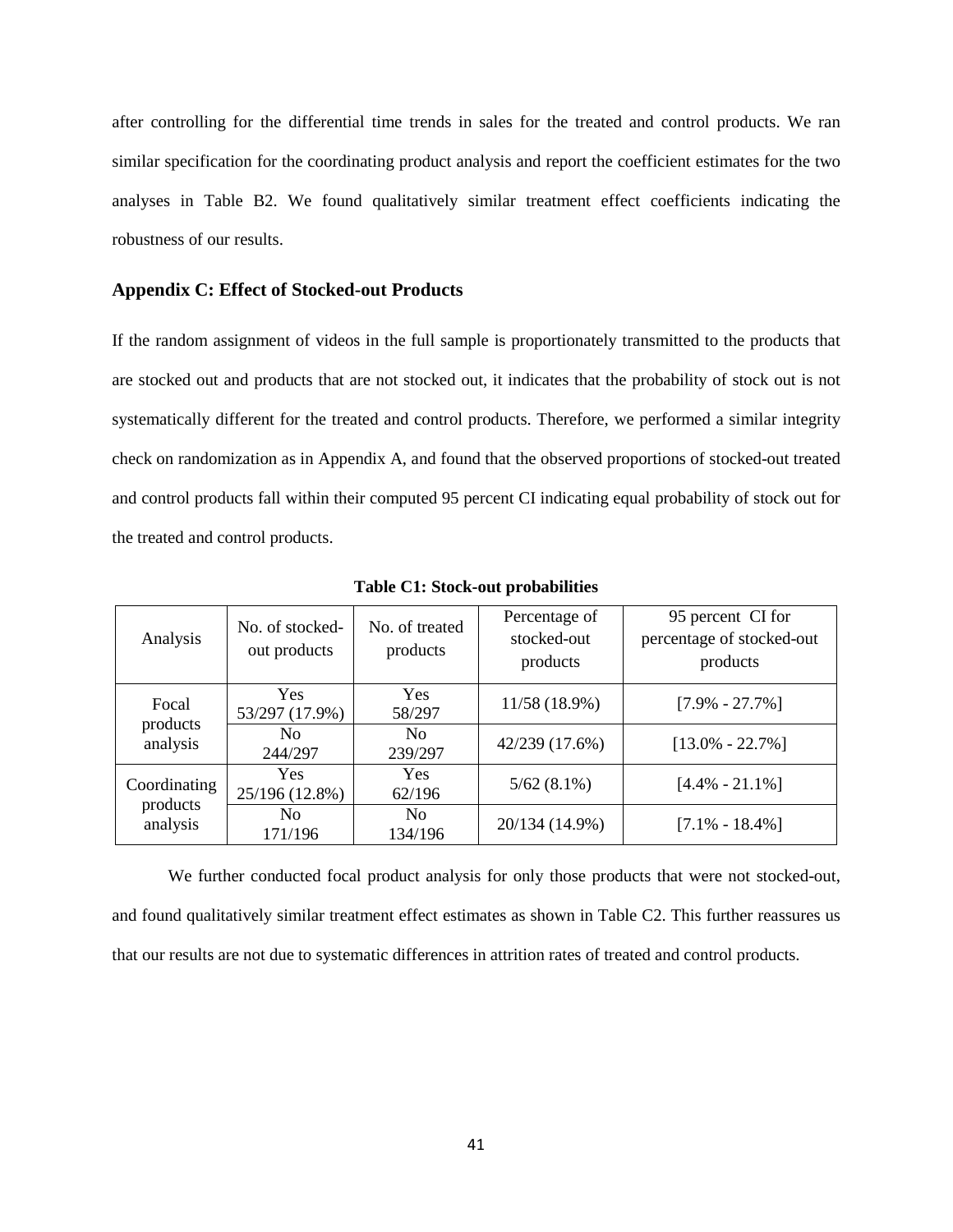| Dependent Variable        | Coefficient Estimates (Robust Cluster Corrected Std. Errors) |                                   |  |  |  |
|---------------------------|--------------------------------------------------------------|-----------------------------------|--|--|--|
| (Weekly sales in numbers) | Focal products analysis                                      | Focal product analysis for        |  |  |  |
|                           | for full sample of products                                  | products that are not stocked-out |  |  |  |
| Product video             | $16.70**$<br>(8.02)                                          | $12.27**$<br>(6.05)               |  |  |  |
| Catalogue                 | $103.80^{**}$<br>(48.95)                                     | $106.44$ <sup>**</sup><br>(51.08) |  |  |  |
| Website home page         | $61.08***$<br>(15.53)                                        | $55.19***$<br>(17.06)             |  |  |  |
| Category front page       | 29.44<br>(20.90)                                             | 18.51<br>(20.31)                  |  |  |  |
| Price markdown            | $76.62***$<br>(8.75)                                         | 83.43***<br>(11.03)               |  |  |  |
| Email promotion           | $68.91*$<br>(41.75)                                          | 70.06<br>(45.59)                  |  |  |  |
| No. of product-weeks      | 6828                                                         | 5944                              |  |  |  |
| (No. of products)         | (297)                                                        | (244)                             |  |  |  |
| R Square                  | 0.56                                                         | 0.48                              |  |  |  |

**Table C2: Estimates for only stocked-out products**

<sup>\*\*\*,\*\*\*</sup> = statistically significant at  $\alpha = 0.01$ ,  $\alpha = 0.05$ , and  $\alpha = 0.10$  levels (two-sided test), respectively. The standard errors are cluster corrected at the product level.

### **Appendix D: Effect of Promotional Control Variables**

The retailer may systematically promote products with video to derive maximum benefit, which would make the promotion related control variables endogenous in our specifications. We ran specifications (D1) to check whether the retailer offered statistically different promotions to the treated products during their video switch-on period

$$
Prom_{it} = \alpha_i + \alpha_t + \beta \text{ Vidw}k_{it} + \varepsilon_{it}, \qquad (D1)
$$

where, *Prom<sub>it</sub>* denotes the number of promotions offered on product *i* in week *t*. We used the number of non-price and price promotions separately in specification (D1). The number of non-price promotions for product *i* in week *t* is the sum of indicator variables *Homepgwk<sub>it</sub>*, *Catpgwk<sub>it</sub>*, *Catwk<sub>it</sub>*, and *Emailwk<sub>it</sub>* as described in specification (1). The number of price promotion is one if the product *i* gets a price markdown in week *t*, and 0 otherwise. All other variables have the same meaning as in specification (1). A positive and significant estimate of *β* would indicate a higher number of promotions for the treated products in the video switch-on period. We found insignificant estimates of *β* for both non-price promotions [-0.028 (Std. Err. 0.022) and 0.002 (Std. Err. 0.02)] and price promotions [0.029 (Std. Err. 0.026) and -0.007 (Std. Err. 0.01)] for the focal and coordinating products, respectively. Thus we fail to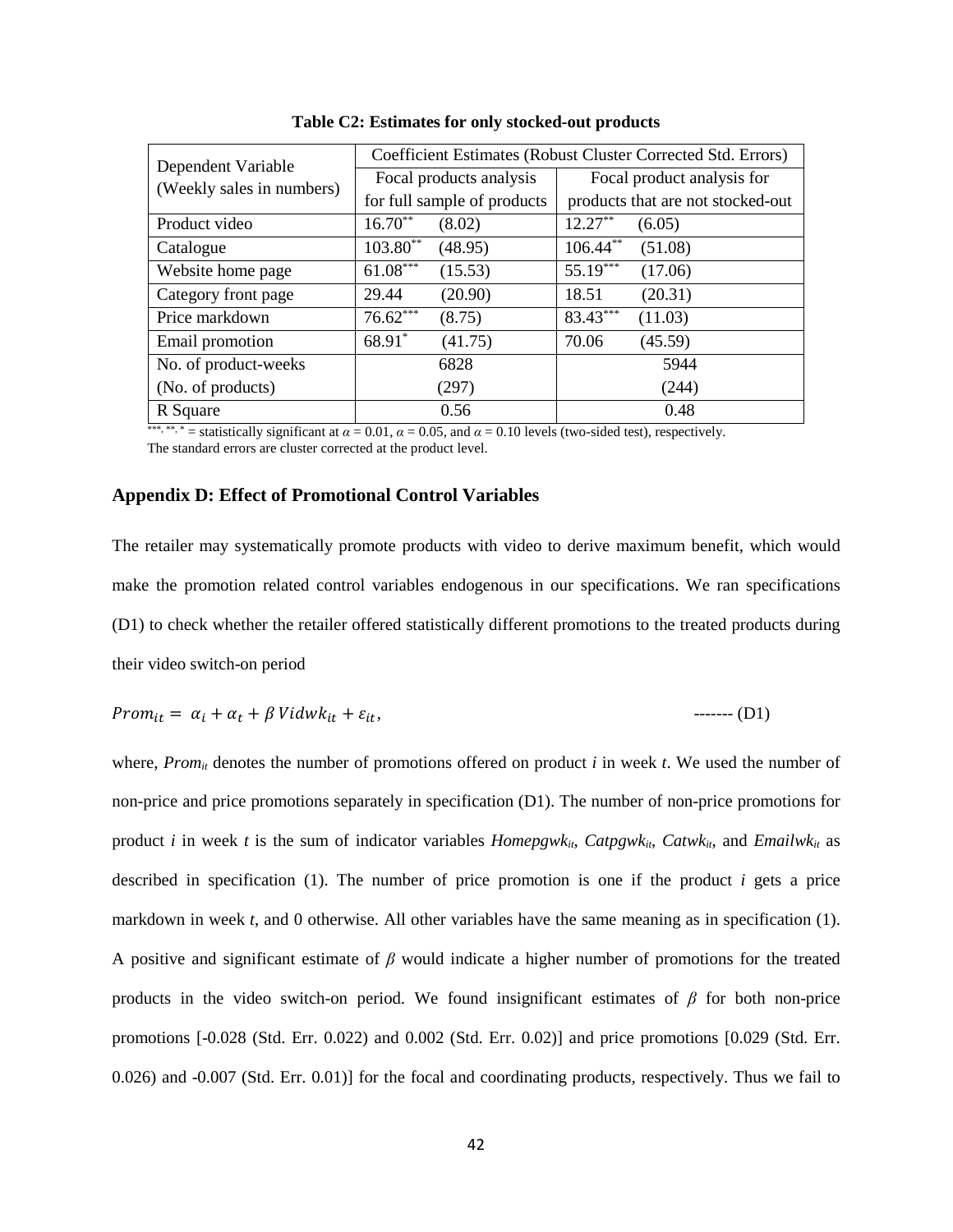find evidence for statistically different promotions for the treated products during their video switch-on period.

To further show that our estimated treatment effect is not merely due to the endogenous promotion variables, we estimated the treatment effect on a sample of only those treated and control products that were not exposed to any promotions. But before that, we verify the random assignment of videos in the sample of products that received no promotions. The results in Table D1 show that the proportion of video allocation in the full sample of non-promoted products and in the various subcategories of products in this sample are statistically similar.

| Analysis                          | Video      | Product         | Percentage of treated | 95% CI for percentage |  |
|-----------------------------------|------------|-----------------|-----------------------|-----------------------|--|
|                                   | assignment | subcategory     | products              | of treated products   |  |
| Focal product                     | $Yes -22$  | Top (99)        | 13/99 (13.1%)         | $[7.5\% - 21.4\%]$    |  |
| analysis                          | $(14.5\%)$ | Bottom $(10)$   | $1/10(10.0\%)$        | $[(-7.3\%)-36.3\%]$   |  |
| [152 Principal]                   | $No - 130$ |                 |                       |                       |  |
| Products]                         |            | Dress $(43)$    | 8/43(18.6%)           | $[3.9\% - 24.9\%]$    |  |
|                                   | $Yes - 21$ | Top $(21)$      | 3/21(14.3%)           | $[11.9\% - 51.7\%]$   |  |
| Coordinating                      | $(31.8\%)$ | Bottom $(11)$   | $5/11(45.5\%)$        | $[4.3\% - 59.3\%]$    |  |
| product analysis<br>[66 Products] | $No - 45$  | Dress $(8)$     | $0/8(0\%)$            | $[-0.4\% - 64.1\%]$   |  |
|                                   |            | Aux. Prod. (26) | 13/26 (50%)           | $[13.9\% - 49.7\%]$   |  |

**Table D1: Randomization check**

We then ran specifications (1) and (2) on the sample of products that received no promotions and report the coefficient estimates in Table D2. Table D2 shows qualitatively similar video coefficients (magnitude and statistical significance) for the sample of products that received no promotions and the full sample of products.

| Dependent Variable<br>(Weekly sales in<br>numbers) | Coefficient Estimates (Robust Cluster Corrected Std. Errors) |                      |                               |                      |  |
|----------------------------------------------------|--------------------------------------------------------------|----------------------|-------------------------------|----------------------|--|
|                                                    | Focal product analysis                                       |                      | Coordinating product analysis |                      |  |
|                                                    | All products                                                 | Products without     | All products                  | Products without     |  |
|                                                    |                                                              | promotion            |                               | promotion            |  |
| Product video                                      | $16.70**$<br>(8.02)                                          | $18.54***$<br>(8.34) | $12.34***$<br>(5.61)          | $13.12***$<br>(6.47) |  |
| No. of Product-weeks                               | 6828                                                         | 3480                 | 4708                          | 1498                 |  |
| (No. of products)                                  | (297)                                                        | (152)                | (196)                         | (66)                 |  |

<sup>\*\*\*,\*\*</sup>,  $* =$  statistically significant at  $\alpha = 0.01$ ,  $\alpha = 0.05$ , and  $\alpha = 0.10$  levels (two-sided test), respectively.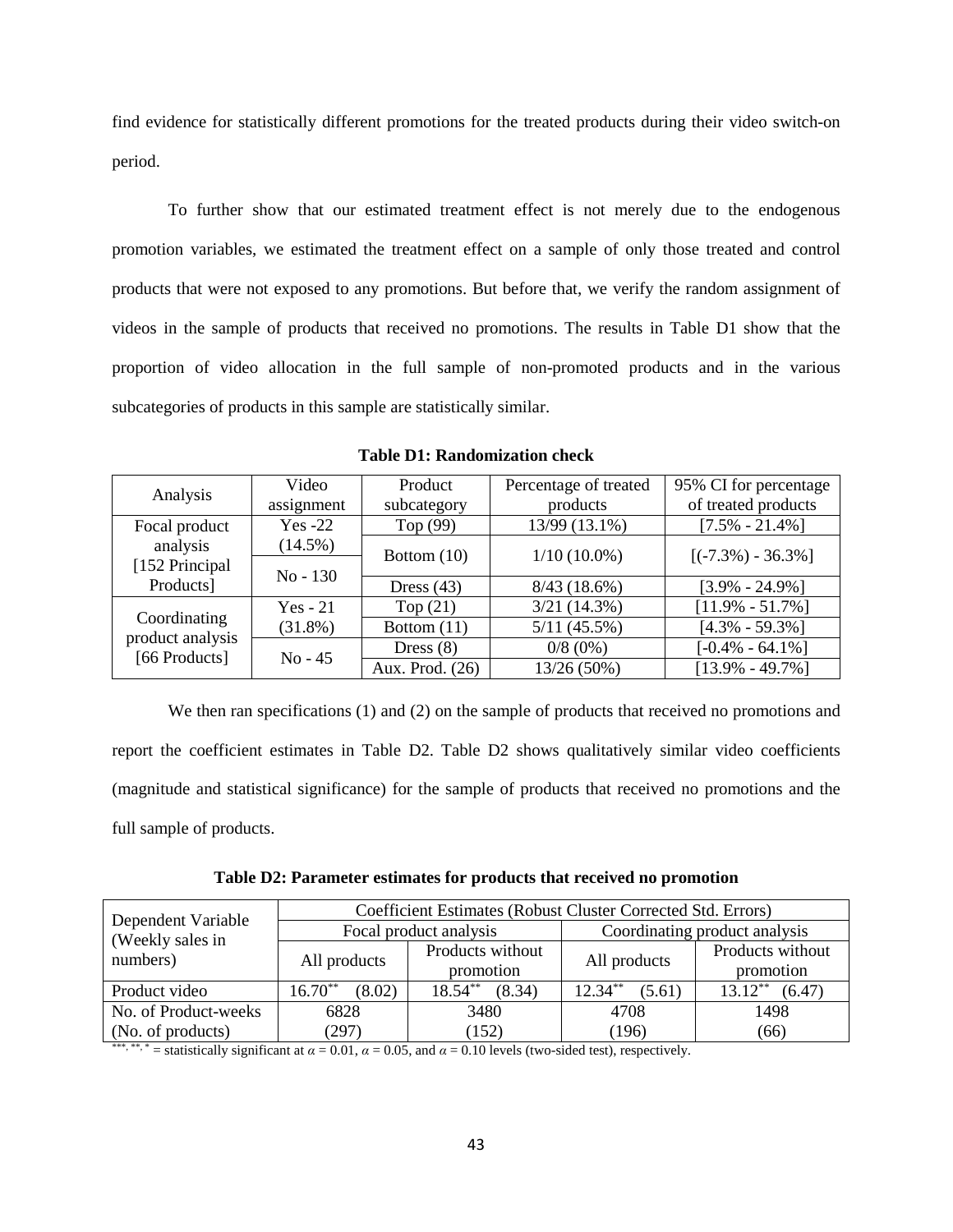Next, in Table D3, we compared the treatment effect estimates from specifications (1) and (2) with and without the promotional control variables. We find that in all cases, the point estimates of the treatment coefficient are similar (in magnitude as well as significance), which assures us that our treatment estimates are robust to the endogeneity of promotional control variables.

| Dependent Variable<br>(Weekly sales in numbers) |                           | <b>Product Video Coefficient Estimates</b><br>(Robust Cluster Corrected Std. Errors) |                       |                    |
|-------------------------------------------------|---------------------------|--------------------------------------------------------------------------------------|-----------------------|--------------------|
|                                                 |                           | `A)                                                                                  | В                     | (C)                |
| Focal product                                   | With control variables    | $16.70**$<br>(8.02)                                                                  | $23.55***$<br>(9.81)  | 17.47<br>(10.11)   |
| analysis                                        | Without control variables | $16.82**$<br>(8.39)                                                                  | $22.54***$<br>(10.24) | 18.82<br>(13.48)   |
| Coordinating                                    | With control variables    | $12.34***$<br>(5.61)                                                                 | $10.41***$<br>(4.92)  | $11.58*$<br>(6.12) |
| product analysis                                | Without control variables | $11.48**$<br>(5.25)                                                                  | $9.54***$<br>(4.46)   | 11 97<br>(6.89)    |

**Table D3: Treatment effect of product videos with and without control variable**

\*\*\*, \*\*, \* = statistically significant at  $\alpha = 0.01$ ,  $\alpha = 0.05$ , and  $\alpha = 0.10$  levels (two-sided test), respectively. Columns A, B, and C, respectively, display the coefficient estimates for the full dataset, pre-treatment and switch-on-period data, and treatment switchon and switch-off-period data only. The standard errors are cluster corrected at the product level

#### **Appendix E: Substitution Effect of Product Video**

 $\overline{\phantom{a}}$ 

The customers may simply shift their demands of control products to the treated products after watching their videos. If this is the case, then introduction of product videos does not result in an overall increase in product demands and hence not beneficial for the retailer. We ran the following interrupted time series specification (E1) on 239 control products in our focal product analysis to check for this possibility

$$
Sales_{it} = \alpha_i + \alpha_t + \delta_1 t + \delta_2 Wkvid_t + \delta_3 t \times Wkvid_t + \beta X_{it} + \varepsilon_{it} ,
$$
 -- (E1)

where,  $t = \{1, 2, 3, \ldots 28\}$  denotes the weeks; *Wkvid* is an indicator variable equal to one during week 6week 21 when the majority of videos are introduced on the retailer's website, and zero otherwise; and the remaining terms have same meaning as in specification (1). In this specification,  $\delta_1$  captures the average sales trend over the entire period,  $\delta_2$  captures the change in level of sales during the video switch-on weeks, and  $\delta_3$  captures the incremental change in sales trend (slope) during the video switch-on weeks. We additionally control for the seasonality in product demands through time fixed-effects.<sup>[26](#page-43-0)</sup>

<span id="page-43-0"></span><sup>&</sup>lt;sup>26</sup> Besides one week indicator variable dropped out of the total 28 weeks, three additional weeks' fixed-effect indicators in specifications (E1) are dropped due to multicollinearity  $\rightarrow$  two between week 6 – week 21 due to multicollinearity with variable *Wkvid* and *Wkvid*  $\times$  *t*, and one in the remaining weeks for multicollinearity with variable *t*.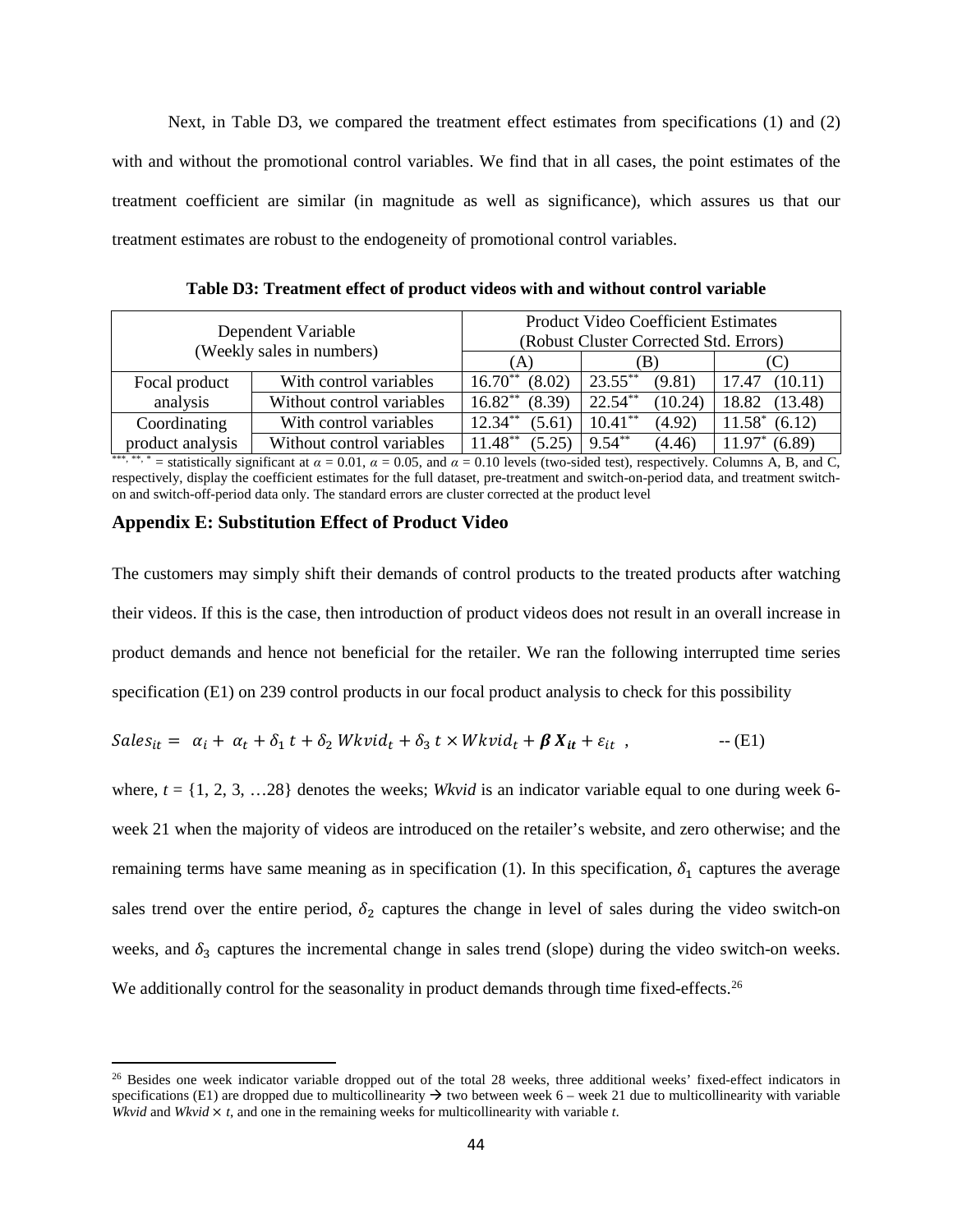| Dependent Variable<br>(Weekly sales in numbers) | <b>Coefficient Estimates</b><br>(Robust Cluster Corrected Std. Errors) |                        |                               |                      |  |
|-------------------------------------------------|------------------------------------------------------------------------|------------------------|-------------------------------|----------------------|--|
|                                                 |                                                                        | Focal product analysis | Coordinating product analysis |                      |  |
| Weeks with video (Wkvid)                        | $73.82***(11.78)$                                                      | $65.39***$ $(11.09)$   | 86.99***<br>(9.41)            | $52.84***(10.01)$    |  |
| Linear time trend $(t)$                         |                                                                        | $-3.37***$<br>(0.31)   |                               | $-3.41***$<br>(0.42) |  |
| Wkvid $\times t$                                |                                                                        | $-1.77***$<br>(0.51)   |                               | $-2.27***(0.51)$     |  |
| No. of product-weeks                            | 5436                                                                   | 5436                   | 3180                          | 3180                 |  |
| (No. of products)                               | (239)                                                                  | (239)                  | (134)                         | (134)                |  |

**Table E1: Evidence of no substitution effect of product video**

<sup>\*\*\*,\*\*,\*</sup> = statistically significant at  $\alpha = 0.01$ ,  $\alpha = 0.05$ , and  $\alpha = 0.10$  levels (two-sided test), respectively. Standard errors are cluster corrected at the product level

In Table E1, we find a significant and positive value for  $\delta_2$ , which indicates a higher level of sales of control products during the period when videos for the majority of treated products were switched on. A negative and significant estimate for  $\delta_1$  indicates that the control products have an average declining sales trend. A negative and significant estimate for  $\delta_3$  indicates a higher rate of sales decline during the video switch-on weeks. But we find that the higher gain in sales level due to  $\delta_2$  more than compensates for the loss due to a higher declining rate of sales during video switch-on period. We observe similar results in the coordinating product analysis. Thus, the estimated increase in sales of treated products are not at the expense of loss in sales of control products.

### **Appendix F: Computation of Omitted Variable Bias**

Any time varying unobserved shock to the demand of one product can simultaneously affect the demand of its complementary product, thereby making the sum of sales of associated focal products endogenous in specification (3). This could lead to biased estimate of coefficient  $\delta_2$ , and possibly biased estimates for other coefficients in specification (3). In the following, we derive the expression for omitted variable bias for coefficients of specification (3) and show that as long as videos are randomly assigned, the coefficient associated with video variables remains unbiased.

For simplicity, we use the following specification for specification (3)

$$
S_c = \delta_1 V + \delta_2 S_f + \delta_3 V S_f + \varepsilon,
$$
 (F1)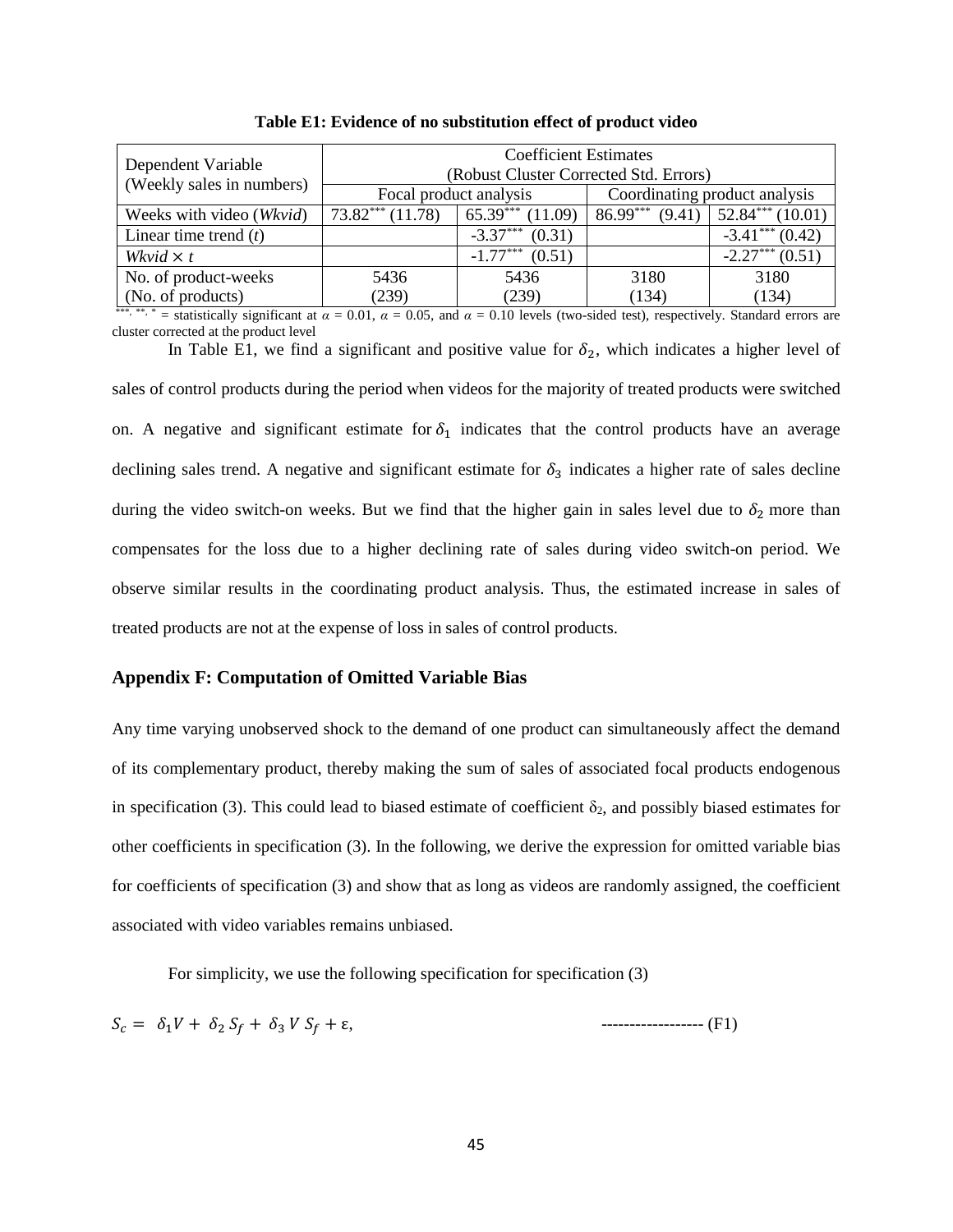where,  $S_c$  and  $S_f$ , respectively, denote the coordinating and focal products sales, and *V* denotes the video variable. Let's say an omitted variable  $Z$  in the error term of  $(F1)$  is correlated with  $S_f$ . So the full specification that would give unbiased coefficient estimates is

$$
S_c = \delta_1 V + \delta_2 S_f + \delta_3 V S_f + \delta_z Z + u \tag{F2}
$$

From the partialling out explanation of multiple regression, the biased coefficient of endogenous variable  $S_f$  in specification (F1) can be obtained as

$$
\widehat{\delta_2} = \frac{\text{Cov}(S_c, \gamma)}{\text{Var}(\gamma)},
$$
 \n
$$
\text{Sov}(F3)
$$

where,  $\gamma$  is the OLS error from regressing  $S_f$  on *V* and *VS<sub>f</sub>*. Substituting for  $S_c$  in (F3) from (F2), we get

$$
\widehat{\delta_2} = \frac{\text{Cov}(\delta_1 V + \delta_2 S_f + \delta_3 V S_f + \delta_2 Z + u, \gamma)}{\text{Var}(\gamma)}
$$

$$
\widehat{\delta_2} = \delta_1 \frac{\operatorname{cov}(V, \gamma)}{\operatorname{Var}(\gamma)} + \delta_2 \frac{\operatorname{cov}(S_f, \gamma)}{\operatorname{Var}(\gamma)} + \delta_3 \frac{\operatorname{cov}(VS_f, \gamma)}{\operatorname{Var}(\gamma)} + \delta_2 \frac{\operatorname{cov}(Z, \gamma)}{\operatorname{Var}(\gamma)} + \frac{\operatorname{Cov}(u, \gamma)}{\operatorname{Var}(\gamma)}
$$

The OLS error  $\gamma$  (satisfying OLS assumptions) is uncorrelated with variables *V* and *VS<sub>f</sub>*, i.e., Cov (*V,*  $\gamma$ ) = Cov (*VS<sub>f</sub>,*  $\gamma$ ) = 0. Also it can be easily shown that Cov (*S<sub>f</sub>,*  $\gamma$ ) = Var ( $\gamma$ ). The error *u* from full specification (F2) is uncorrelated to the endogenous variable  $S_f$  and thus uncorrelated to  $\gamma$ , i.e. Cov  $(u, \gamma)$ =0. Substituting these values, the above equation simplifies to

$$
\widehat{\delta_2} = \delta_2 + \delta_z \frac{\text{Cov}(\mathbf{Z}, \gamma)}{\text{Var}(\gamma)} \tag{F4}
$$

**Bias in**  $\delta_2$  – The omitted variable *Z* is correlated to  $S_f$  and thus it is correlated with *γ*, error from regressing  $S_f$  on variables *V* and *VS<sub>f</sub>*. Therefore,  $Cov(Z, \gamma) \neq 0$  and hence  $\delta_2$ , coefficient of  $S_f$  estimated from specification (F1), will be biased i.e. different from its unbiased value *δ2*.

**Bias in**  $\delta$ **1** – For estimating bias in  $\delta$ *l*,  $\gamma$  is the error from regressing *V* on variables *S<sub>f</sub>* and *VS<sub>f</sub>*. Due to random video assignment, the omitted variable *Z* is uncorrelated with *V* and thus it is uncorrelated with *γ*, i.e. Cov  $(Z, \gamma)$  =0. Therefore,  $\widehat{\delta_1}$  – coefficient of *V* estimated from specification (F1) – will be equal to its unbiased value *δ1*.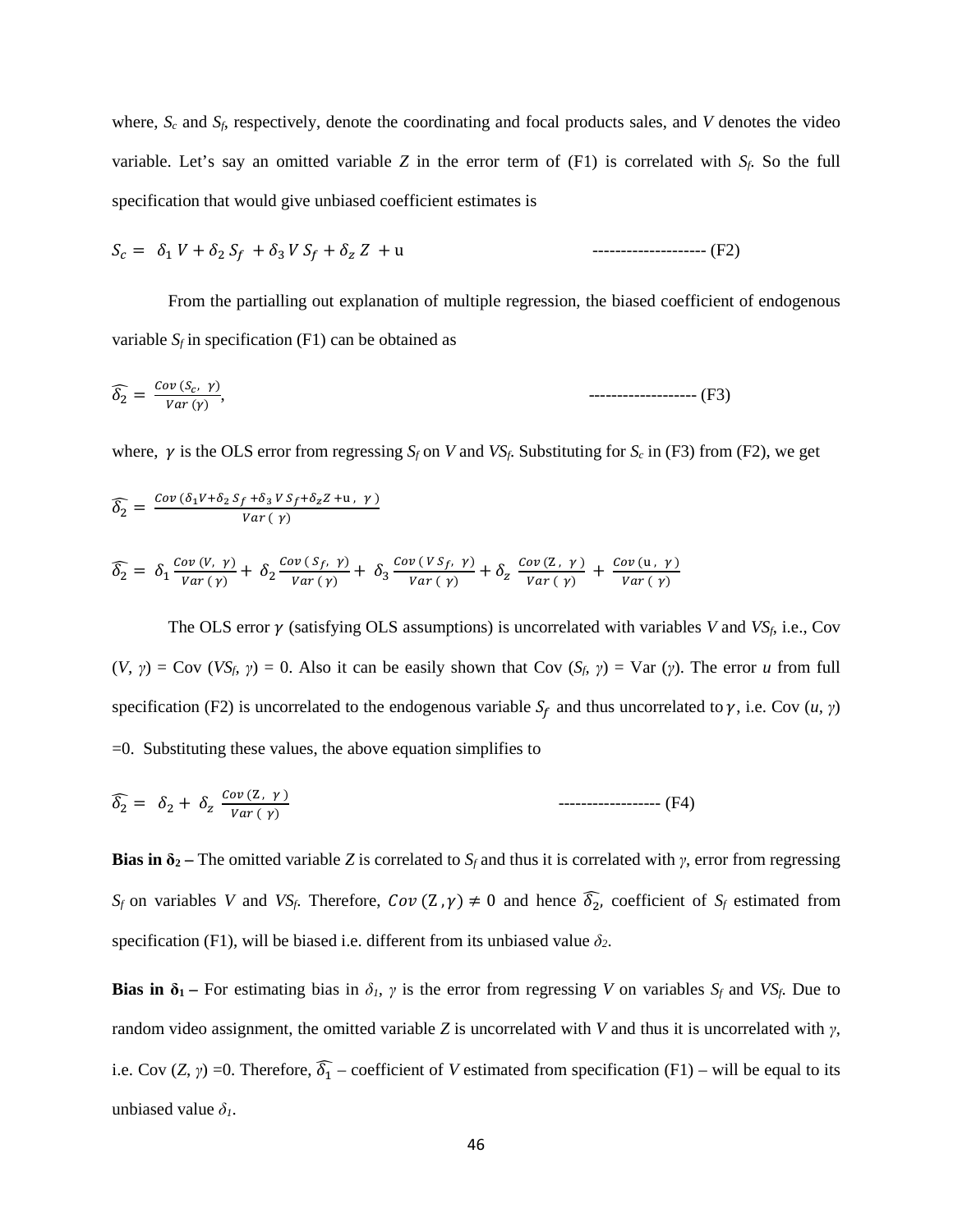**Bias in**  $\delta$ **3** – For estimating bias in  $\delta$ <sup>3</sup>, equation (F4) can be written as

$$
\widehat{\delta_3} = \delta_3 + \delta_2 \, \frac{\text{Cov}(\mathbf{Z}, \, \gamma)}{\text{Var}(\gamma)},
$$

where,  $VS_f = \pi_1 V + \pi_2 S_f + \gamma$ . Substituting the value of  $\gamma$  in the covariance term we get

$$
\widehat{\delta_3} = \delta_3 + \delta_2 \frac{\text{Cov}(\mathbf{Z}, \mathbf{V} \mathbf{S}_f - \pi_1 \mathbf{V} - \pi_2 \mathbf{S}_f)}{\text{Var}(\gamma)}
$$

$$
\widehat{\delta_3} = \delta_3 + \frac{\delta_z}{var(y)} [Cov (Z, VS_f) - \pi_1 Cov (Z, V) - \pi_2 Cov (Z, S_f)] \quad \dots \quad (F5)
$$

Due to random video assignment,  $Cov(V, Z) = Cov(V, S_f) = Cov(V, ZS_f) = 0$ . Moreover,  $Cov(V, ZS_f) = 0$ .  $ZS_f$ ) = E(*VZSf*) – E(V) E( $ZS_f$ ) =0  $\rightarrow$  E(*VZSf*) = E(V) E( $ZS_f$ ). Therefore, the first covariance term in brackets in (F5) can be simplified as

$$
Cov(Z,VS_f) = E(ZVS_f) - E(Z)E(VS_f) = E(V)E(ZS_f) - E(Z)E(V)E(S_f) = E(V)Cov(Z,S_f)
$$

The coefficient  $\pi_2$  can be obtained by regressing *VS<sub>f</sub>* on *S<sub>f</sub>*, i.e.

$$
\pi_2 = \frac{\text{Cov}(VS_f, S_f)}{\text{Var}(S_f)} = \frac{E(S_f^2 V) - E(VS_f)E(S_f)}{\text{Var}(S_f)} = \frac{E(V)[E(S_f^2) - E(S_f)E(S_f)]}{\text{Var}(S_f)} = E(V)
$$

Therefore, the first and third term inside the brackets in equation (F5) cancels out and the second term is equal to zero making the coefficient  $\delta_3$  – estimated from specification (F1) – equal to its unbiased value  $\delta_3$ . The intuition behind this result is that since *V* is randomly assigned, the correlation between *VSf* and *Z* comes entirely from the correlation between  $S_f$  and *Z*. Once the correlation between *Z* and  $S_f$  is absorbed by the main  $S_f$  term, the interaction term  $VS_f$  becomes exogenous in specification (F1).

**Simultaneity issue –** The systems of equations in specification (3) also suffers from simultaneity issue because the dependent variable in one equation is part of an independent variable in the second equation, and the dependent variable in the second is part of an independent variable in the first. For instance, suppose a pair of pants as a coordinating product has three associated focal products (a top, a sandal, and a scarf), but the top, in turn, appears as a coordinating product for three focal products (the same pair of